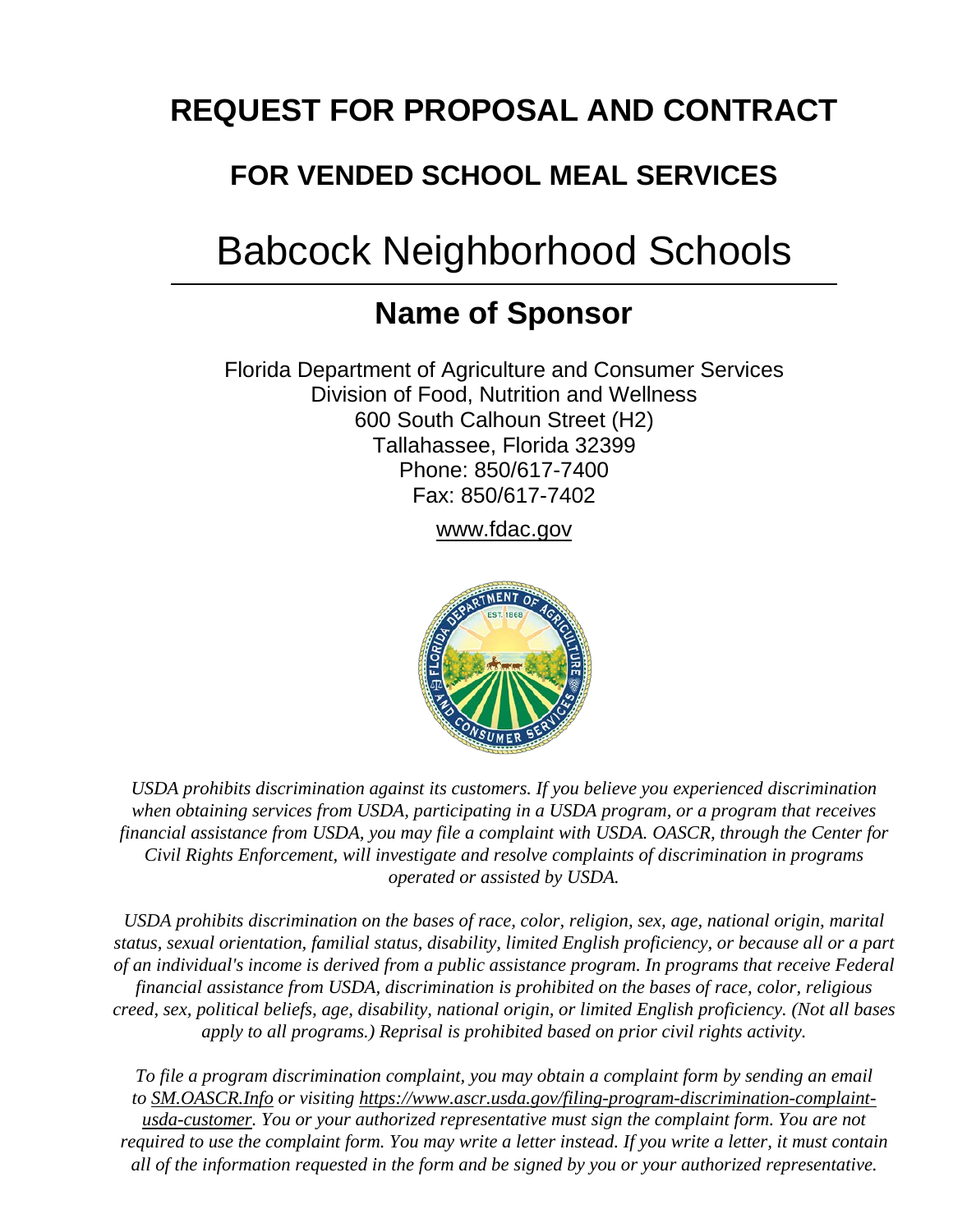*Incomplete information will delay the processing of your complaint. Employment civil rights complaints will not be accepted through this email address.*

*Persons with disabilities who require alternative means for communication of program information (Braille, large print, audiotape, etc.), should contact USDA's TARGET Center at (202) 720-2600 (voice and TDD).*

> *Mail: U.S. Department of Agriculture Director, Center for Civil Rights Enforcement 1400 Independence Avenue, SW Washington, DC 20250-9410*

> > *Fax: (202) 690-7442*

*E-mail: [program.intake@usda.gov](mailto:program.intake@usda.gov)*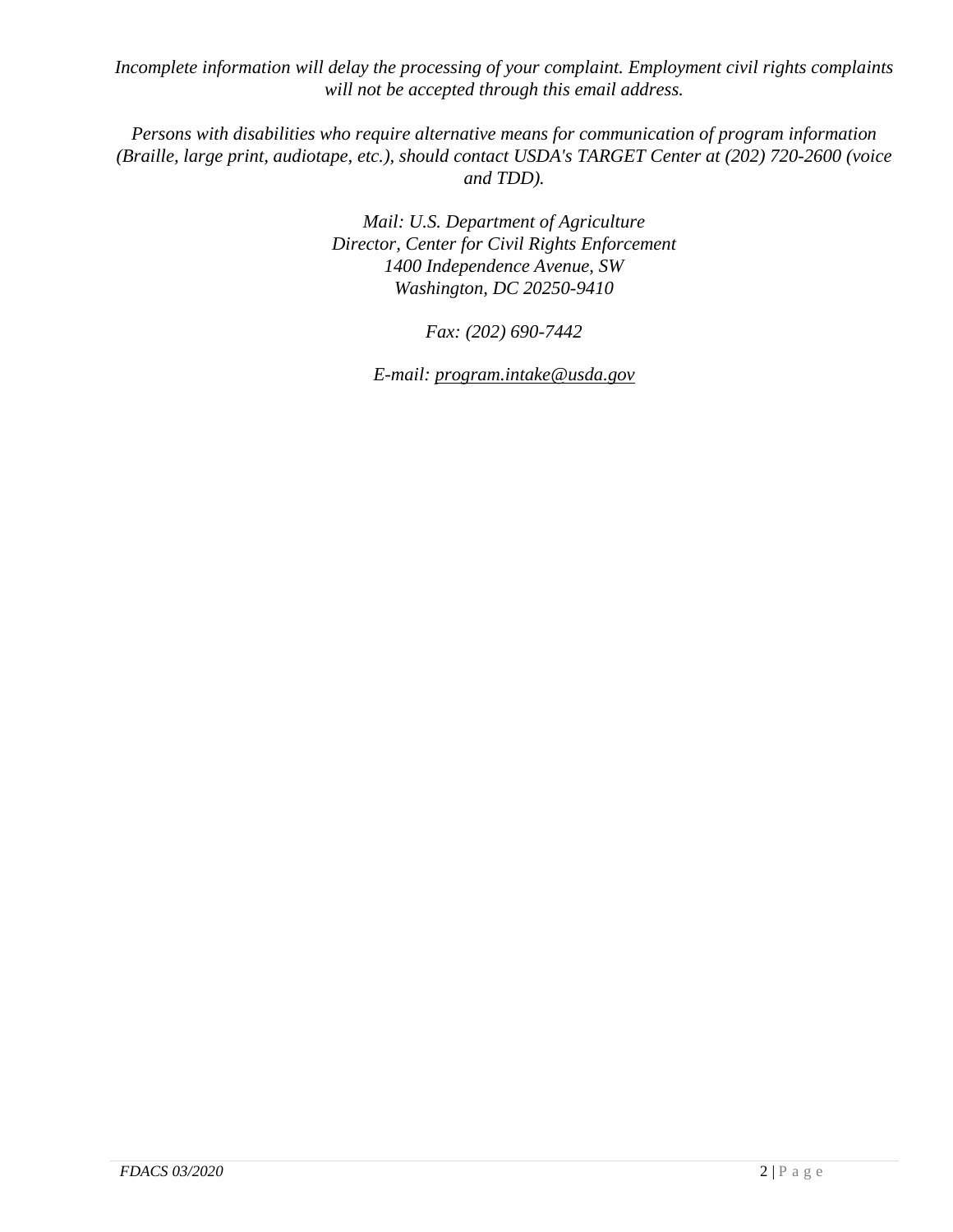#### **SECTION 1**

#### **INSTRUCTIONS TO BIDDERS**

#### **1.1 Notice of bid**

This Request for Proposal ("RFP") is for the purpose of obtaining responses from caterers and vendors to provide unitized meal services for Babcock Neighborhood School (sponsor) ("SFA"). Meal programs will include the United States Department of Agriculture ("USDA") National School Lunch Program and/or the School Breakfast Program. Babcock Neighborhood School (sponsor) is a Charter (public, private, etc.) school located in 42891 Lake Babcock Dr, Babcock Ranch, FL., 33982. The goal of the Food Service Program is to promote the health and well-being of the student population through nutritionally balanced low cost or free meals.

#### **Bid Submission**

Responses should address each of the requirements set forth in this RFP. Please provide the requested information no later than **2:00pm** AM/PM EST on **Friday, June 5, 2020\_** to the address below. Responses will be opened on Tuesday, June 9 to be evaluated per the criteria specified in subsection 1.4, below.

Babcock Neighborhood Schools, Inc (Sponsor name) Meal Program Administration (Department) Joan Walker (Contact person)  $10420$  NW  $31<sup>st</sup>$  Court (Address) Sunrise, FL. 33351 (City, State, Zip) **This is a temporary address to accommodate the delivery of the response packages.** 

#### **1.2 Timeline**

- **Monday, May 4, 2020** Proposal available to public
- **Thursday, May 7, 2020** Proposal questions due
- **Thursday, May 14, 2020** Proposal questions answered by publishing Addendum 1, if applicable
- **Friday, June 5, 2020** Proposal submissions due by 2:00 EST
- **Tuesday, June 9, 2020** Proposal submissions opened
- **Tuesday, June 9, 2020** SFA review of Proposals
- **Wednesday, June 10, 2020** SFA recommendation to FDACS and FDACS review
- **Wednesday, June 24, 2020** contract award
- **Wednesday, July 1, 2020** awarded Vendor begins service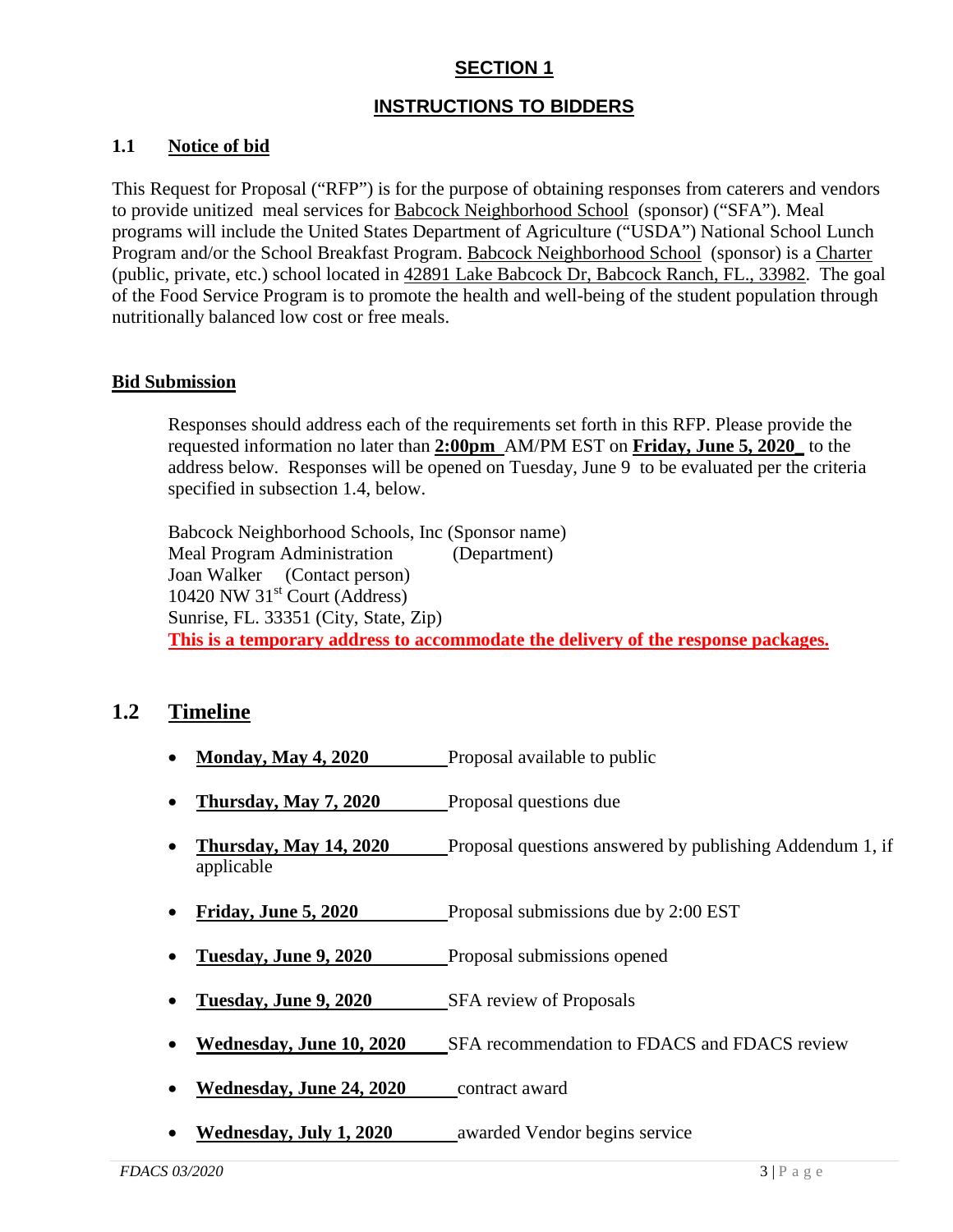#### **1.3 Evaluation Criteria**

Proposals received will be reviewed to ensure all material have been submitted as specified in this RFP. The evaluation of proposals will be conducted in accordance with the below criteria. Contract award decision will be made based on the vendor that attains the greatest overall proposal score. (Sponsor must include criteria and how contract will be awarded)

#### **1.4 Bid Attachments**

- 1. Exhibit  $A -$  Location of school(s)
- 2. Exhibit B Approved 21-day cycle menu
- 3. Exhibit C Menu Planning Approach Guidelines
- 4. Exhibit D 2020-2021 School Calendar
- 5. Exhibit E- Proposal Evaluation Sheet
- 6. Drug-Free Workplace Program Bidder Certification
- 7. Certification Regarding Debarment, Suspension, Ineligibility and Voluntary Exclusion
- 8. Certification Regarding Lobbying
- 9. Disclosure of Lobbying Activities
- 10. Bid Summary
- 1.5 Questions and Site Visits

Questions concerning this RFP and requests for a site visit can be submitted in writing via email to jwalker@bhope.org (email) or via phone at  $(954)$  317-1367. All responses to questions received will be made in writing on Thursday, May 14, 2020 and sent to all potential vendors.

#### **1.6 Addenda**

Revisions which modify the RFP documents, by addition, deletions, clarifications or corrections will be issued in writing prior to the opening of bids.

## **SECTION 2 GENERAL CONDITIONS**

2.1 Bids shall be submitted on the forms provided with these specifications. Bids shall be in a sealed envelope properly marked with the title of the bid, date and time of opening, and delivered to the address provided in subsection 1.2 no later than the time and date specified. All certifications contained herein must be signed and submitted with the bid.

#### **2.2 Bid Deadline**

The original copy of a vendor's bid must be received at the address provided in subsection 1.2 no later than the time and date specified. The original will be date and time stamped upon receipt. Bids received after the time and date specified in subsection 1.2 will result in rejection of the bid.

#### **2.3 Rejection of Bid**

Bids that do not conform to the requirements of this RFP shall be rejected. Bids may be rejected for reasons that include, but are not limited to, the following: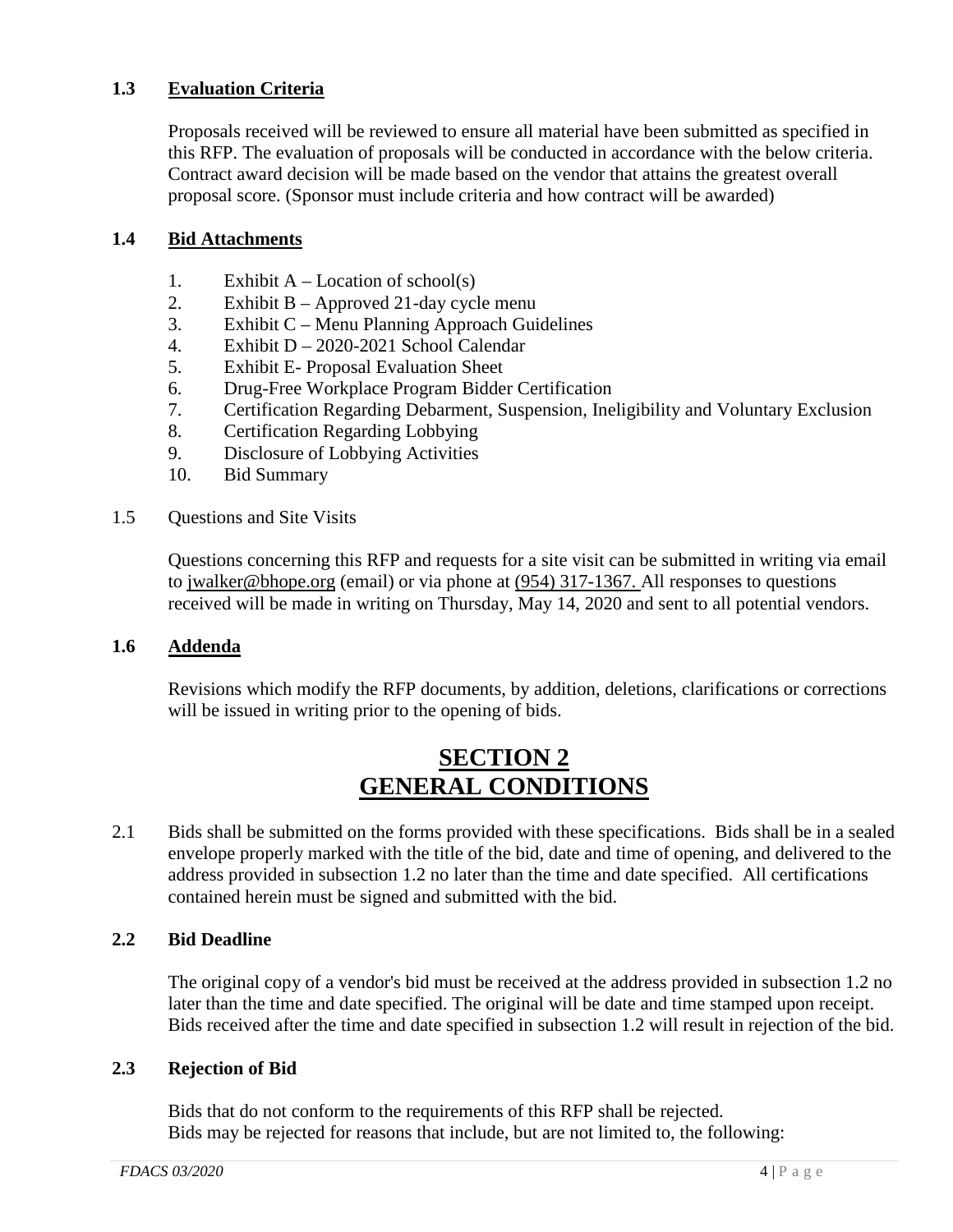- a. The bid was received after the submission deadline;
- b. The bid was not signed by an authorized representative of the vendor;
- c. The bid contained unauthorized amendments, deletions, or contingencies to the requirements of the RFP;
- d. The bid was incomplete or contained significant inconsistencies or inaccuracies

#### **2.4 Errors or Omissions**

If SFA determines that a bid contains a minor irregularity or an error, such as a transposition, extension or footing error in figures that are presented, SFA may provide the vendor an opportunity to correct the error. Information that is required to be included in the bid and is inadvertently omitted shall not be accepted under this error correction provision. All information required to be included in a bid must be received by the date and time that bids are due. SFA reserves the right to seek clarification from a vendor of any information contained in the bid.

Deviations or exceptions to the specifications provided in this RFP will not be considered.

#### **2.6 Specifications and Conditions**

By submitting a response to this RFP vendors are acknowledging that they have read the specifications and conditions provided in the RFP and that their bid is made in accordance with the provisions of such specifications. Vendors further agree to deliver services that meet or exceed specifications provided in the RFP should they be awarded a contract for services.

#### **2.7 Withdrawal of Bid**

Requests for withdrawal of a bid may be considered if such request is received in writing within 72 hours after the bid opening time and date. Requests received in accordance with this provision may be granted upon proof of the impossibility to perform based upon an obvious error on the part of the vendor. If a request for withdrawal is not received, a vendor shall be legally responsible for fulfilling all requirements of its bid if it is accepted.

#### **2.8 Bid Modifications**

Requests for modifications of a bid may be considered if such request is received in writing within 72 hours after the bid opening time and date. Requests received in accordance with this provision may be granted upon proof of the impossibility to perform based upon an obvious error on the part of the vendor. If a request for modification is not received, a vendor shall be legally responsible for fulfilling all requirements of its bid if it is accepted.

#### **2.9 Prohibition of Gratuities**

By submission of a bid, a vendor certifies that no employee of SFA has or shall benefit financially or materially from such bid or subsequent contract. Any contract issued as a result of this RFP may be terminated at such time as it is determined that gratuities of any kind were either offered or received by any of the aforementioned persons.

#### **2.10 Vendor Research**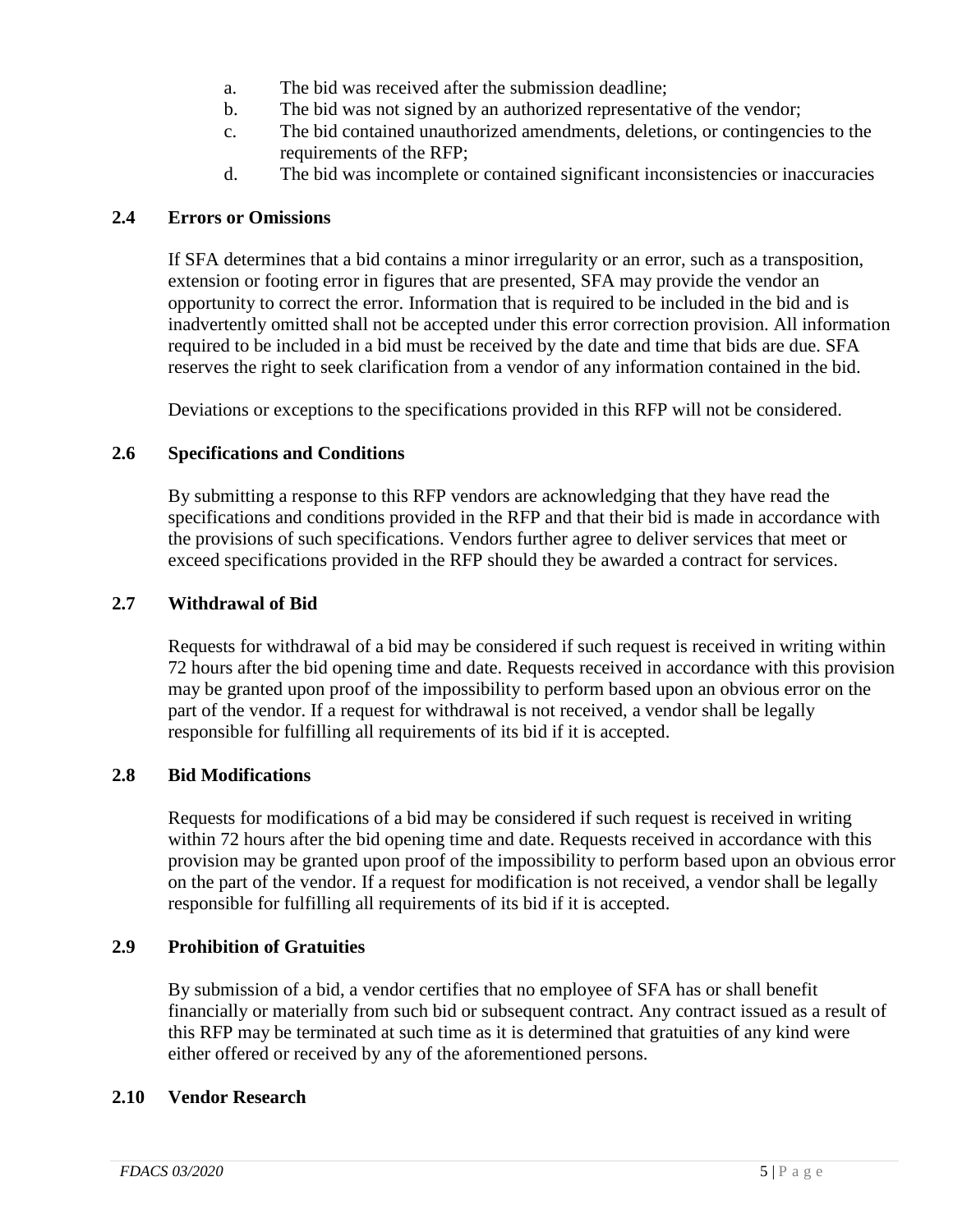SFA reserves the right to research any vendor submitting a bid in response to this RFP to ensure the vendor's ability to perform the services as specified.

#### **2.11 Conditions for Acceptance**

Vendors must submit a bid meeting the requirements of the RFP to include the required attachments and certifications signed by the authorized official

#### **2.12 Bid computation method**

Estimated totals must be carried out to the second decimal place and must not be rounded.

#### **2.13 Protest of the RFP**

Any adversely affected person who desires to file a formal protest to this RFP must do so in accordance under chapter 120, Florida Statutes. Failure to file a protest within the time prescribed in section 120.57(3), Florida Statutes, or failure to post the bond or other security required by law within the time allowed for filing a bond shall constitute a waiver of proceedings under chapter 120, Florida Statutes.

#### **2.14 Copyrights**

The SFA reserves a royalty-free, nonexclusive, and irrevocable license to reproduce, publish or otherwise use, and to authorize other to use, for SFA purposes: (a) The copyright in any work developed under a grant, subgrant, or contract under a grant or subgrant; and (b) Any rights of copyright to which a grantee, sub grantee or contractor purchases ownership with grant support. 2 C.F.R Appendix II to Part 200

#### **2.15 Patents**

The SFA reserves a royalty-free, nonexclusive, and irrevocable license to reproduce, publish or otherwise use, and to authorize other to use, for SFA purposes patent rights with respect to any discovery or invention which arises or is developed in the course of or under such contract. 2 C.F.R Appendix II to Part 200

#### **2.16 Federal Debarment Certification**

The prospective bidder certifies, by submission and signature of this bid, that the bidder complies fully with the Federal Debarment Certification regarding debarment suspension, ineligibility and voluntary exclusion. As required by Executive Order 12549, Debarment and Suspension, and implemented at 34 CFR, part 85, as defined at the 34 CFR part 85,sections 85.105 and 85.110- (ed80-0013).

(1) The prospective lower tier (\$25,000) participant certifies, by submission and of this bid, that neither it nor its principals is presently debarred, suspended, proposed for debarment, declared ineligible, or voluntarily excluded from participation in this transaction by any federal department or agency.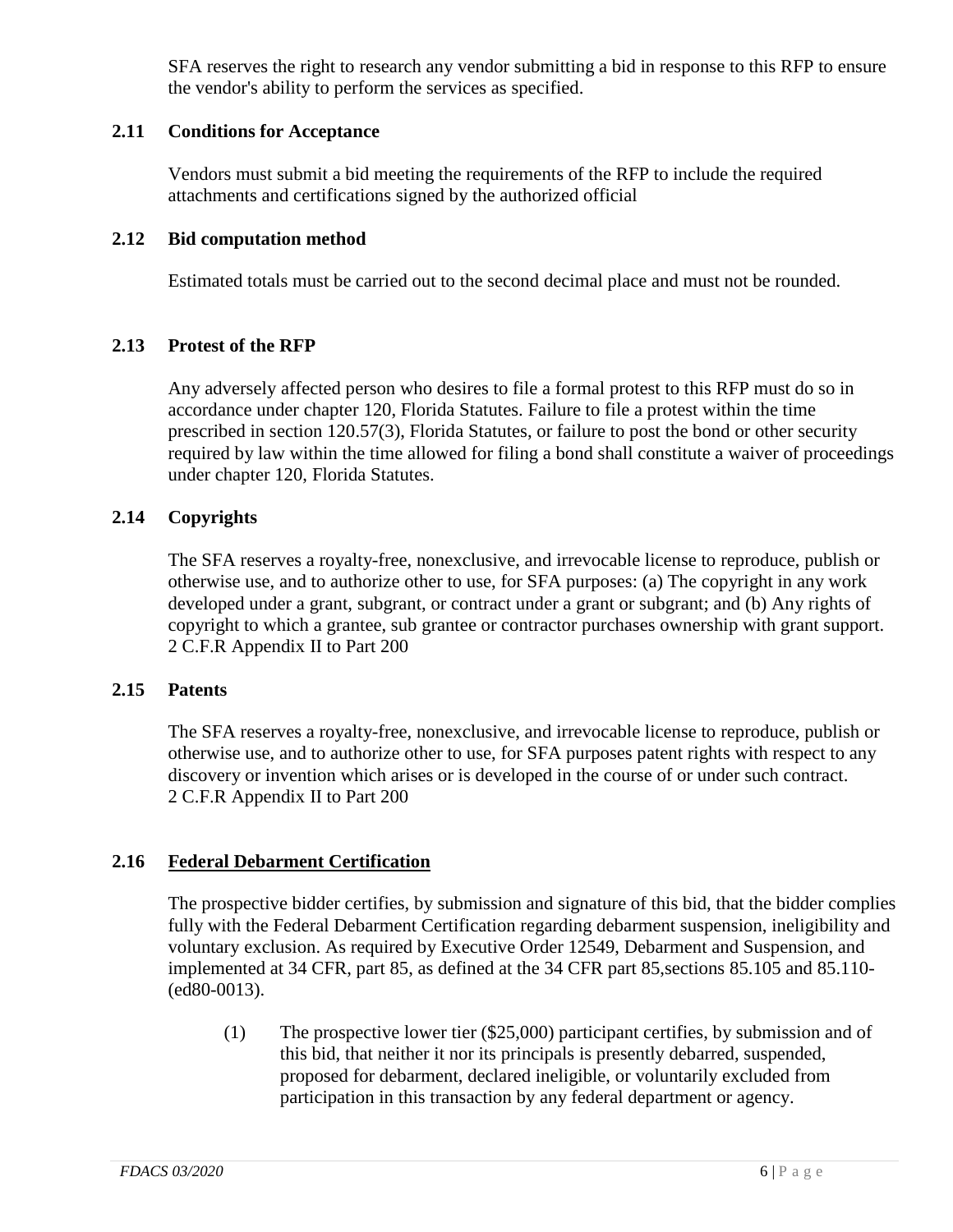(2) Where the prospective lower tier participant is unable to certify to any of the statements in this certification, such prospective participants shall attach an explanation to this bid.

#### **2.17 Public Entity Crimes Certification**

A person or affiliate who has been place on the convicted vendor list following a conviction for a public entity crime may not submit a bid on a contract to provide any goods or services to a public entity, may not submit a bid on a contract with a public entity for the construction or repair of a public building or public work, may not submit bids on leases of real property to public entities, may not be awarded or perform work as a contractor, supplier, subcontractor, or consultant under a contract with any public entity, and may not transact business with any public entity in excess of the threshold amount provided in Section 287.017, for Category Two for a period of 36 months from the date of being placed on the convicted vendor list.

#### **2.18 Drug Free Workplace Certification**

In accordance with Florida Statute 287.087, whenever two or more bids, proposals, or replies that are equal with respect to price, quality, and service are received by a school food authority for the procurement of commodities or contractual services, a reply received from a business which certifies that it has implemented a Drug Free Workplace Program by signing the enclosed Drug Free Workplace Certification Form, shall be given preference in the award process.

## **SECTION 3 SCOPE**

- 3.1 The VENDOR shall provide the type of food service at sites as specified on Exhibit A for approximately 193 days. The SFA may add or remove sites and/or meal periods for programs covered by this contract from Exhibit A at any time during the period of the contract unless the addition or removal of sites and/or meal periods creates a material or substantive contract change.
- 3.2 The SFA reserves the right to maintain, add to, and/or remove present food and beverage vending machines in its facilities.
- 3.3 The VENDOR shall be an independent contractor and not an employee of the SFA. The employees of the vendor shall be considered solely employees of the vendor and shall not be considered employees or agents of the SFA in any fashion.
- 3.4 The VENDOR shall provide food service in compliance with the rules and regulations of the Florida Department of Agriculture and Consumer Services ("FDACS") and the USDA regarding Child Nutrition Programs.

#### **SECTION 4 SCHOOL FOOD AUTHORITY RESPONSIBILITIES**

4.1 The SFA shall approve the menus and recipes for meals and other food to be served or sold to students to ensure compliance with the rules and regulations of the FDACS and the USDA. The SFA must authorize any deviations from the approved menu cycle.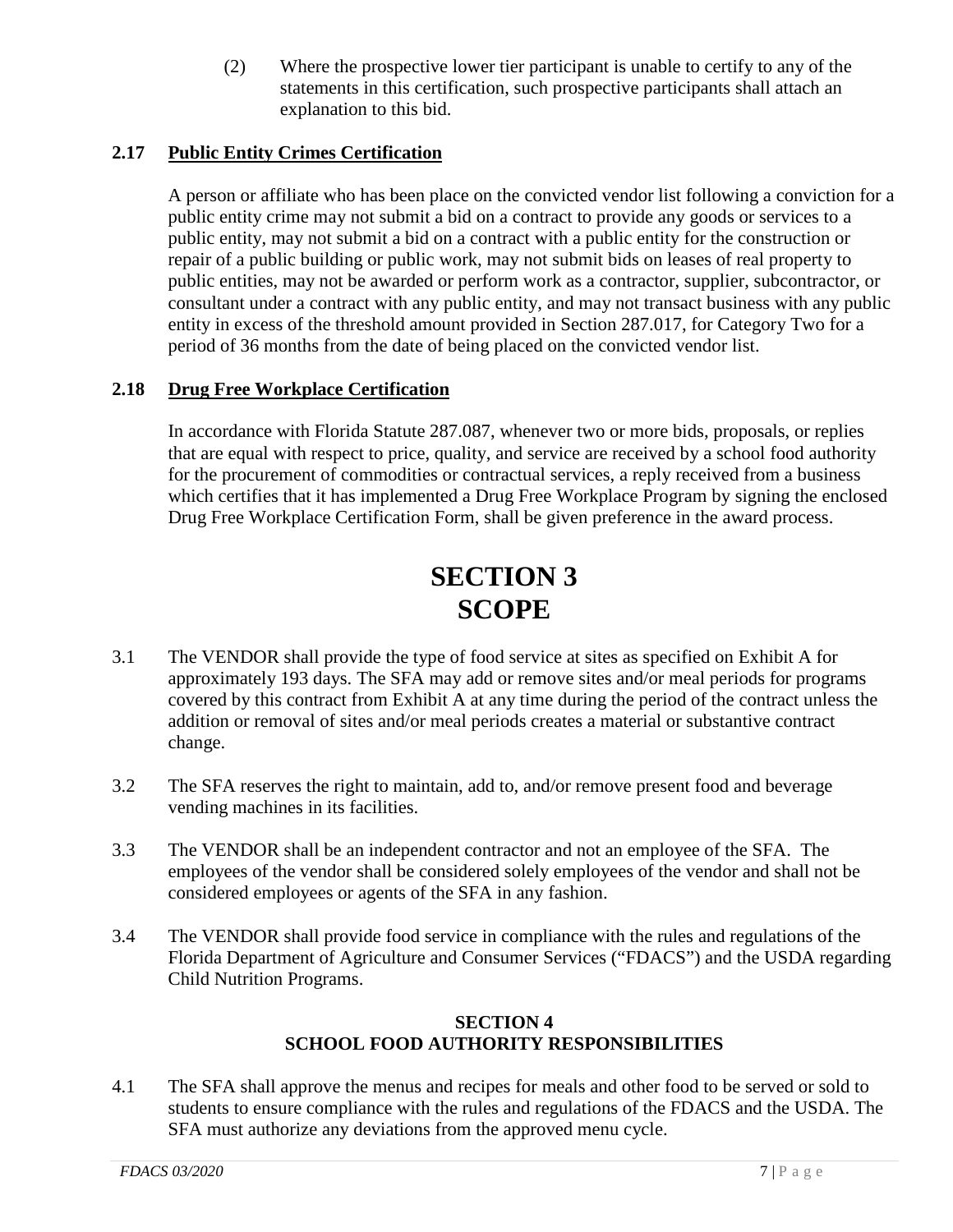- 4.2 The SFA may request menu changes periodically throughout the contract period and shall inform the vendor of any adjustments to menus and monitor implementation of adjustments.
- 4.3 The SFA orders meals on a weekly basis for each site for each type of meal to be delivered. The SFA can increase or decrease the number of meals ordered or cancel deliveries on a twenty-four hour notice to the vendor.
- 4.4 The SFA shall ensure the food service is in conformance with its *Permanent Agreement* and the *Policy Statement for Free Meals, Free Milk, and Reduced-Price Meals*.
- 4.5 The SFA shall retain control of the quality, extent, and general nature of its food service and the prices to be charged for meals, milk, a la carte items, adult meals, and vending machine items, as applicable.
- 4.6 The SFA shall ensure USDA Foods received for use by the SFA and made available to the VENDOR are utilized within the specified Term of this Contract in the SFA's food service operation for the preparation and service of meals and for other allowable uses in accordance with the Code of Federal Regulations, 7 C.F.R. Part 250.
- 4.7 The SFA shall maintain and visibly post applicable health certification and assure all state and local regulations are met where meals are served at the SFA facilities.
- 4.8 The SFA shall establish and maintain an advisory board composed of parents, teachers, and students to assist in menu planning.

#### **SECTION 5 VENDOR RESPONSIBILITIES**

- 5.1 The VENDOR shall provide its services hereunder at all times in accordance with generally accepted standards of care and best practices in the industry.
- 5.2 The VENDOR shall deliver meals as requested by the SFA to sites at the specified locations at the times listed on Exhibit A or as designated by the SFA.
- 5.3 The VENDOR shall adhere to the 21-day cycle menu(s) and portion sizes specified by the SFA on Exhibit B for the first 21 days of meal service. Thereafter, changes in the menu(s) may be made with prior approval of the SFA. The meals must meet the Food-Based Menu Planning Approach as designated herein by the SFA for each Term of the Contract and all subsequent renewals, if applicable. Meals must meet or exceed the calories and meet the nutrient standards for National School Lunch, School Breakfast, and/or summer meals programs for the age/grade groups of school children and as listed in Exhibit C.
- 5.4 The serving sizes provided by the SFA on the 21-day cycle menu(s) are, in most cases, based on the required minimum serving sizes stated in Exhibit C. If the serving sizes for the food items indicated on the menu(s) do not meet the required weekly calorie and nutrient standards as stated in Exhibit C, the vendor must increase serving sizes and/or provide additional food items as necessary to meet the calorie and nutrient standards without altering the 21-day cycle menu(s). Serving sizes may not be decreased unless otherwise stated in this *Request for Proposal and Contract*. The vendor shall provide the menu cycle to the SFA ten days prior to the month it begins.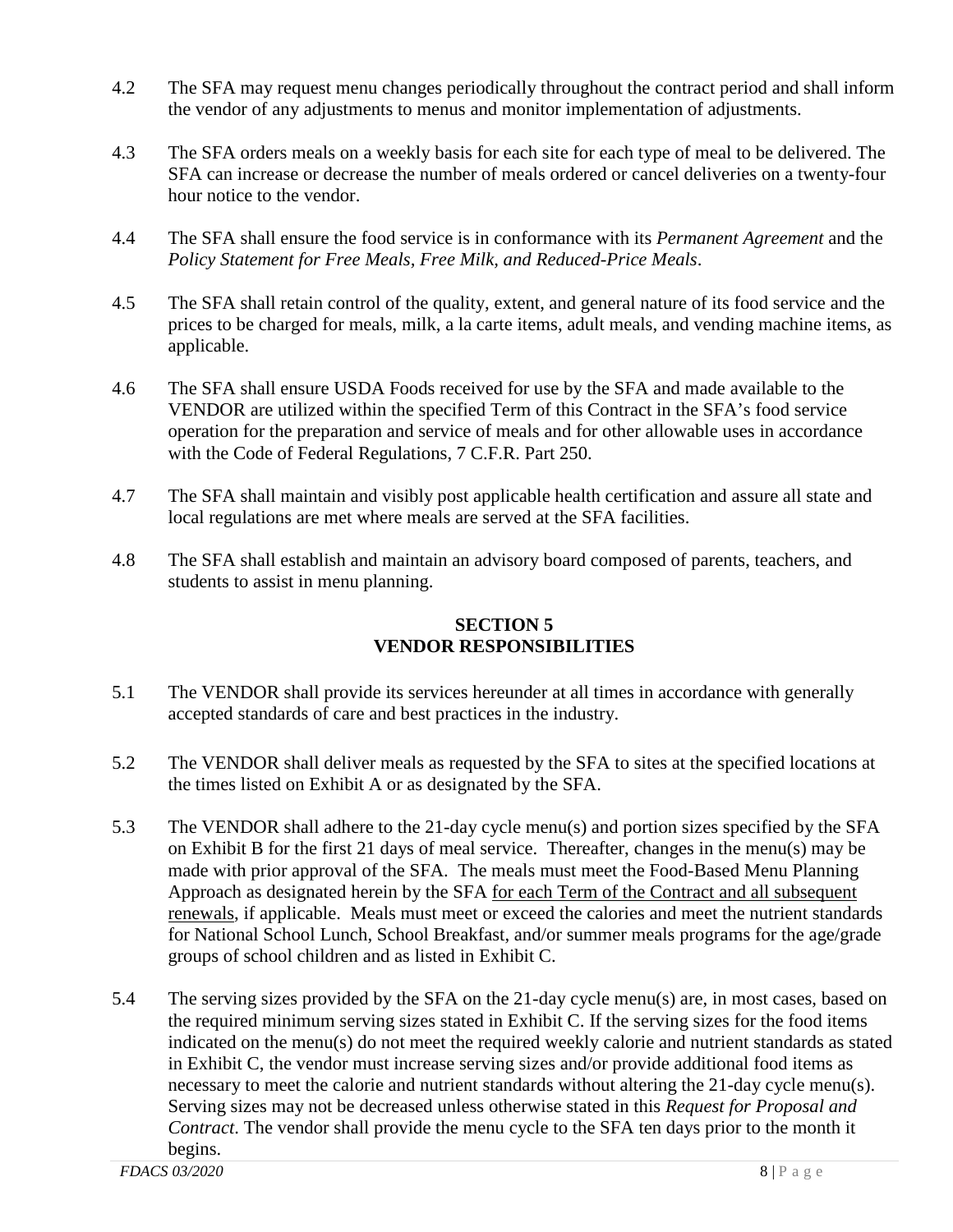- 5.5 The VENDOR shall be responsible for providing meals and menus appropriate for the age of the students served and acceptable to students evidenced by a minimum of plate waste and participation levels in the National School Lunch, School Breakfast, and/or Summer Food Service Program meals, as applicable.
- 5.6 The VENDOR is required to substitute food components of the meal pattern for students with disabilities in accordance with 7 C.F.R. § 15b when the disability restricts their diet and is permitted to make substitutions for students without disabilities when they are unable to eat regular meals because of a medical or special dietary need. Substitutions are made on a case-bycase basis and must be supported by a statement of the need for substitutes that includes the recommended alternate foods, unless otherwise exempted by the Food and Nutrition Service, USDA. In the case of a student with disabilities, the statement must be signed by a medical doctor. For students without disabilities, the statement must be signed by a recognized medical authority.
- 5.7 The vendor shall be responsible for the quality and wholesomeness of meals up to and including delivery to the SFA.

#### **SECTION 6 INVOICING AND PAYMENT**

- 6.1 The Vendor shall submit itemized invoices to the SFA bi-weekly or monthly. Invoices shall specify the number of meals provided to the SFA and the unit price for each meal type.
- 6.2 The SFA shall pay the Vendor the unit price specified in the Bid Summary times meals provided as specified in the invoice. The SFA shall pay:
	- 6.2.1 According to the time frame as stated on the Vendor's invoice; or
	- 6.2.2 Five (5) business days after receiving Meal Claim Reimbursement; whichever occurs sooner.
	- 6.2.3 No later than forty-one days (41) calendar days of its receipt of the invoice from the Vendor.
- 6.3 The Vendor shall use the following delinquent payment notification procedures in order to exercise its right to demand payment from the SFA:
	- 6.3.1 For invoices not paid within forty-two (42) calendar days after the SFA received the invoice, the Vendor shall send the SFA a notice letter with a copy of the original invoice attached. The Vendor shall also provide a copy of the notice letter to the FDACS.
	- 6.3.2 When an invoice previously noticed when delinquent forty-two (42) calendar days is still delinquent and not paid in full within sixty-three (63) calendar days after the SFA received the invoice, the Vendor must provide a second letter to the SFA with a copy of the original invoice attached and provide a copy to the FDACS.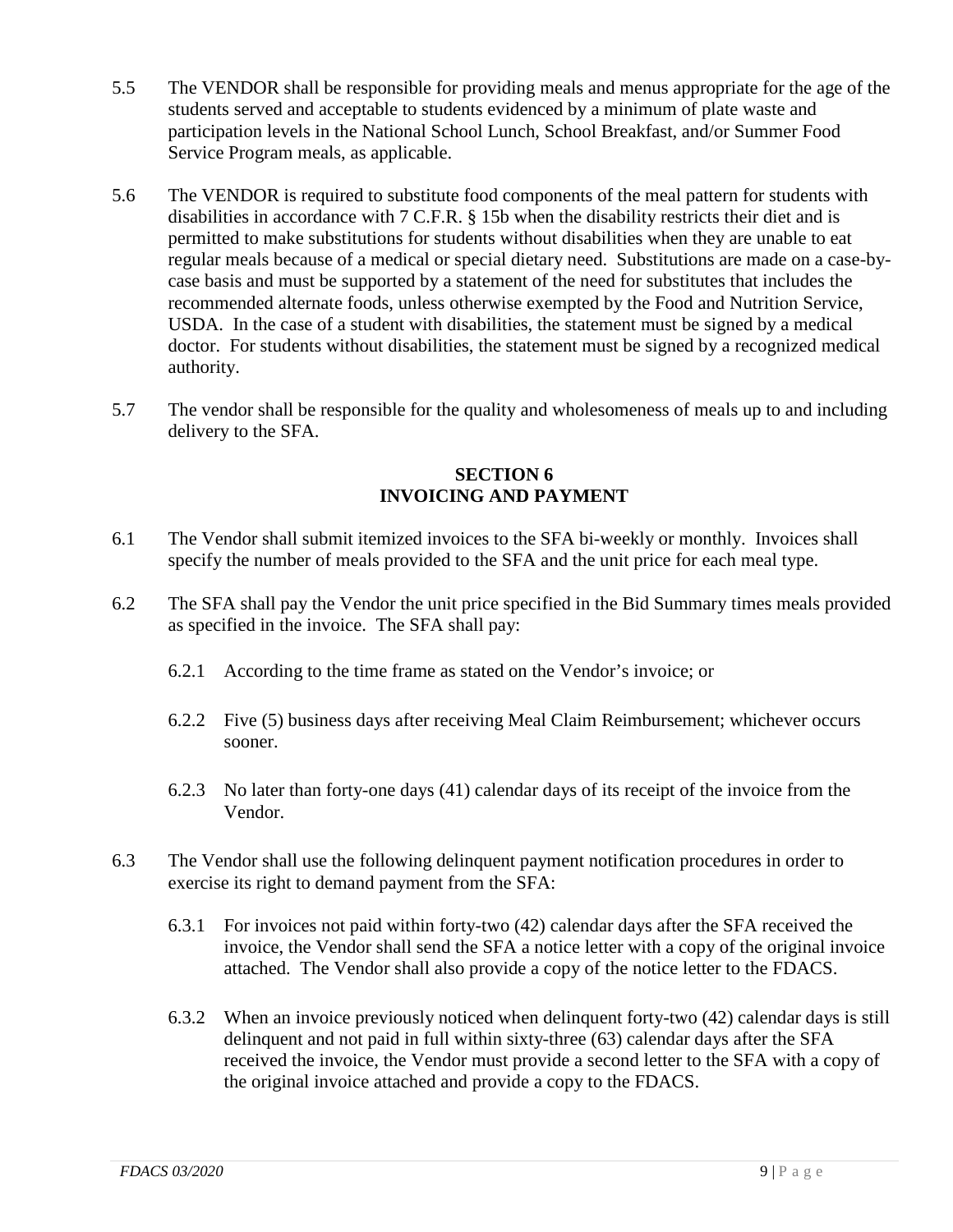6.3.3 The Vendor may suspend service or terminate its contract with the SFA if the SFA has failed to make full and complete payment for any invoice sixty-three (63) or more calendar days after the invoice was received. The Vendor's failure to terminate its contract shall not waive its right to seek payment under appropriate Florida Law and procedures.

#### **SECTION 7 USDA FOODS**

- 7.1 Any USDA Foods received for use by the SFA and made available to the VENDOR shall be utilized within the specified Term of this Contract in the SFA's food service operation for the preparation and service of meals and for other allowable uses in accordance with the Code of Federal Regulations, 7 C.F.R. Part 250.
- 7.2 The VENDOR shall accept and use USDA Foods in as large a quantity as may be efficiently utilized in the nonprofit food service subject to approval of the SFA.
- 7.3 The VENDOR shall manage all USDA Foods to ensure the foods are utilized in the SFA's food service.
- 7.4 The VENDOR shall utilize all USDA ground beef, ground pork, and processed end products received in the SFA's food service. Commercially-purchased foods shall not be substituted for these foods.
- 7.5 The VENDOR shall utilize all other USDA Foods, or substitute commercially-purchased foods of the same generic identity, of U.S. origin, and of equal or better quality than the USDA Foods as determined by the SFA, in the SFA's food service.
- 7.6 The VENDOR shall credit the SFA's monthly bill/invoice the current market value of all USDA foods received during each Contract Term as the foods are used in the SFA's food service. The VENDOR must credit the SFA for all USDA Foods received for use in the SFA's food service each Contract Term whether the USDA Foods have been used or not. Such credit shall be issued in full prior to the expiration of each Contract Term.
- 7.7 Credit issued by the VENDOR to the SFA for USDA foods received during each Contract Term and used in the SFA's food service shall be recorded on the monthly bill/invoice as a separate line item entry and shall be clearly identified and labeled. Attached to the invoice shall be a detailed list identifying each received USDA Foods item used in the SFA's food service and each USDA Foods item credit issued for unused USDA Foods, along with the current market value as issued by the FDACS.
- 7.8 The current value of USDA Foods is based on the information listed on the SFA's Web-Based Supply Chain Management (WBSCM) Requisition and by the Requisition Status Report. If not listed, the current market value of USDA Foods will be based on the prices issued by the FDACS.
- 7.9 The SFA shall ensure the method and timing of crediting does not cause its cash resources to exceed limits established in 7 C.F.R. § 210.9(b)(2).
- 7.10 At the end of each Contract Term and upon expiration or termination of the Contract, a reconciliation shall be conducted by the SFA to ensure and verify correct and proper credit has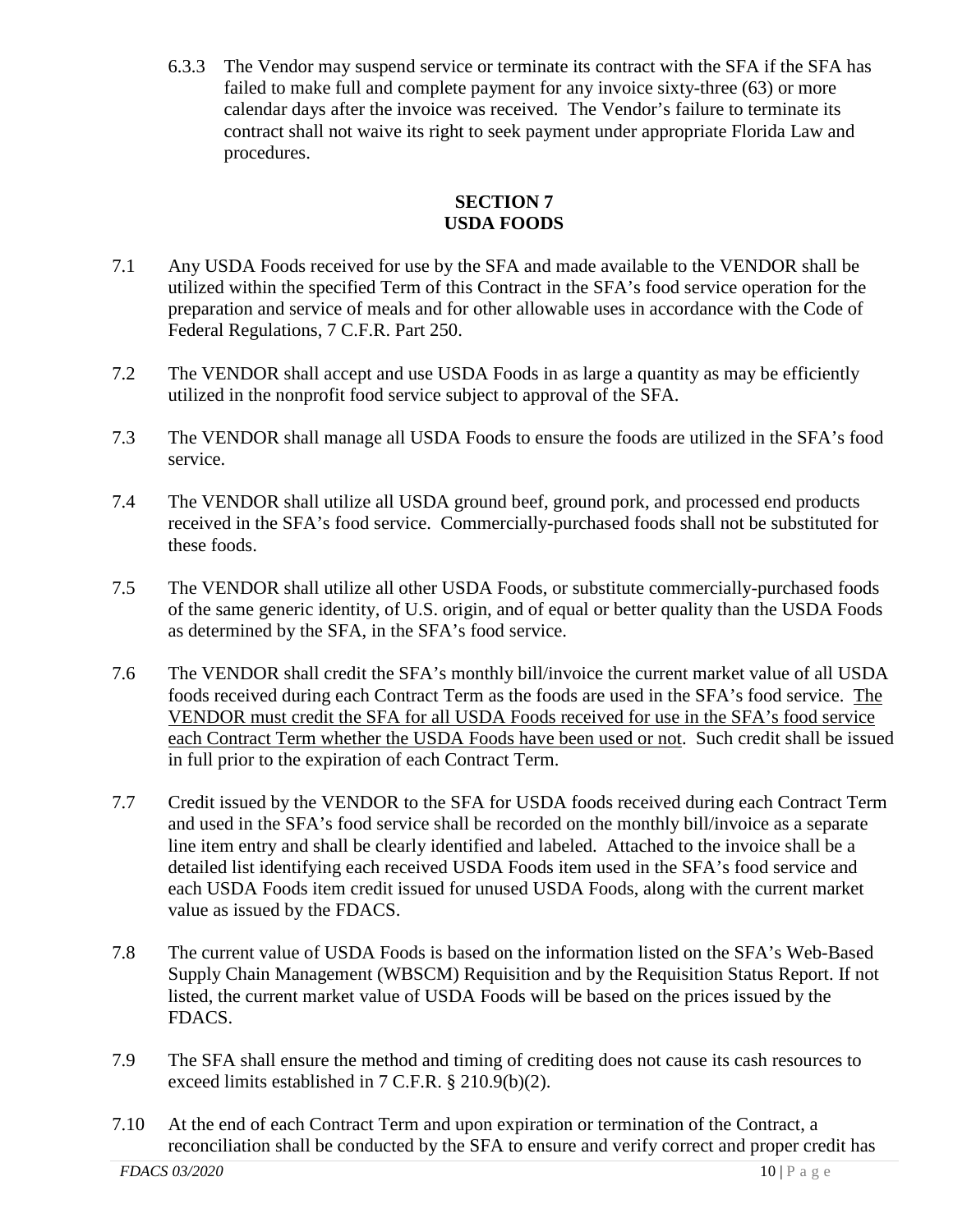been received for the full value of all USDA Foods received by the VENDOR during each Contract Term for use in the SFA's food service.

- 7.11 The SFA shall verify receipt of USDA Foods shipments through its electronic records or by contacting the FDACS or processor as applicable.
- 7.12 The SFA reserves the right to conduct commodity credit audits throughout each Contract Term to ensure compliance with federal regulations 7 C.F.R. Part 210 and Part 250.
- 7.13 The VENDOR must accept liability for any negligence on their part that results in any loss, damage, out of condition, or improper use of USDA Foods not yet credited to the SFA, and shall credit the SFA either monthly or through a fiscal year-end reconciliation.
- 7.14 The SFA and VENDOR shall consult and agree on end products to be produced from USDA Foods during each Contract Term. If the SFA and VENDOR cannot agree on end products, the VENDOR shall utilize the USDA Foods in the form furnished by the USDA.
- 7.15 If the VENDOR acts as an intermediary between a processor and the SFA, the VENDOR shall credit the SFA the current market value of the USDA Foods contained in the processed end products unless the processor is providing such credit to the SFA. Such credit shall be issued to the SFA on the monthly bill/invoice as a separate line item entry and shall be clearly identified and labeled.
- 7.16 The VENDOR shall not enter into any processing agreements with a processor as required in subpart C of 7 C.F.R. Part 250. The VENDOR shall also not enter into any subcontracts for further processing of USDA Foods.
- 7.17 The VENDOR shall have records maintained and available to substantiate the receipt, use, storage, and inventory of USDA Foods. The VENDOR must submit to the SFA monthly inventory reports showing all transactions for processed and non-processed USDA Foods.
- 7.18 The SFA, the FDACS, the Auditor General, and the USDA, or their duly authorized representatives, may perform on-site reviews of the VENDOR's food service operation, including the review of records, to ensure compliance with the requirements of this Contract and federal regulations 7 C.F.R. Part 210 and Part 250.
- 7.19 The VENDOR shall return all unused USDA ground beef products, ground pork products, and processed end products to the SFA upon termination, expiration, or non-renewal of the Contract.
- 7.20 At the discretion of the SFA, the VENDOR may be required to return other unused USDA Foods to the SFA upon termination, expiration, or non-renewal of the Contract.
- 7.21 The SFA shall retain title to all USDA Foods provided to the VENDOR for use in the SFA's food service.
- 7.22 USDA donated foods or processed end products containing USDA donated foods shall not be used for catering or special functions conducted outside of the nonprofit school food service.

#### **SECTION 8 PURCHASES/BUY AMERICAN**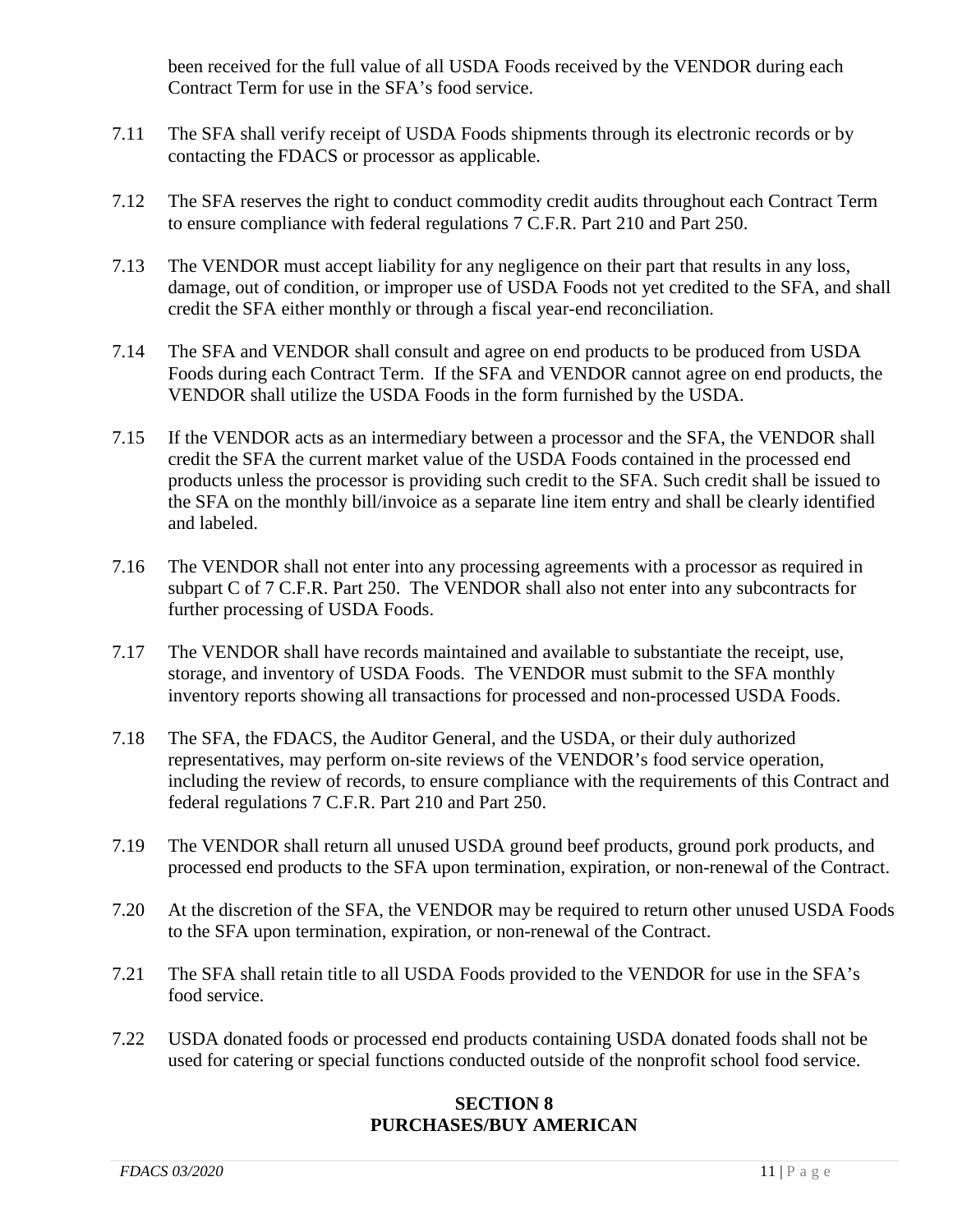- 8.1 The VENDOR shall retain title of all purchased food and nonfood items.
- 8.2 The VENDOR shall purchase, to the maximum extent practicable, domestic commodities or products which are either an agricultural commodity produced in the United States or a food product processed in the United States substantially using agricultural commodities produced in the United States.
- 8.3 The VENDOR shall not substitute commercially-purchased foods for USDA ground beef, ground pork, and processed end products received.
- 8.4 The VENDOR may substitute commercially-purchased foods for all other USDA Foods received. All commercially-purchased food substitutes must be of the same generic identity as the USDA Foods received, of U.S. origin, and of equal or better quality than the USDA Foods as determined by the SFA.
- 8.5 The SFA shall ensure commercially-purchased foods used in place of USDA Foods received are of the same generic identity as the USDA Foods received, of U.S. origin, and of equal or better quality than the USDA Foods as determined by the SFA.
- 8.6 The VENDOR shall certify the percentage of U.S. content in the products supplied to the SFA.
- 8.7 The SFA reserves the right to review VENDOR purchase records to ensure compliance with the *Buy American* provision in 7 C.F.R. Part 250.
- 8.8 The VENDOR shall provide Nutrition Facts labels and any other documentation requested by the SFA to ensure compliance with U.S. content requirements.
- 8.9 The VENDOR must request approval for exceptions to Buy American Provision from Sponsor prior to delivery. Requests should include documentation such as cost or availability data. Sponsor must document when an exception is approved, including all Buy American Provision requirements as stated in 7 CFR Part 210.21(d)/ and FNS Policy Memo SP 38-2017. The following must be documented for each approval:
	- 8.9.1 Consideration made for the use of domestic alternative foods before approving an exception.
	- 8.9.2 The use of a non-domestic food exception when competition reveals the cost of domestic is significantly higher than non-domestic food.
	- 8.9.3 The use of a non-domestic alternative food due to the domestic food not produced or manufactured in sufficient and reasonable available quantities of a satisfactory quality.

#### **SECTION 9 EQUIPMENT**

- 9.1 The Vendor shall provide all equipment to hold and serve the meals.
- 9.2 The SFA shall repair and service SFA-owned equipment except when damages result from the use of less-than-reasonable care by VENDOR employees as determined by the SFA.
- 9.3 The VENDOR shall provide, at no cost to the SFA, complete maintenance, repair, and replacement services for all VENDOR-owned property and equipment.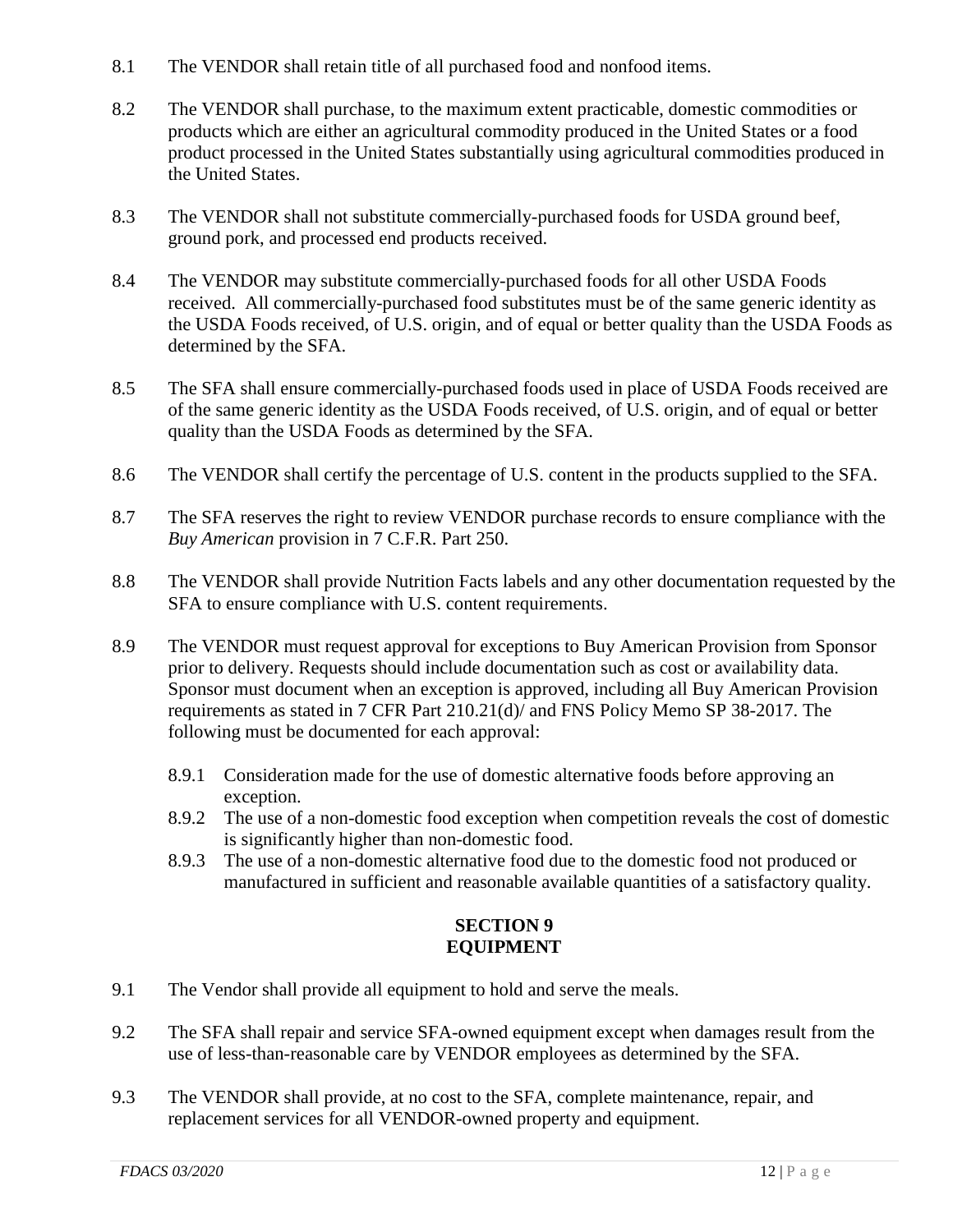- 9.4 The SFA shall be legally responsible for any losses of USDA Foods which may arise due to equipment malfunction or loss of electrical power not within the control of the VENDOR.
- 9.5 The VENDOR shall not remove food preparation or serving equipment owned by the SFA from the SFA's premises.
- 9.6 The SFA must give prior approval and have final authority for the purchase of equipment used for storage, preparation, serving, or delivery of school meals.
- 9.7 The VENDOR shall retain title to all VENDOR-owned property and equipment when placed in service.
- 9.8 Upon expiration or termination of the Contract, it shall be the VENDOR's responsibility to remove all VENDOR-owned property and equipment within a timely manner and without damage to SFA facilities.
- 9.9 The SFA shall retain title to all SFA-owned property and equipment when placed in service. If the property and/or equipment is amortized through the VENDOR and the Contract expires or is terminated, the SFA can return the property to the VENDOR for full release of the unpaid balance or continue to make payments in accordance with amortization schedules.

#### **SECTION 10 INSPECTION OF FACILITY**

- 10.1 The SFA, the FDACS, and the USDA reserve the right to inspect the VENDOR's preparation and storage facilities, and transporting vehicles prior to award of Contract and without notice at any time during each Contract Term, including the right to be present during preparation and delivery of meals.
- 10.2 The VENDOR must provide meals when requested for periodic inspection by the local or state health department or an independent agency to determine the bacterial levels in the meals served.

#### **SECTION 11 DELIVERY REQUIREMENTS AND NONCOMPLIANCE**

- 11.1 Meals must be delivered in accordance with the approved menu cycle.
- 11.2 The VENDOR shall provide a delivery slip with the date and the number of meals delivered. The SFA authorized representative or his/her designee must sign the delivery slip and verify the condition of the meals received.
- 11.3 Meals must be delivered in closed-topped, sanitary vehicles.
- 11.4 Meals must be delivered in clean, sanitary transporting containers that maintain the proper temperatures of food and are food-grade containers approved by the local or state health departments.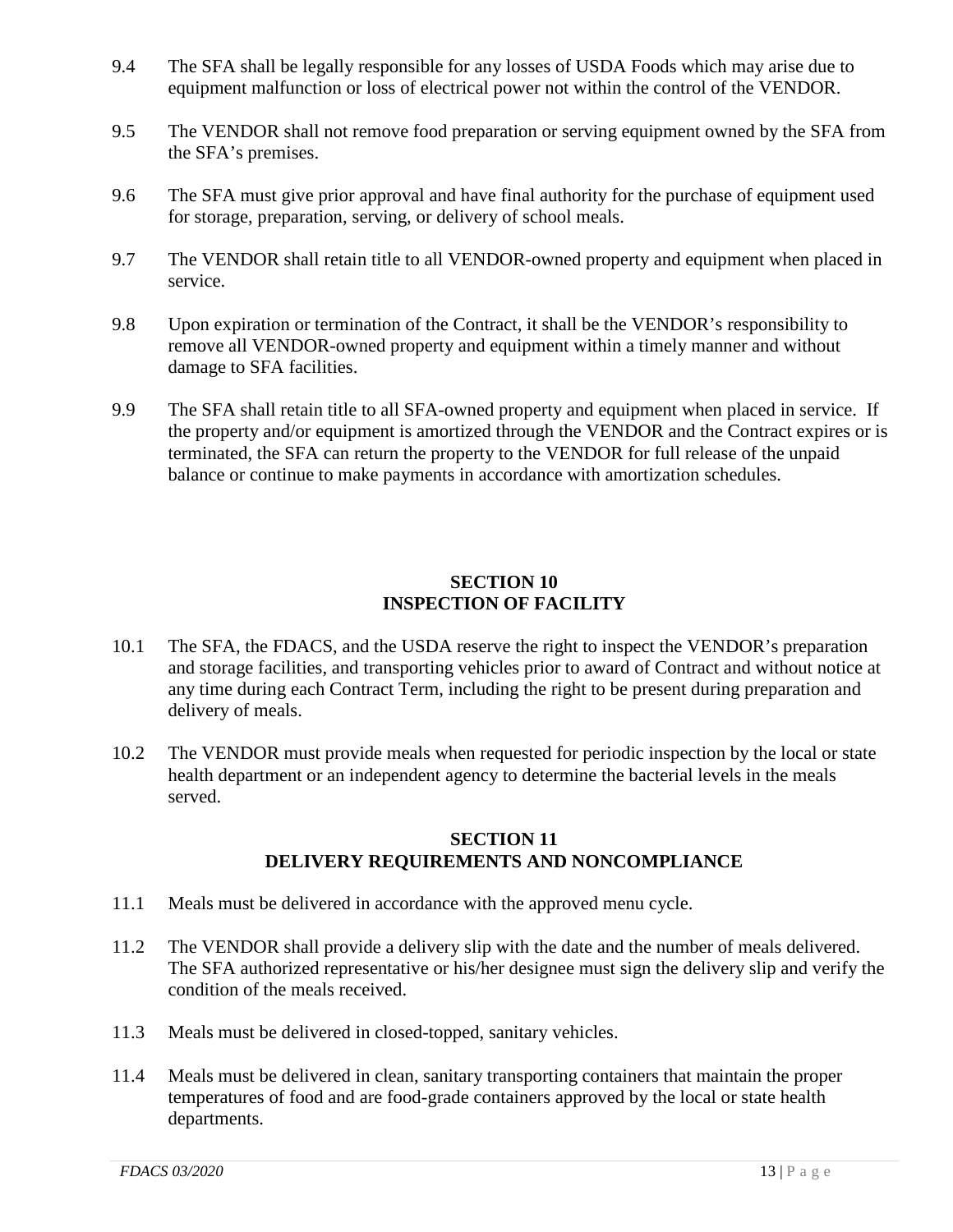- 11.5 When an emergency prevents the VENDOR from delivering meals, the VENDOR shall notify the SFA-authorized representative or his/her designee immediately by phone indicating the reasons for the need for substitution.
- 11.6 The SFA reserves the right to inspect and determine the quality of food delivered. The SFA may reject and not pay for any meals or components of meals that are unwholesome, judged as poor quality, damaged, incomplete either due to inadequate portion sizes or missing number of meal components, or delivered in unsanitary conditions such as incorrect temperatures.
- 11.7 The SFA will obtain meals from other sources if meals are rejected or if an insufficient number of meals is delivered. The SFA will contact the VENDOR immediately regarding the reasons for rejected meals or if an inadequate number of meals delivered. If the VENDOR cannot replace meals in time for meal service, then the SFA can obtain meals from another source and deduct the actual cost of such meals from the monthly bill of the VENDOR. The VENDOR is responsible for the cost of replacement meals.
- 11.8 The SFA will not pay for deliveries made later than the regularly scheduled lunch or breakfast periods as listed on Exhibit A, or as otherwise stated in this Contract.

#### **SECTION 12 PACKAGING REQUIREMENTS**

- 12.1 Hot meal unit—Packaging suitable for maintaining components at temperatures in accordance with state and local health standards. Container and overlay should have an airtight closure, be of non-toxic material, and be capable of withstanding temperatures of  $350^{\circ}F(204^{\circ}C)$  or higher.
- 12.2 Hot bulk meals must be in stainless steel containers with lids with a depth of no more than four inches.
- 12.3 Cold meal unit or unnecessary to heat—Container and overlay to be plastic or paper and nontoxic.
- 12.4 Cold meals must be in white or brown paper bags or in boxes with enough strength to hold meals without tearing or ripping.
- 12.5 Cartons—Each carton shall be labeled to meet state or local requirements. Label should include the following:
	- Processor's name, address, and zip code
	- Food items and meal type
	- Date of production
	- Quantity of individual units per carton
- 12.6 VENDOR shall insert non-food items that are necessary for the meal to be eaten. Meals shall be delivered with the following items: condiments, straws for milk, napkins, single service ware, and serving utensils.
- 12.7 All refrigerated food shall be delivered at an internal temperature of  $40^{\circ}$ F or below.
- 12.8 All frozen food shall be delivered at 0°F or below. Frozen products should show no evidence of thawing and re-freezing, freezer burn, or any off color or odors.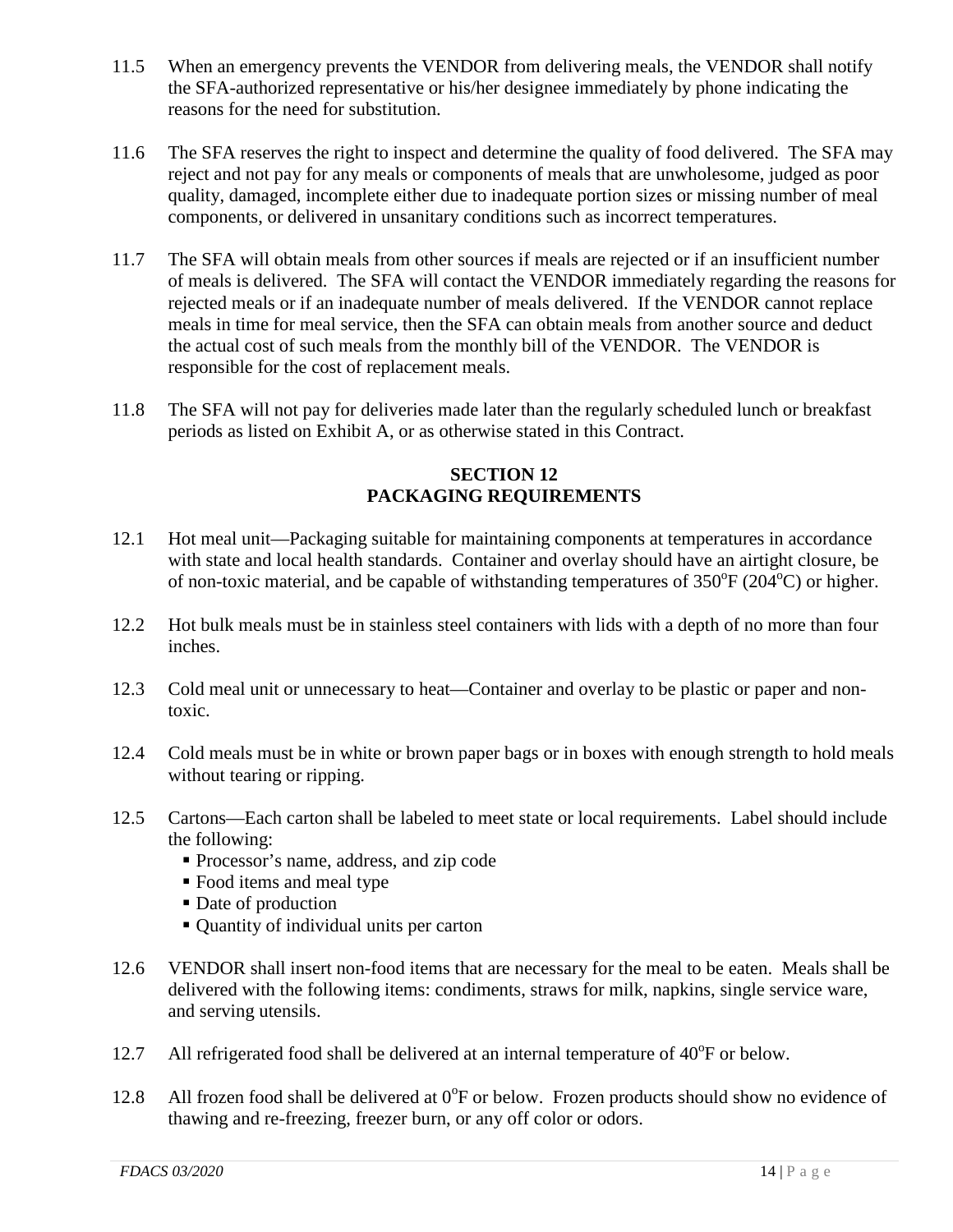12.9 All hot food shall be delivered with an internal temperature of 135°F or above.

#### **SECTION 13 MEAL PRICING**

- 13.1 All bids must be calculated based on the menu(s) in Exhibit B. Milk will be supplied by the Vendor.
- 13.2 The price per meal must include the meal including milk, condiments applicable to the menu, serving utensils if applicable, packaging and containers needed to transport food in a sanitary manner, and transportation to and from the SFA.
- 13.3 All bids must be submitted using the *Bid Summary* form attached herein. All rates must be written in ink or typed in the blank space(s) provided and the estimated totals must be carried out to the second decimal place and must not be rounded.
- 13.4 The bid price(s) must be calculated net of applicable discounts, rebates, and credits received by the VENDOR and must not include the use of commodities, alternate pricing structures such as guaranteed commodity credits, or Offer versus Serve credits unless otherwise stated herein.
- 13.5 The SFA is not obligated to purchase any minimum number or dollar amount of meals under this Contract.
- 13.6 The VENDOR shall receive a fixed meal rate for each reimbursable school breakfast, school lunch, after-school snack and/or summer food service meal served.
- 13.7 The VENDOR must submit all invoices pertaining to the SFA nonprofit food service within 30 days of the last day of each month or the final day of the program.
- 13.8 The VENDOR shall receive no payment for meals that are spoiled or unwholesome at the time of serving, that do not meet the detailed specifications for each food component or menu item in accordance with 7 C.F.R. Part 210, or that do not otherwise meet the requirements of the Contract.
- 13.9 The VENDOR cannot provide guaranteed USDA Foods credits. The VENDOR shall credit the SFA's monthly bill/invoice the current market value of all USDA Foods as designated herein. Credit issued by the VENDOR to the SFA for USDA Foods received during each Contract Term and used in the SFA's food service shall be recorded on the monthly bill/invoice as a separate line item entry and shall be clearly identified and labeled. Attached to the invoice shall be a detailed list identifying each received USDA Foods item used in the SFA's food service and each USDA Foods item credit issued for unused USDA Foods, along with the current market value as issued by the FDACS. Prior to the expiration of each Contract Term, the SFA shall be credited in full for all USDA Foods received.
- 13.10 The VENDOR shall submit separate billing for special functions conducted outside of the nonprofit school food service account.
- 13.11 The fixed meal rate for meals must be calculated as if no commodities were available.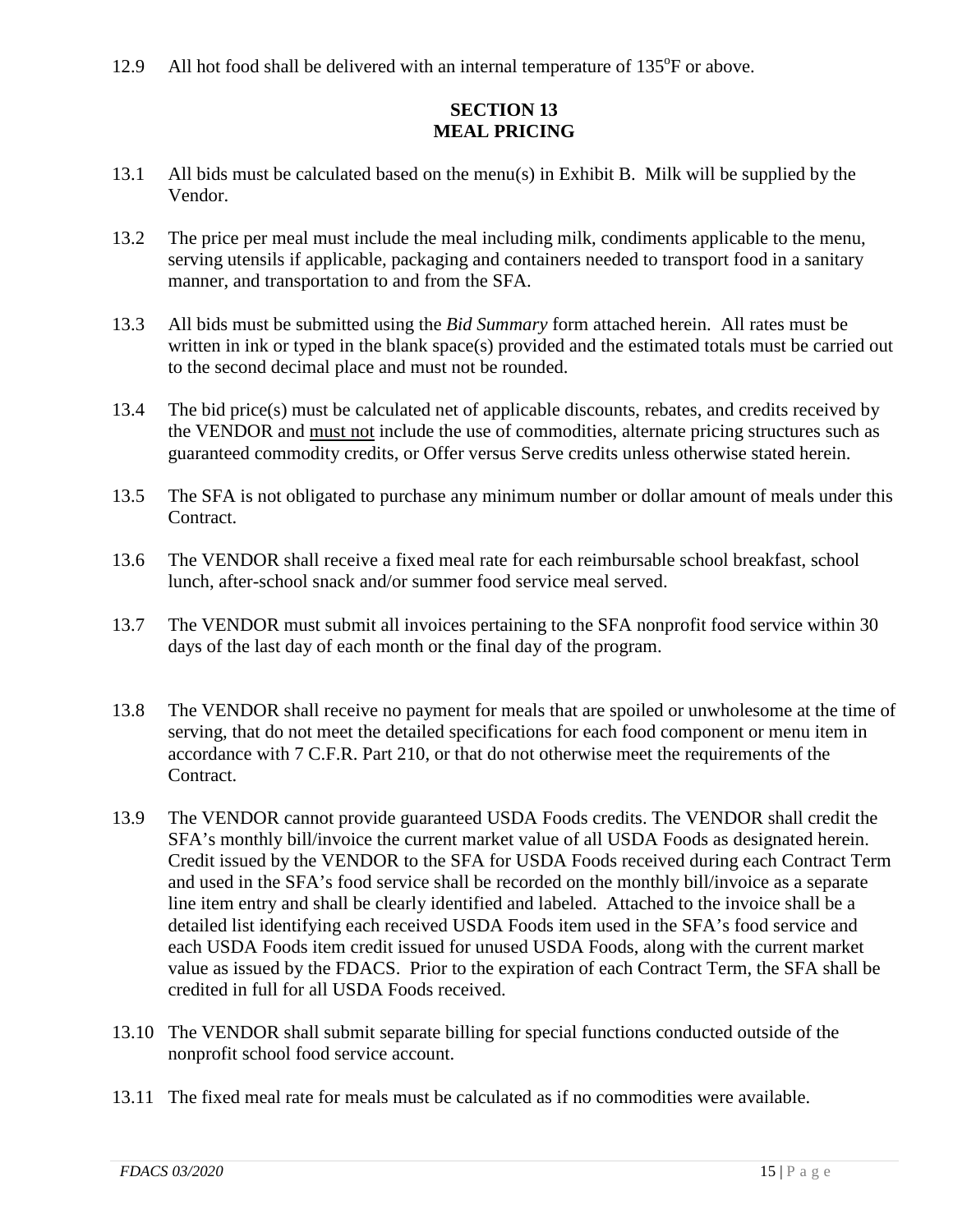#### **SECTION 14 REVENUE**

- 14.1 The SFA shall receive all revenue from the food service.
- 14.2 All goods, services, or monies received as the result of any equipment or USDA Foods rebate shall be credited to the SFA's nonprofit food service account.
- 14.3 If reimbursement is denied as a direct result of the failure of the VENDOR to comply with the provisions of this Contract, the VENDOR shall assume responsibility for the amount denied.

#### **SECTION 15 LICENSES, CERTIFICATIONS, AND TAXES**

- 15.1 Throughout the Term of the Contract and each renewal Term, the VENDOR shall obtain and maintain all applicable licenses and permits required by federal, state, and local law.
- 15.2 The VENDOR shall have state or local health certification for any facility outside the SFA in which it proposes to prepare meals, if applicable, and must maintain this health certification for each Contract Term.

#### **SECTION 16 RECORD KEEPING**

- 16.1 The VENDOR shall retain all records relating to food service production and delivery for the initial contract and all subsequent renewals for a period of five years either from the date the final contract renewal period has expired, receipt of final payment under the contract is recorded, or after the SFA submits the final Claim for Reimbursement for the final fiscal year of the contract, whichever occurs last.
- 16.2 The VENDOR shall have records maintained and available to demonstrate compliance with the requirements relating to USDA Foods. Such records shall include the following:
	- 16.2.1 The receipt, use, storage, and inventory of USDA Foods;
	- 16.2.2 Monthly inventory reports showing all transactions for processed and non-processed USDA Foods; and
	- 16.2.3 Documentation of credits issued to the SFA for USDA Foods received.
- 16.3 All records must be available for the period of time specified above for the purpose of making audits, examinations, excerpts, and transcriptions by representatives of the SFA, the FDACS, the USDA, and the Auditor General, and other governmental entities with monitoring authority at any reasonable time and place. If audit findings have not been resolved, the records shall be retained beyond the specified period as long as required for the resolution of the issues raised by the audit.
- 16.4 The VENDOR accepts liability for any overclaims due to VENDOR negligence or noncompliance with regulations, including those overclaims based on review or audit findings.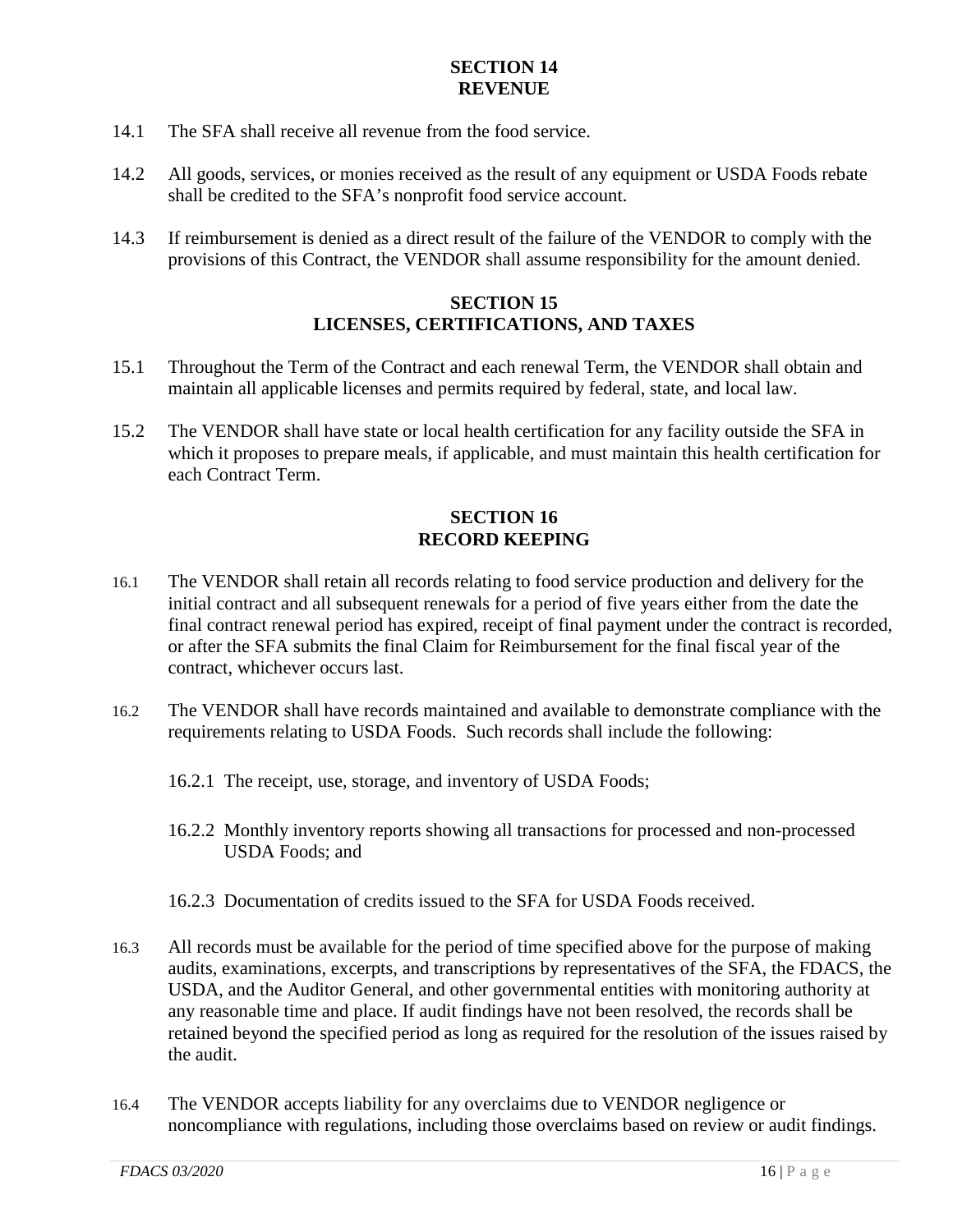- 16.5 All records relating to the Contract, including subsequent Renewal Terms, if applicable, are property of the SFA and shall be maintained in original form on SFA premises for the duration of the Contract. At any time during the Contract, the SFA reserves the right to require the VENDOR to surrender all records relating to the Contract to the SFA within 30 days of such request. Such records shall include, but are not limited to:
	- All data, materials, and products created by the VENDOR on behalf of the SFA and in furtherance of the Services
	- Production records, including quantities and amounts of food used in preparation of each meal and food component of menus
	- Standardized recipes and yield from recipes as deemed necessary per the requirements of paragraph 15.8
	- **Processed product nutritional analysis**
	- Dates of preparation of meals
	- Number of meals and locations where meals were delivered
	- $\blacksquare$  Signed delivery slips
	- Nutritional content of individual food items and meals as delivered
	- Bills charged to SFA for meals delivered under this contract including the credit of USDA foods where applicable
	- Inventory records
	- Food and bid specifications
	- All documents and records as noted in this *Request For Proposal and Contract*
- 16.6 Upon expiration or termination of the Contract, the VENDOR shall surrender all records as noted above, relating to the initial Contract and all subsequent renewal Terms, if applicable, to the SFA within 30 days of the Contract expiration or termination.
- 16.7 The SFA shall retain all records relating to the initial contract and all subsequent renewals for the longer of the retention periods required by federal, state or local laws and regulations that govern the SFA regarding recordkeeping and records retention.
- 16.8 All records must be available for the period of time specified above for the purpose of making audits, examinations, excerpts, and transcriptions by representatives of the SFA, the FDACS, the USDA, and the Auditor General, and other governmental entities with monitoring authority at any reasonable time and place. If audit findings have not been resolved, the records shall be retained beyond the specified period as long as required for the resolution of the issues raised by the audit.

#### **SECTION 17 TERMS AND TERMINATION**

- 17.1 This Contract is effective for a one-year period commencing July 1, 2020 or upon written acceptance of the Contract, whichever occurs last, through June 30, 2021, (the "Contract Term" or "Term") with options to renew yearly not to exceed four additional years (each a "Renewal Term").
- 17.2 Renewal of this Contract is contingent upon the fulfillment of all Contract provisions relating to USDA Foods.
- 17.3 Either the SFA or VENDOR can terminate this Contract for cause or for convenience with a sixty- (60) day written notification. Following sixty- (60) day written notification, the SFA can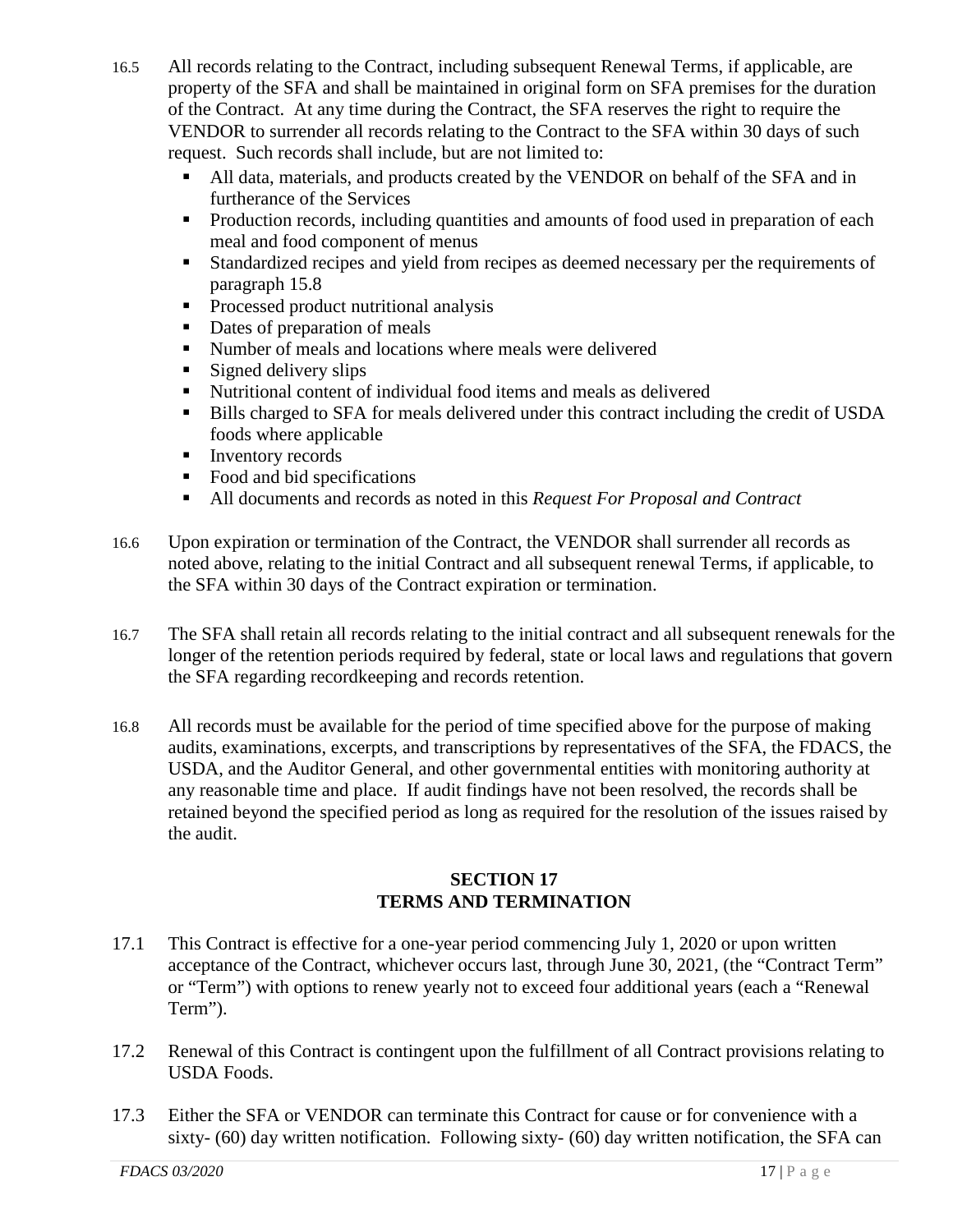terminate this Contract in whole or in part without the payment of any penalty or incurring any further obligation to the VENDOR.

- 17.4 Following any termination for convenience, the VENDOR shall be entitled to compensation for services completed upon submission of invoices and proof of claim for services provided under this Contract up to and including the date of termination. The SFA shall have the right to receive services from the Contractor through the effective date of the notice of termination, and may, at its election, procure such work from other contractors as may be necessary to complete the services.
- 17.5 Notwithstanding the notice period in paragraph 17.3, the SFA may immediately terminate the Contract, in whole or in part, upon notice to the VENDOR if the SFA determines that the actions, or failure to act, of the VENDOR, its agents, employees or subcontractors have caused, or reasonably could cause jeopardy to health, safety, or property; or if the SFA determines that the VENDOR lacks the financial resources to perform under the Contract.
- 17.6 If the VENDOR fails to perform to the SFA's satisfaction any material requirement of this Contract or is in violation of a material provision of this Contract, the SFA shall provide written notice to the VENDOR requesting that the breach or noncompliance be remedied within sixty- (60) days. If the breach or noncompliance is not remedied by the specified period of time, the SFA may either: (a) immediately terminate the Contract without additional written notice or, (b) enforce the terms and conditions of the Contract, and in either event seek any available legal or equitable remedies and damages. The SFA may finish the services by whatever method the SFA may deem expedient. Any damages incurred by the SFA as a result of any VENDOR default shall be borne by the VENDOR at its sole cost and expense, shall not be payable as part of the Contract amount, and shall be reimbursed to the SFA by the VENDOR upon demand.
- 17.7 Neither the VENDOR nor SFA shall be responsible for any losses resulting if the fulfillment of the terms of the Contract is delayed or prevented by wars, acts of public enemies, strikes, fires, floods, acts of God, or any other acts which could not have been prevented by the exercise of due diligence ("Act of God"). The SFA may cancel the Contract without penalty if the VENDOR's performance does not resume within 30 days of the VENDOR's interruption of services due to an Act of God.
- 17.8 The only rates and fees that may be adjusted in subsequent Contract Terms are the fixed rates contained herein. Before any fixed rate adjustments can be implemented as part of a Contract renewal agreement, the VENDOR shall document to the SFA, through a written financial analysis, the need for such adjustments. Adjustment of all individual per meal fixed rates and applicable fees in subsequent Contract Terms must not exceed the *Consumer Price Index for Urban Consumers—Food Away From Home* annualized rate for December of the current school year. Individual per meal fixed rate and applicable fixed fee increases cannot exceed the CPI as stated above. Percentage increases cannot be applied to any previous year's total estimated or actual contract cost.

#### **SECTION 18 GENERAL CONTRACT TERMS**

18.1 No provision of this Contract shall be assigned or subcontracted without prior written consent of the SFA.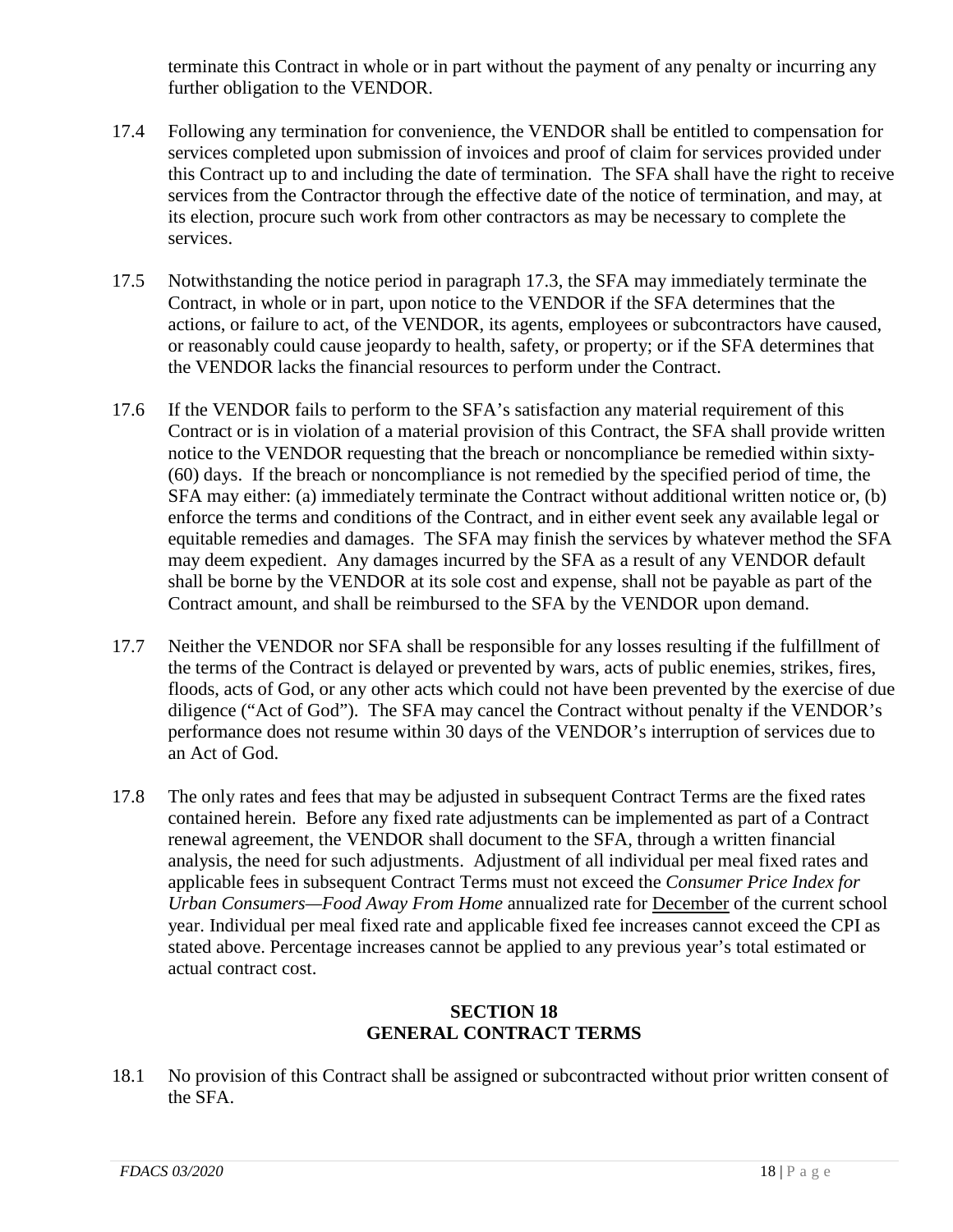- 18.2 This solicitation/Contract, exhibits, and attachments constitute the entire agreement between the SFA and VENDOR and may not be changed, extended orally, or altered by course of conduct. No other contracts will be signed by the SFA.
- 18.3 Each party to this Contract represents and warrants to the other that: (a) it has the right, power and authority to enter into and perform its obligations under this Contract and (b) it has taken all requisite action (corporate, statutory or otherwise) to approve execution, delivery and performance of this Contract, and (c) this Contract constitutes a legal, valid and binding obligation upon itself in accordance with its terms.
- 18.4 Any silence, absence, or omission from the Contract specifications concerning any point shall be regarded as meaning that only the best commercial practices are to prevail, and all materials, workmanship, and services rendered shall be of a quality that would normally be specified by the SFA.
- 18.5 No course of dealing or failure of the SFA to enforce strictly any term, right, or condition of this Contract shall be construed as a waiver of such term, right, or condition. No express waiver of any term, right, or condition of this Contract shall operate as a waiver of any other term, right, or condition.
- 18.6 Payments on any claim shall not prevent the SFA from making claim for adjustment on any item found not to have been in accordance with the provisions of this Contract.
- 18.7 It is further agreed between the SFA and VENDOR that the exhibits, attachments, and clauses attached and designated are hereby in all respects made a part of this Contract.
- 18.8 Minority-Owned Business Enterprise.

Both parties agree to take affirmative steps to ensure that small businesses, minority-owned businesses and women's business enterprises are used whenever possible: 18.8.1 Affirmative steps shall include the following: Include qualified small businesses, minority-owned businesses and women's business enterprises on solicitation lists; 18.8.2 Assuring that small businesses, minority-owned businesses and women's businesses are solicited whenever they are potential sources;

- 18.8.3 When economically feasible, dividing total requirements into smaller tasks or quantities so as to permit maximum small businesses, minority-owned businesses and women's business participation;
- 18.8.4 Where the requirement permits, establishing delivery schedules which will encourage participation by small businesses, minority-owned businesses and women's businesses;
- 18.8.5 Using the services and assistance of the Small Business Administration and the Department of Commerce's Minority Business Development Agency in the solicitation and utilization of small businesses, minority-owned businesses and women's business enterprises.
- 18.9 The VENDOR shall comply with Title VI of the Civil Rights Act of 1964, as amended; USDA regulations implementing Title IX of the Education Amendments; Section 504 of the Rehabilitation Act of 1973; Age Discrimination Act of l975; 7 C.F.R. Parts 15, 15a, and 15b; and FNS Instruction 113-1, *Civil Rights Compliance and Enforcement—Nutrition Programs and Activities*, and any additions or amendments.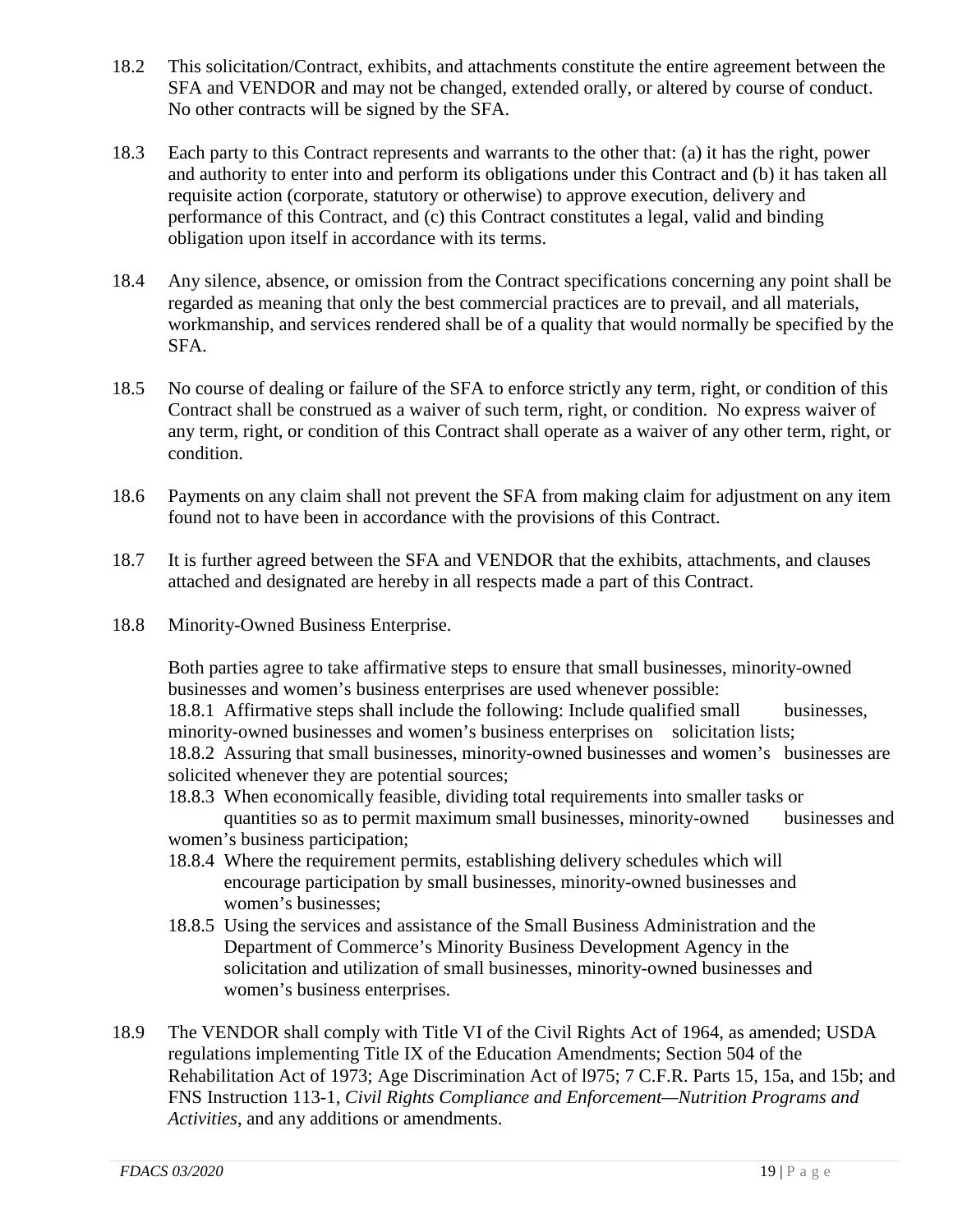- 18.10 If this Contract is in excess of \$100,000, the SFA and VENDOR shall comply with all applicable standards, orders, and regulations, including but not limited to:
	- The Clean Air Act (42 U.S.C. § 7401 *et seq.*), the Clean Water Act (33 U.S.C. § 1311– 1330, § 1368), Executive Order 11738, and Environmental Protection Agency regulations (40 C.F.R. § 1.1 *et seq.*);
	- *Certification Regarding Lobbying* pursuant to 31 U.S.C. 1352 (2 C.F.R. Appendix II to Part 200); and
	- *Disclosure of Lobbying Activities* pursuant to 31 U.S.C. 1352 (2 C.F.R Appendix II to Part 200).
	- *Certification Regarding Debarment, Suspension, Ineligibility and Voluntary Exclusion – Lower Tier Covered Transaction, n*on-federal entities are subject to the non-procurement debarment and suspension regulations implementing Executive Orders 12549 and 12689, [2](https://www.law.cornell.edu/cfr/text/2/part-180)  [CFR part 180.](https://www.law.cornell.edu/cfr/text/2/part-180) These regulations restrict awards, subawards, and [contracts](https://www.law.cornell.edu/definitions/index.php?width=840&height=800&iframe=true&def_id=dad614c8a49266d2767ab3a834546ad5&term_occur=999&term_src=Title:2:Subtitle:A:Chapter:II:Part:200:Subpart:C:200.213) with certain parties that are debarred, suspended, or otherwise excluded from or ineligible for participation in Federal assistance programs or activities.
- 18.11 The VENDOR certifies compliance with:
	- Energy Policy and Conservation Act (Pub. L. 94–163, 89 Stat. 871);
	- Contract Work Hours and Safety Standards Act (29 C.F.R. Part 5);
	- Executive Order 11246, entitled *Equal Employment Opportunity*, as amended by Executive Order 11375 and Department of Labor Regulation (41 C.F.R. Chapter 60);
	- Copeland "Anti-Kickback" Act (18 U.S.C. 874) as supplemented in Department of Labor regulations (29 C.F.R. Part 3); and
	- Davis-Bacon Act (40 U.S.C. 276a to 276a-7) as supplemented by Department of Labor regulations (29 C.F.R. Part 5).
	- Procurement of Recovered Materials. (Stat. 200.322 Solid Waste Disposal Act)
- 18.12 The VENDOR is subject to the provisions of Section 2209d of Title 7 of the United States Code due to the use of federal funds for the food service program. All announcements and other materials publicizing this program must include statements as to the amount and proportion of federal funding involved.
- 18.13 The FDACS and the USDA are not parties to this Contract and are not obligated, liable, or responsible for any action or inaction by the SFA or the VENDOR. The SFA has full responsibility for ensuring the terms of the Contract are fulfilled.
- 18.14 Piggybacking: A SFA may make purchases at or below the specified prices from contracts awarded by other city or county governmental agencies, other district school boards, community colleges, federal agencies, the public or governmental agencies of any state, or from state university system cooperative bid agreements, when the awarded vendor will permit purchases by an SFA at the same terms, conditions, and prices (or below such prices) awarded in such contract, and such purchases are to the economic advantage of the district school board. This process, commonly referred to as "piggybacking," is not a method for procuring goods and services, but is an option SFAs may use in an effort to obtain the most economical prices for needed items. Piggybacking on a contract will not be approved by the FDACS if it will cause a substantive change to this solicitation.
- 18.15 To the fullest extent permitted by law, the VENDOR agrees to indemnify, defend, and hold harmless the SFA and its respective agents, officers and employees from and against any and all claims, demands, suits, liabilities, injuries (personal or bodily), property damage, causes of action, losses, costs, expenses, damages, or penalties, including, without limitation, reasonable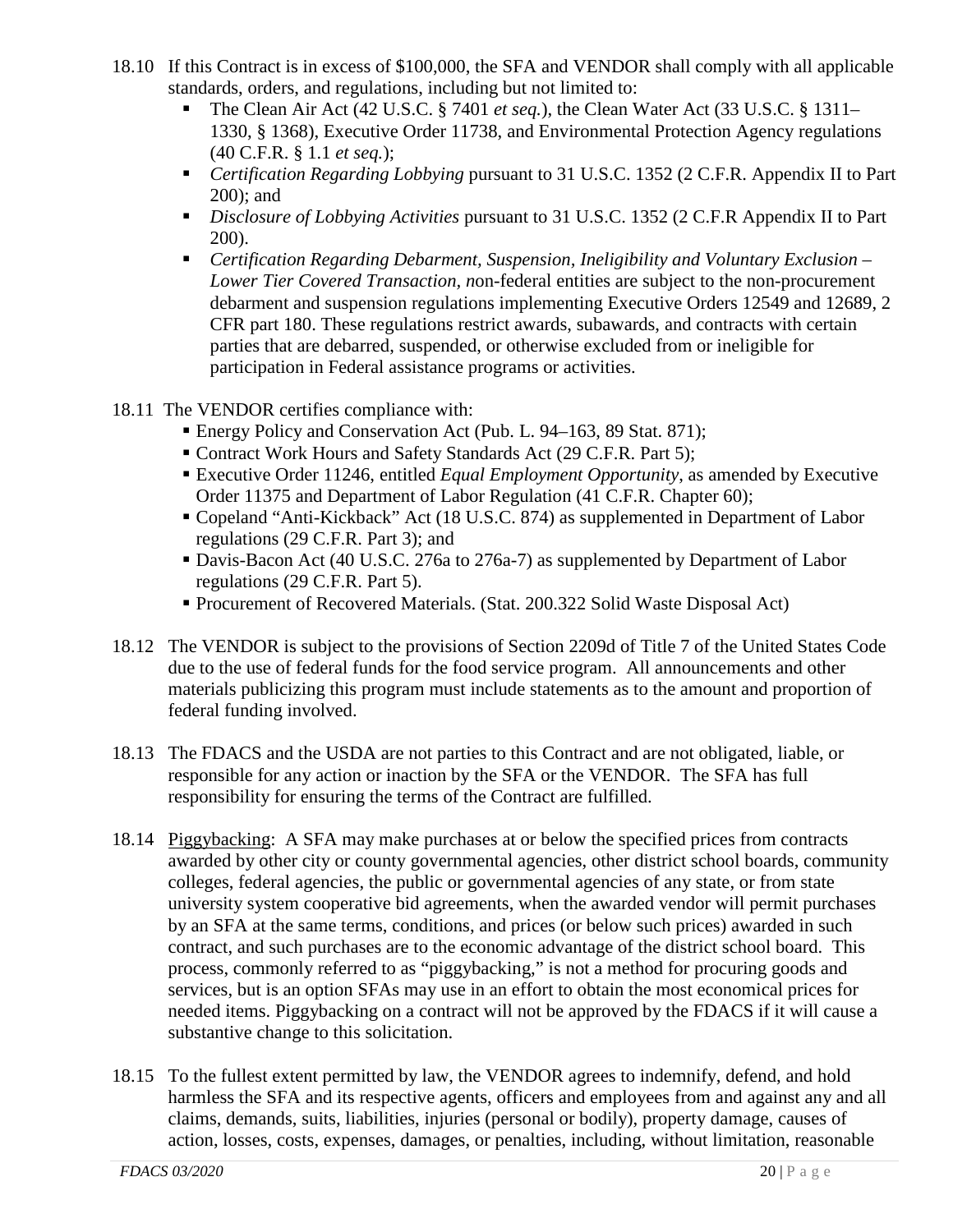defense costs, and reasonable legal fees, arising or resulting from, or occasioned by or in connection with (i) any bodily injury or property damage resulting or arising from any act or omission to act (whether negligent, willful, wrongful, or otherwise) by the VENDOR, its subcontractors, anyone directly or indirectly employed by them or anyone for whose acts they may be liable; (ii) failure by the VENDOR or its subcontractors to comply with any Laws applicable to the performance of the Services; (iii) any breach of this Contract, including, without limitation, any representation or warranty provided by the VENDOR herein; (iv) any employment actions of any nature or kind including but not limited to, workers compensation, or labor action brought by the VENDOR's employees; or (v) any identity breach or infringement of any copyright, trademark, patent, or other intellectual property right.

#### **SECTION 19 FOOD SPECIFICATIONS**

19.1 All USDA Foods offered to the SFA and made available to the VENDOR are acceptable and should be utilized in as large a quantity as may be efficiently utilized.

For all other food components, specifications shall be as follows:

- 19.2 All breads, bread alternates, and grains must be whole grain or whole grain-rich. All breads and grains must be fresh (or frozen, if applicable) and must meet the minimum weight per serving as listed on USDA's *Exhibit A: School Lunch and Breakfast*. Ready-to-Eat (RTE) breakfast cereals must list a whole grain as the primary ingredient and the cereal must be fortified. RTE cereals that are made from 100 percent whole grains do not have to be fortified. If applicable, product should be in moisture-proof wrapping and pack-code date provided.
- 19.3 All meat and poultry must have been inspected by the USDA and must be free from off color or odor.
	- 19.3.1 Beef must be at least 70:30 lean to fat, preferably 80:20 lean to fat or better.
	- 19.3.2 Poultry should be U.S. Grade A when applicable and should meet the recommendations outlined in *Specifications for Poultry Products, A Guide for Food Service Operators*  from the USDA.
	- 19.3.3 For breaded and battered meat/meat alternate items, all flours must be whole grain or whole grain-rich and breading/batter must not make up more than 30 percent of the weight of the finished product. Note: Manufacturers producing qualifying products (meat/ meat alternate entrées containing grains) may apply for a Child Nutrition (CN) Label to indicate the number of ounce equivalent (oz. eq.) grains that meet the whole grain-rich criteria. The term "oz. eq. grains" on the CN Label indicates that the product meets the whole grain-rich criteria and credit for as a grain serving while the terms "bread" or "bread alternate" on the CN Label indicate that the product meets previous program requirements for grains/breads and are not creditable toward a grain serving.
	- 19.3.4 For sausage patties, the maximum fat allowed is 50 percent by weight; industry standard of 38 to 42 percent fat preferred.
- 19.4 All cured processed meats (bologna, frankfurters, luncheon meat, salami, others) shall be made from beef, pork and/or poultry. No meat by-products, fillers, extenders, non-fat milk solids, or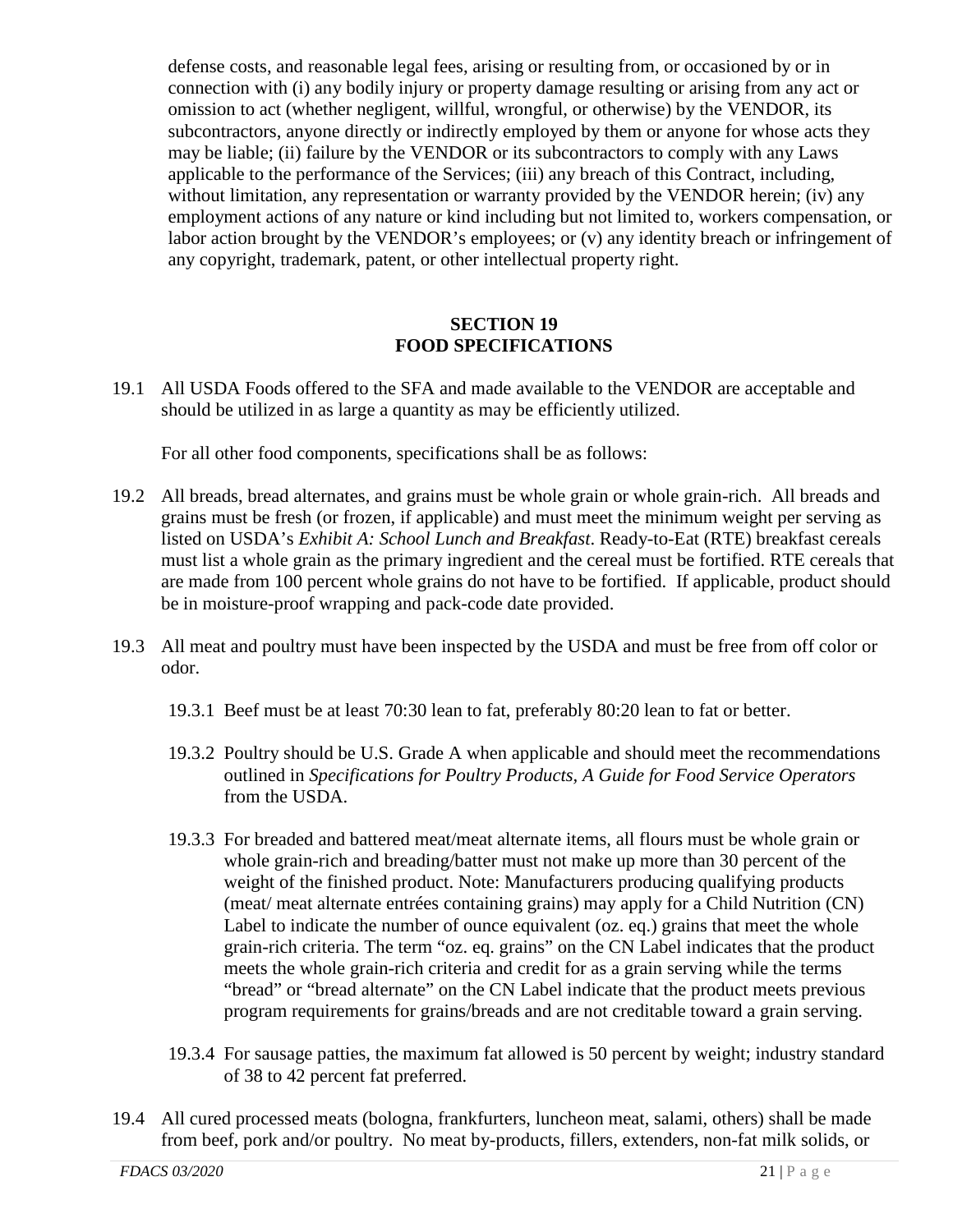cereal will be allowed except to include those products containing Alternate Protein Products (APP) within the limits specified in 9 CFR 319.180(e) and meeting the requirements of Appendix A of 7 CFR 210, 220, 225, and 226. No other binders and extenders may be used in conjunction with the APP to receive the ounce per ounce crediting. Meats must not show evidence of greening, streaking, or other discoloration.

- 19.5 All cheese should be free of mold and undesirable flavor and odors; pasteurized when applicable; and preferably reduced- or low-fat. Hard cheese should have a bright, uniform, attractive appearance, and demonstrate satisfactory meltability. Soft (e.g., cottage cheese) and hard cheese should have a pleasing flavor; and contain proper moisture and salt content. Cream cheese, if offered, maybe offered as a extra food or condiment. Any item labeled as "imitation" cheese or cheese "product" does not meet the requirements for use in food-based menu planning approaches and are not creditable toward meal pattern requirements.
- 19.6 All fish must have been inspected by the United States Department of Commerce (USDC) and meet minimum flesh and batter/breading requirements for a USDC Grade A product or a product packed under federal inspection (PUFI) by the USDC. Note: Manufacturers producing qualifying products (meat/ meat alternate entrées containing grains) may apply for a Child Nutrition (CN) Label to indicate the number of ounce equivalent (oz. eq.) grains that meet the whole grain-rich criteria. The term "oz. eq. grains" on the CN Label indicates that the product meets the whole grain-rich criteria and credit for as a grain serving while the terms "bread" or "bread alternate" on the CN Label indicate that the product meets previous program requirements for grains/breads and are not creditable toward a grain serving.
- 19.7 All fresh fruits must be ripe and in good condition when delivered and must be ready for consumption per the USDA *Food Buying Guide*. At a minimum, fruits must meet the food distributors' second-quality level. Fruits should have characteristic color and good flavor and be well-shaped and free from scars and bruises. Size must produce a yield equal to or greater than the attached 21-day cycle menu requirements.
- 19.8 All fresh vegetables must be ripe and in good condition when delivered and must be ready for consumption per the USDA *Food Buying Guide*. At a minimum, fresh vegetables must meet the food distributors' second-quality level. Fresh vegetables should have characteristic color and good flavor, be well shaped, and free from discoloration, blemishes, and decay. Size must produce a yield equal to or greater than the attached 21-day cycle menu requirements
- 19.9 All canned vegetables must meet the food distributors' first quality level (extra fancy and fancy) and should be reduced-sodium, low-sodium or no added salt.
- 19.10 All canned fruits must meet the food distributors' second quality level (standard). Canned fruit must be packed in juice, water or light syrup, and all frozen or dried fruit must have no added sweetener (nutritive or non-nutritive).
- 19.11 All fruit juices must be 100 percent, full strength juice.
- 19.12 Eggs must be inspected and passed by the state or federal Department of Agriculture and used within 30 days of date on carton. Eggs should be grade A, uniform in size, clean, sound-shelled, and free of foreign odors or flavors.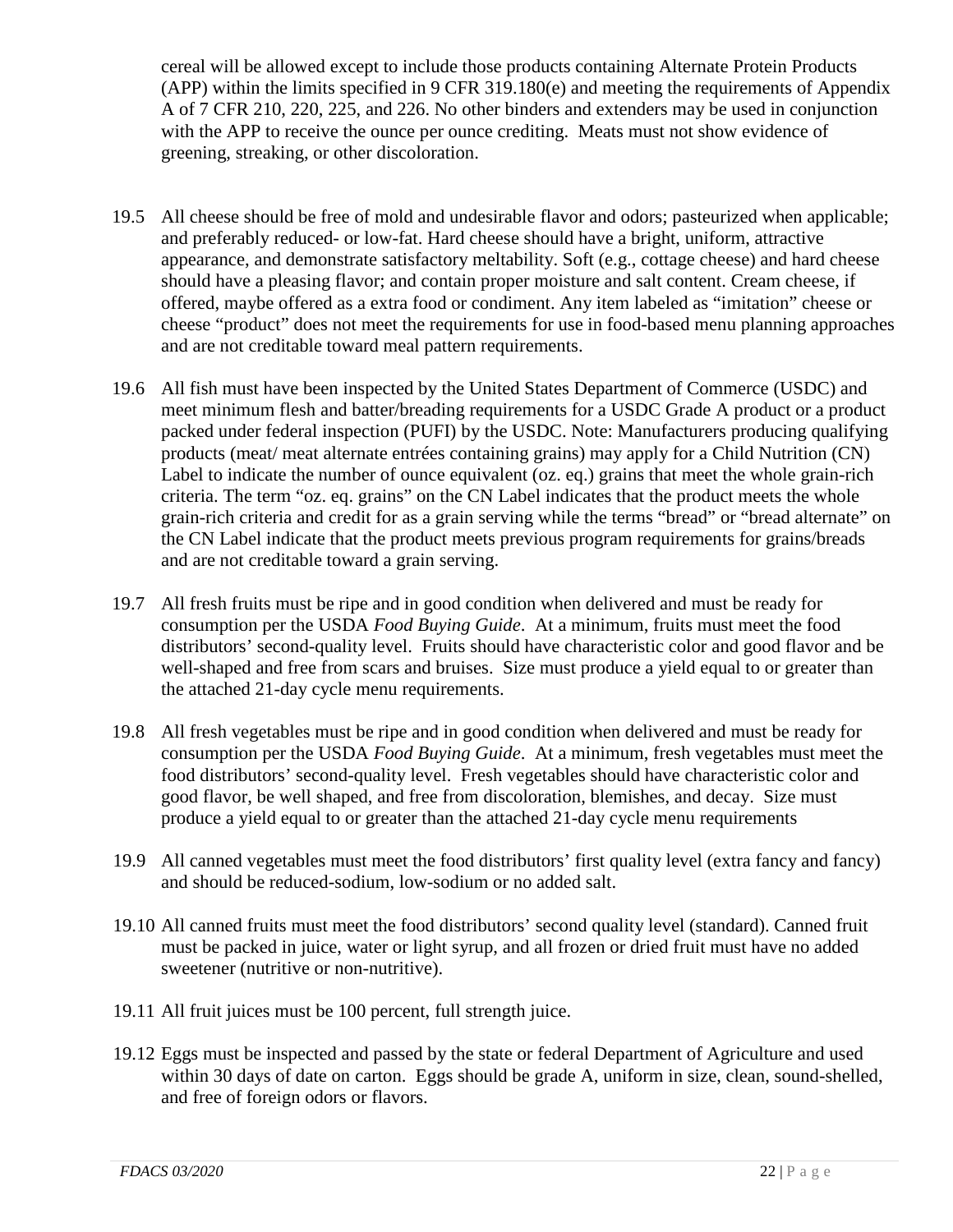- 19.13 Sauces, (i.e., spaghetti, pizza) and gravy must be smooth and uniform in color with no foreign substance, flavor, odor, or off color.
- 19.14 If applicable, the food production facility, manufacturing plant, and products must meet all sanitary and other requirements of the Food, Drug, and Cosmetic Act and other regulations that support the wholesomeness of products.
- 19.15 Meals and food items must be stored and prepared under properly controlled temperatures and in accordance with all applicable health and sanitation regulations.
- 19.16 When the specification calls for "Brand Name or Equivalent", the brand name product is acceptable. Other products may be considered with proof that such products meet stated specifications and are deemed equivalent to the brand products in terms of quality, performance, and desired characteristics, as determined by the SFA.
- 19.17 Breakfast and lunch program meals must meet the sodium target level prescribed in 7 C.F.R. section 210.10 for the applicable school year.
- 19.18 Nutrition labels or manufacturer specifications must indicate zero grams of added trans-fat (less than 0.5 grams) per serving. Meats that contain a minimal amount of naturally-occurring trans fats are allowed in the school meal programs.
- 19.19 USDA requires SFA's to offer two fluid milk choices daily. Fluid milk choices must be from unflavored low-fat (1 percent milk fat) or fat-free, flavored or unflavored.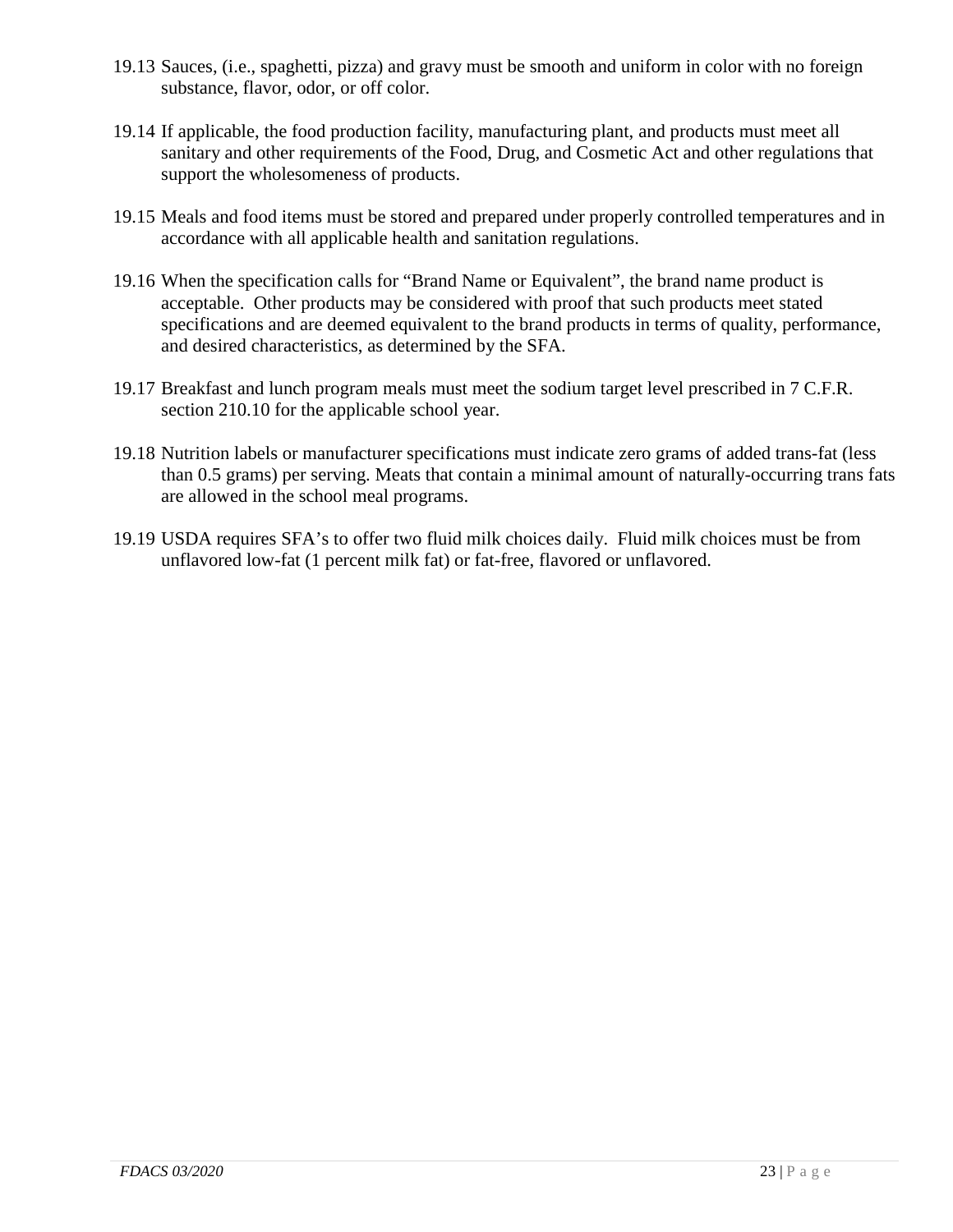#### **BID SUMMARY**

#### **Request for Proposal and Contract Nonprofit School Food Service**

This document contains a solicitation for the furnishing of meals for a nonprofit food service program for the period beginning July 1, 2020, and ending June 30, 2021, and sets forth the terms and conditions applicable to the procurement. Upon acceptance, this document shall constitute the Contract between the bidder and the school food authority (SFA). The bidder shall not plead misunderstanding or deception because of such estimate of quantities, or of the character, location, or other conditions pertaining to the solicitation/Contract.

#### **PER MEAL RATES MUST BE QUOTED AS IF NO USDA FOODS WILL BE RECEIVED**

|                                                 | Units <sup>1</sup> | Rate | Total <sup>2</sup> |
|-------------------------------------------------|--------------------|------|--------------------|
| 1. Reimbursable Breakfast                       | 1.113,484          |      |                    |
| 2. Reimbursable Lunches<br>$(K-5)$              | 2.86,850           |      |                    |
| $(6-8)$<br>2. Reimbursable Lunches              | 2. 19, 300         | 2.   |                    |
| $(9-12)$<br>2. Reimbursable Lunches             | 2. 9,650           | 2.   | 2.                 |
| 3. Reimbursable After-School Snacks             | 3.28,950           | 3.   | $\mathcal{F}$      |
| Total Estimated Amount of Contract <sup>2</sup> |                    |      |                    |

*<sup>1</sup> "Units" equals the number of estimated students participating daily in NSLP, multiplied by the number of days*

 *meals will be served during the Contract Term. <sup>2</sup>*

<sup>2</sup>All totals must be carried out to the second decimal place and must not be rounded.

By submission of this bid, the bidder certifies that in the event the bidder receives an award under this solicitation, the bidder shall operate in accordance with all applicable current program regulations. This agreement shall be in effect for one year and may be renewed by mutual agreement for four additional one-year Renewal Terms.

| <b>Signature of Authorized Sponsor Representative</b> |              | Date         |
|-------------------------------------------------------|--------------|--------------|
| <b>Name of Sponsor Representative</b>                 |              | <b>Title</b> |
| <b>ACCEPTANCE OF CONTRACT</b>                         |              |              |
| Signature of Authorized Bidder                        | Title        | Date         |
| City                                                  | <b>State</b> | Zip Code     |
| <b>Street Address</b>                                 |              |              |
| Name of Bidder                                        |              |              |
|                                                       |              |              |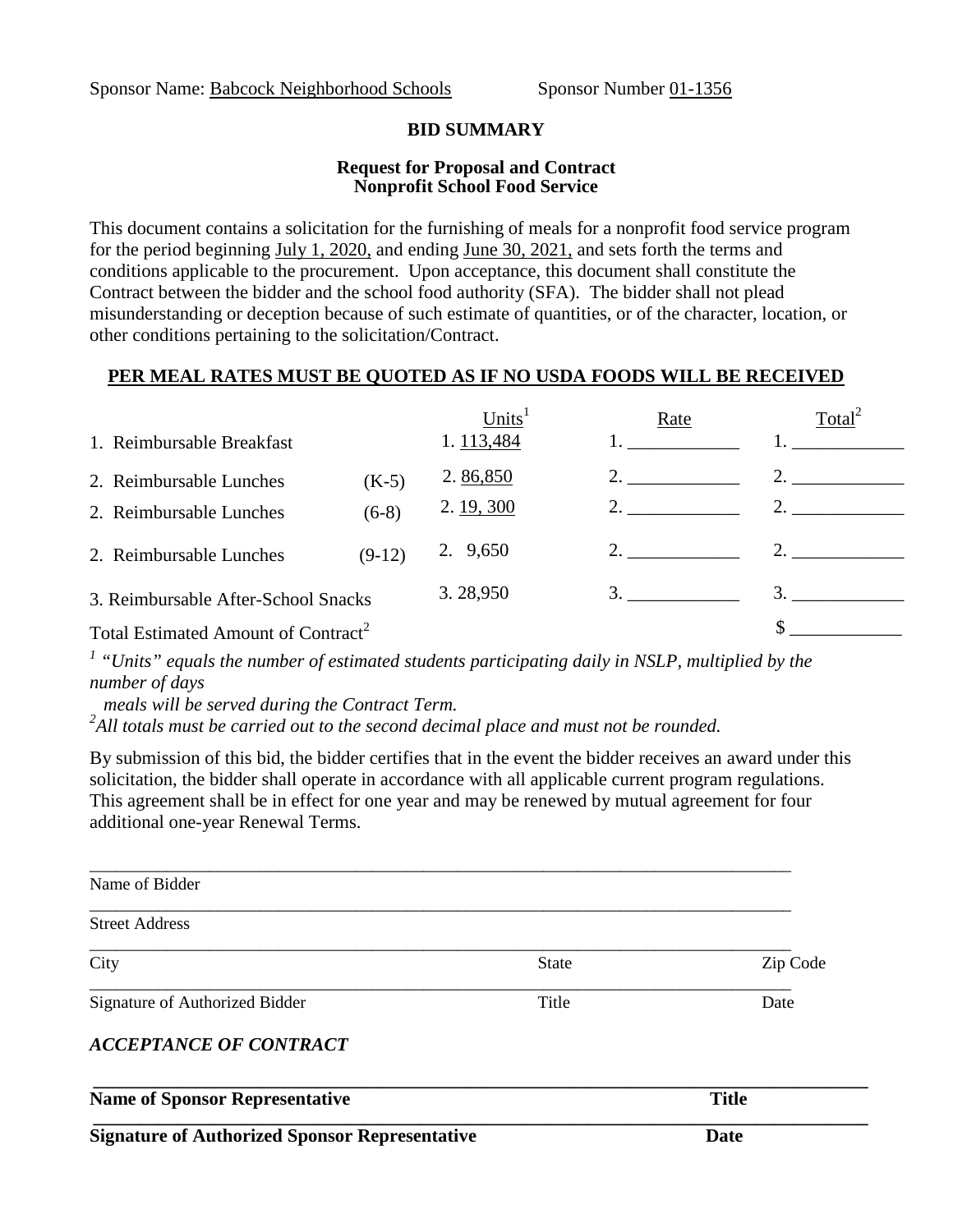

#### **DRUG-FREE WORKPLACE PROGRAM BIDDER CERTIFICATION**

IDENTICAL TIE BIDS - Preference shall be given to businesses with drug- free workplace programs. Whenever two or more bids which are equal with respect to price, quality, and service are received by the State or by any political subdivision for the procurement of commodities or contractual services, a bid received from a business that certifies that it has implemented a drug-free workplace program shall be given preference in the award process. Established procedures for processing tie bids will be followed if none of the tied vendors have a drug-free workplace program. In order to have a drug-free workplace program, a business shall:

- 1) Publish a statement notifying employees that the unlawful manufacture, distribution, dispensing, possession, or use of a controlled substance is prohibited in the workplace and specifying the actions that will be taken against employees for violations of such prohibition.
- 2) Inform employees about the dangers of drug abuse in the workplace, the business's policy of maintaining a drug-free workplace, any available drug counseling, rehabilitation, and employee assistance programs, and the penalties that may be imposed upon employees for drug abuse violations.
- 3) Give each employee engaged in providing the commodities or contractual services that are under bid a copy of the statement specified in subsection (1).
- 4) In the statement specified in subsection (1), notify the employees that, as a condition of working on the commodities or contractual services that are under bid, the employee will abide by the terms of the statement and will notify the employer of any conviction of, or plea of guilty or nolo contendere to, any violation of chapter 893 or of any controlled substance law of the United States or any state, for a violation occurring in the workplace no later than five (5) days after such conviction.
- 5) Impose a sanction on, or require the satisfactory participation in a drug abuse assistance or rehabilitation program if such is available in the employee's community, by any employee who is so convicted.
- 6) Make a good faith effort to continue to maintain a drug-free workplace through implementation of this section.

As the person authorized to sign the statement, I certify that this firm complies fully with the above requirements.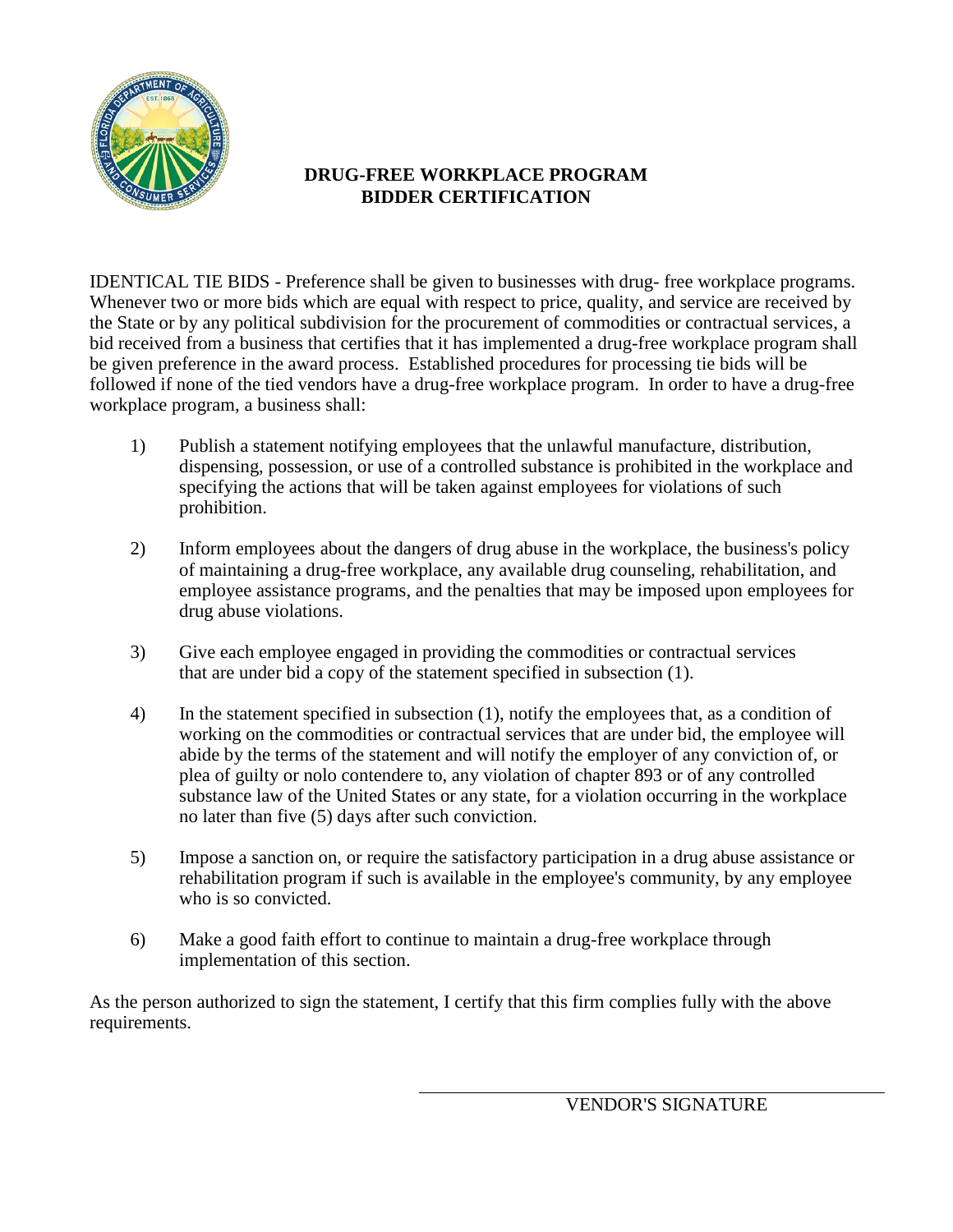#### **CERTIFICATION REGARDING DEBARMENT, SUSPENSION, INELIGIBILITY AND VOLUNTARY EXCLUSION – LOWER TIER COVERED TRANSACTIONS**

Copies of the regulations may be obtained by contacting the Department of Agriculture agency with which this transaction originated.

#### **(BEFORE COMPLETING CERTIFICATION, READ INSTRUCTIONS ON FOLLOWING PAGE)**

(1) The prospective lower tier participant certifies, by submission of this proposal, that neither it nor its principals is presently debarred, suspended, proposed for debarment, declared ineligible, or voluntarily excluded from participation in this transaction by any Federal department or agency.

\_\_\_\_\_\_\_\_\_\_\_\_\_\_\_\_\_\_\_\_\_\_\_\_\_\_\_\_\_\_\_\_\_\_\_\_\_\_\_\_\_\_\_\_\_\_\_\_\_\_\_\_\_\_\_\_\_\_\_\_\_\_\_\_\_\_\_\_\_\_\_\_\_\_\_\_\_\_\_\_\_\_\_\_

\_\_\_\_\_\_\_\_\_\_\_\_\_\_\_\_\_\_\_\_\_\_\_\_\_\_\_\_\_\_\_\_\_\_\_\_\_\_\_\_\_\_\_\_\_\_\_\_\_\_\_\_\_\_\_\_\_\_\_\_\_\_\_\_\_\_\_\_\_\_\_\_\_\_\_\_\_\_\_\_\_

(2) Where the prospective lower tier participant is unable to certify to any of the statements in this certification, such prospective participant shall attach an explanation to this proposal.

ORGANIZATION NAME PR/AWARD NUMBER OR PROJECT NAME

NAME(S) AND TITLE(S) OF AUTHORIZED REPRESENTATIVE(S)

SIGNATURE(S) DATE

\_\_\_\_\_\_\_\_\_\_\_\_\_\_\_\_\_\_\_\_\_\_\_\_\_\_\_\_\_\_\_\_\_\_\_\_\_\_\_\_\_\_\_\_\_\_\_\_\_\_\_\_\_\_\_\_\_\_\_\_\_\_\_\_\_\_\_\_\_\_\_\_\_\_\_\_\_\_\_\_\_\_\_\_\_\_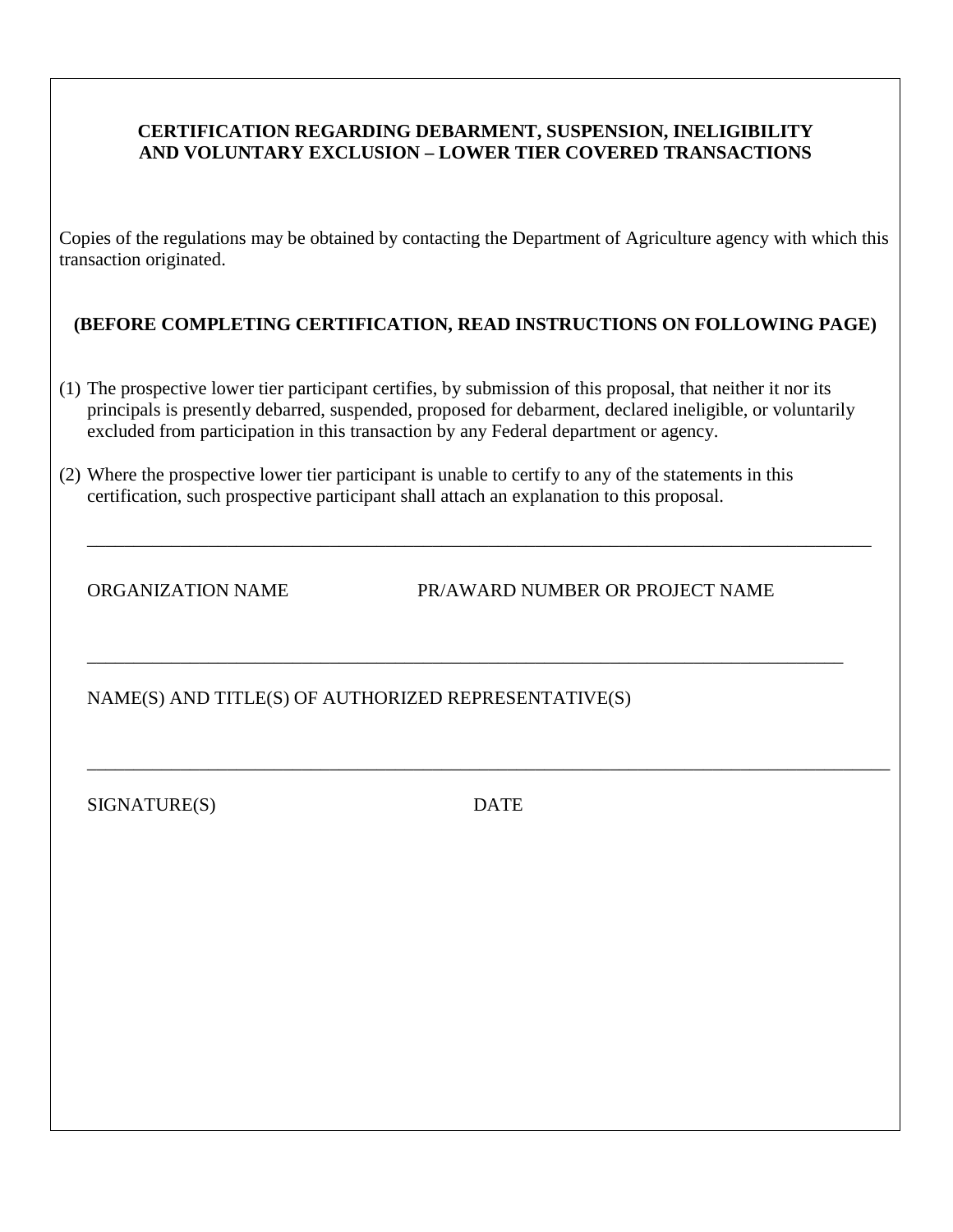#### **Instructions for Certification**

- 1. By signing and submitting this form, the prospective lower tier participant is providing the certification set out on the reverse side in accordance with these instructions.
- 2. The certification in this clause is a material representation of fact upon which reliance was placed when this transaction was entered into. If it is later determined that the prospective lower tier participant knowingly rendered an erroneous certification, in addition to other remedies available to the Federal Government, the department or agency with which this transaction originated may pursue available remedies, including suspension and/or debarment.
- 3. The prospective lower tier participant shall provide immediate written notice to the person to which this proposal is submitted if at any time the prospective lower tier participant learns that its certification was erroneous when submitted or has become erroneous by reason of changed circumstances.
- 4. The terms " covered transaction," "debarred," "suspended," "ineligible," "lower tier covered transaction," "participant," "person," "primary covered transaction," "principal," "proposal," and "voluntarily excluded," as used in this clause, have the meanings set out in the Definitions and Coverage sections of rules implementing Executive Order 12549. You may contact the person to which this proposal is submitted for assistance in obtaining a copy of those regulations.
- 5. The prospective lower tier participant agrees by submitting this form that, should the proposed covered transaction be entered into, it shall not knowingly enter into any lower tier covered transaction with a person who is debarred, suspended, declared ineligible, or voluntarily excluded from participation in this covered transaction, unless authorized by the department or agency with which this transaction originated.
- 6. The prospective lower tier participant further agrees by submitting this form that it will include this clause titled ''Certification Regarding Debarment, Suspension, ineligibility and Voluntary Exclusion - Lower Tier Covered Transactions,'' without modification, in all lower tier covered transactions and in all solicitations for lower tier covered transactions.
- 7. A participant in a covered transaction may rely upon a certification of a prospective participant in a lower tier covered transaction that is not debarred, suspended, ineligible, or voluntarily excluded from the covered transaction, unless it knows that the certification is erroneous. A participant may decide the method and frequency by which it determines the eligibility of its principals. Each participant may, but is not required to, check the Non-procurement List.
- 8. Nothing contained in the foregoing shall be construed to require establishment of a system of records in order to render in good faith the certification required by this clause. The knowledge and information of a participant is not required to exceed that which is normally possessed by a prudent person in the ordinary course of business dealings.
- 9. Except for transactions authorized under paragraph 5 of these instructions, if a participant in a covered transaction knowingly enters into a lower tier covered transaction with a person who is suspended, debarred, ineligible, or voluntarily excluded from participation in this transaction, in addition to other remedies available to the Federal Government, the department or agency with which this transaction originated may pursue available remedies, including suspension and/or debarment.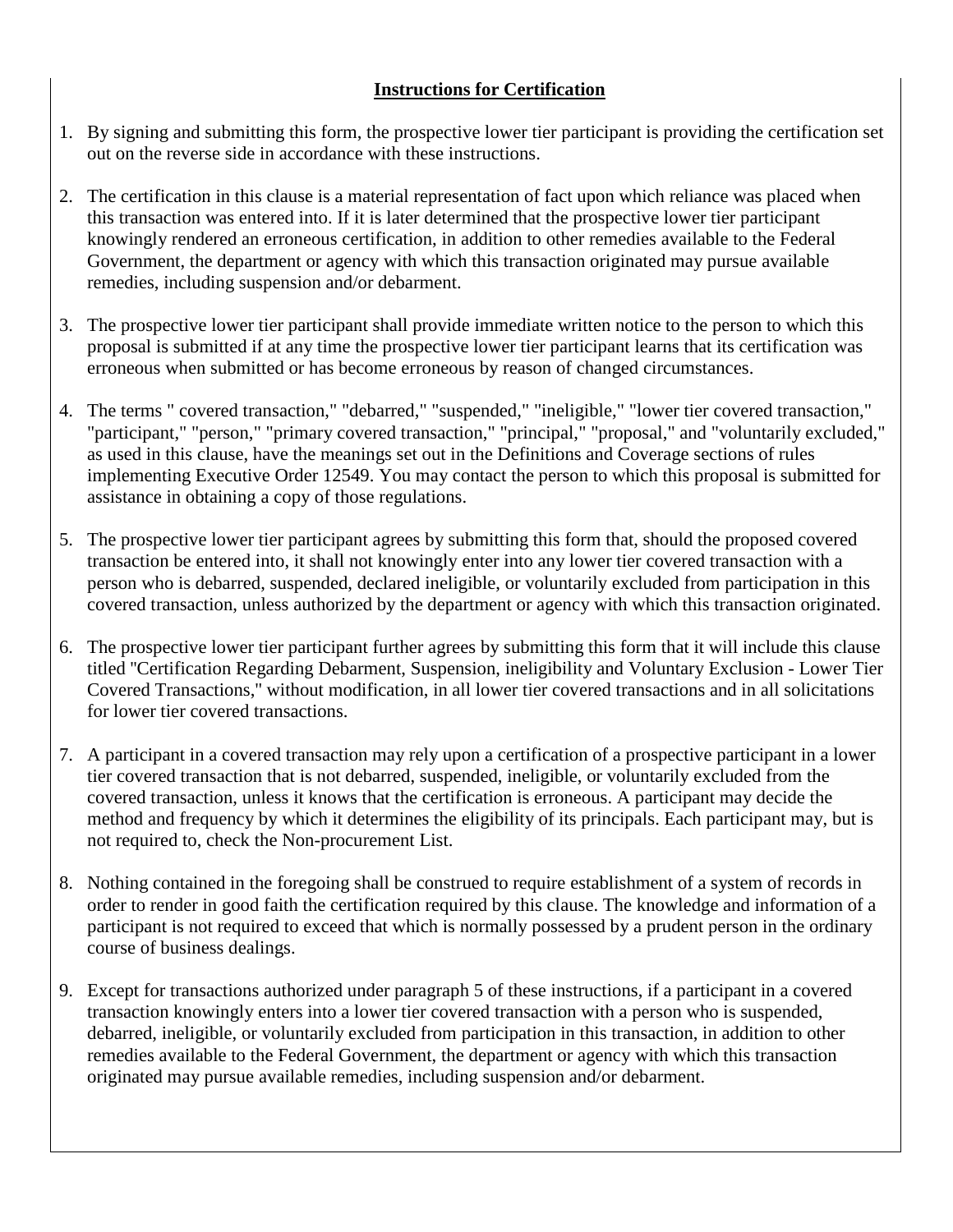#### **CERTIFICATION REGARDING LOBBYING**

#### **CERTIFICATION FOR CONTRACTS, GRANTS, AND COOPERATIVE AGREEMENTS**

The undersigned certifies, to the best of his or her knowledge and belief, that:

- 1. No Federal appropriated-funds have been paid or will be paid, by or on behalf of the undersigned, to any person for influencing or attempting to influence an officer or employee of congress, or an employee of a member of congress in connection with the awarding of any Federal contract, the making of any Federal grant, the making of any Federal loan, the entering into of any cooperative agreement, and the extension, continuation, renewal, amendment, or modification of any Federal contract, grant, loan, or cooperative agreement.
- 2. If any funds other than Federal-appropriated funds have been paid or will be paid to any person for influencing or attempting to influence an officer or employee of any agency, a member of congress, an officer or employee of congress, or an employee of a member of congress in connection with this Federal contract, grant, loan, or cooperative agreement, the undersigned shall complete and submit Standard Form-LLL, Disclosure Form to Report Lobbying, in accordance with its instructions.
- 3. The undersigned shall require that the language of this certification be included in the award documents for all sub-awards at all tiers (including sub-contracts, subgrants, and contracts under grants, loans and cooperative agreements) and that all sub-recipients shall certify and disclose accordingly.

This certification is a material representation of fact upon which reliance was placed when this transaction was made or entered into. Submission of this certification is a prerequisite for making or entering into this transaction imposed by Section 1352, title 31, U.S. Code. Any person who fails to file the required certification shall be subject to a civil penalty of not less than \$10,000 and not more than \$100,000 for each such failure.

| By                                                                          | Date: |
|-----------------------------------------------------------------------------|-------|
| (Signature of Official (Executive Director) Authorized to Sign Application) |       |

By Date: (Signature of Official (Chief Financial Officer) Authorized to Sign Application)

For

Name of Grantee

Title of Grant Program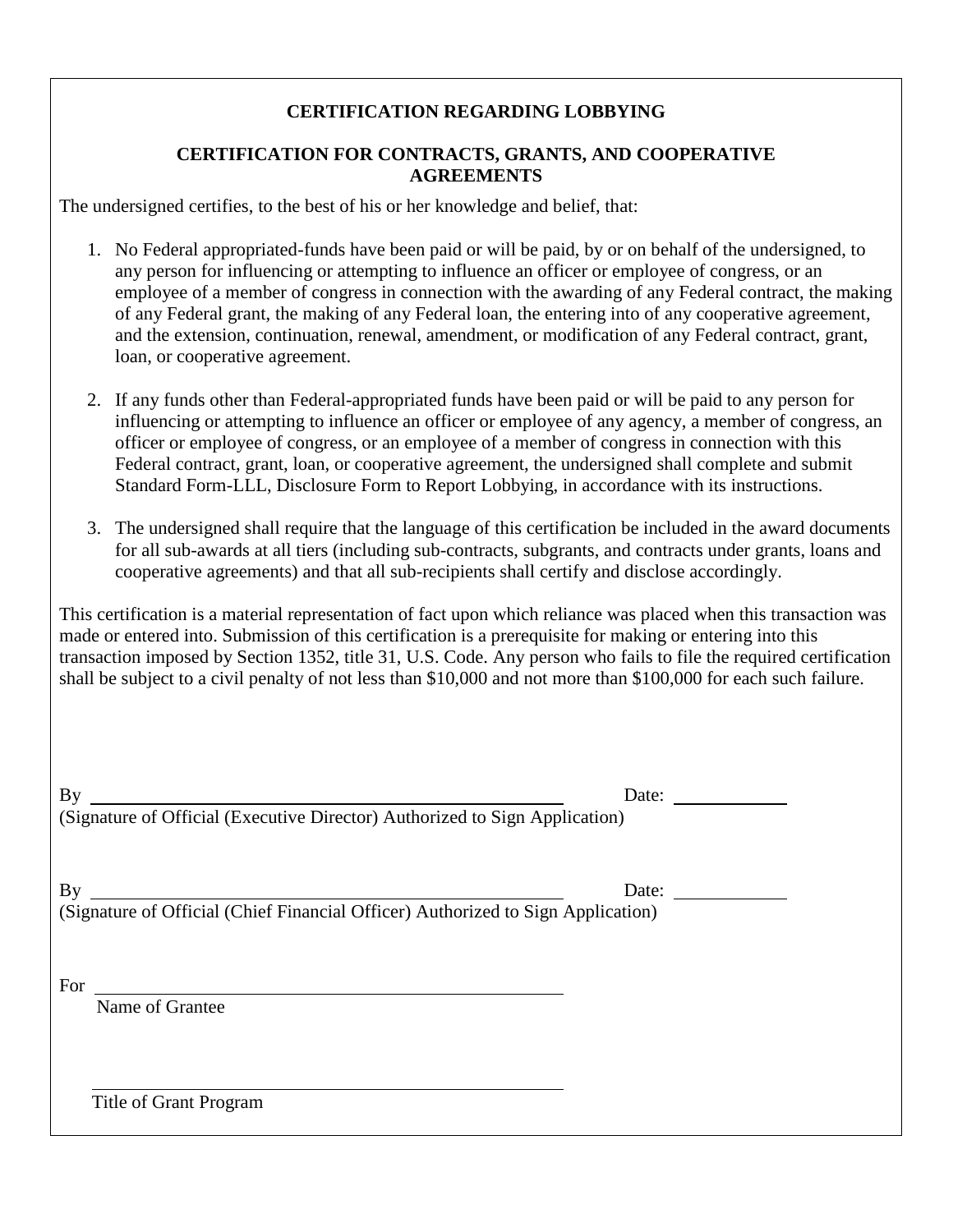### **Disclosure of Lobbying Activities**

| Complete this form to disclose lobbying activities pursuant to 31 U.S.C. 1352 |  |
|-------------------------------------------------------------------------------|--|
| (See reverse for public burden disclosure)                                    |  |
|                                                                               |  |

|                                                                                                                                                                                                                                                                                                                                                                                                                                                                                                                                                                                                                                                     | $1000$ reverse for public burden discressing                          |                                                                                    |                                                                                                                                                                                                  |  |  |  |
|-----------------------------------------------------------------------------------------------------------------------------------------------------------------------------------------------------------------------------------------------------------------------------------------------------------------------------------------------------------------------------------------------------------------------------------------------------------------------------------------------------------------------------------------------------------------------------------------------------------------------------------------------------|-----------------------------------------------------------------------|------------------------------------------------------------------------------------|--------------------------------------------------------------------------------------------------------------------------------------------------------------------------------------------------|--|--|--|
| 1. Type of Federal Action:<br>a. contract<br>b. grant<br>c. cooperative agreement<br>d. loan<br>e. loan guarantee<br>f. loan insurance                                                                                                                                                                                                                                                                                                                                                                                                                                                                                                              | 2. Status of Federal<br><b>Action:</b><br>a.<br>bid/offer/application | b. initial award<br>c. post-award                                                  | 3. Report Type:<br>a. initial filing<br>b. material change<br>For material change only:                                                                                                          |  |  |  |
| 4. Name and Address of Reporting Entity:<br>Subawardee<br>Prime<br>Tier_______, if Known:                                                                                                                                                                                                                                                                                                                                                                                                                                                                                                                                                           |                                                                       | 5. If Reporting Entity in No. 4 is Subawardee,<br>Enter Name and Address of Prime: |                                                                                                                                                                                                  |  |  |  |
| <b>Congressional District, if known:</b>                                                                                                                                                                                                                                                                                                                                                                                                                                                                                                                                                                                                            |                                                                       |                                                                                    | <b>Congressional District, if known:</b>                                                                                                                                                         |  |  |  |
| 6. Federal Department/Agency:                                                                                                                                                                                                                                                                                                                                                                                                                                                                                                                                                                                                                       |                                                                       |                                                                                    | 7. Federal Program Name/Description:                                                                                                                                                             |  |  |  |
| 8. Federal Action Number, if known:<br>10. a. Name and Address of Lobbying Registrant<br>(if individual, last name, first name, MI):                                                                                                                                                                                                                                                                                                                                                                                                                                                                                                                |                                                                       |                                                                                    | CFDA Number, if applicable: ________<br>9. Award Amount, if known:<br><b>b. Individuals Performing Services</b> (including<br>address if different from No. 10a)<br>(last name, first name, MI): |  |  |  |
| 11. Information requested through this form is<br>authorized by Title 31 U.S.C. Section 1352. This<br>disclosure of lobbying activities is a material<br>representation of fact upon which reliance was<br>placed by the tier above when this transaction was<br>made or entered into. This disclosure is required<br>pursuant to 31 U.S.C. 1352. This information will<br>be reported to the Congress semi-annually and will<br>be available for public inspection. Any person who<br>fails to file the required disclosure shall be subject<br>to a civil penalty of not less than \$10,000 and not<br>more than \$100,000 for each such failure. |                                                                       |                                                                                    | Telephone No.: _________________ Date: _______                                                                                                                                                   |  |  |  |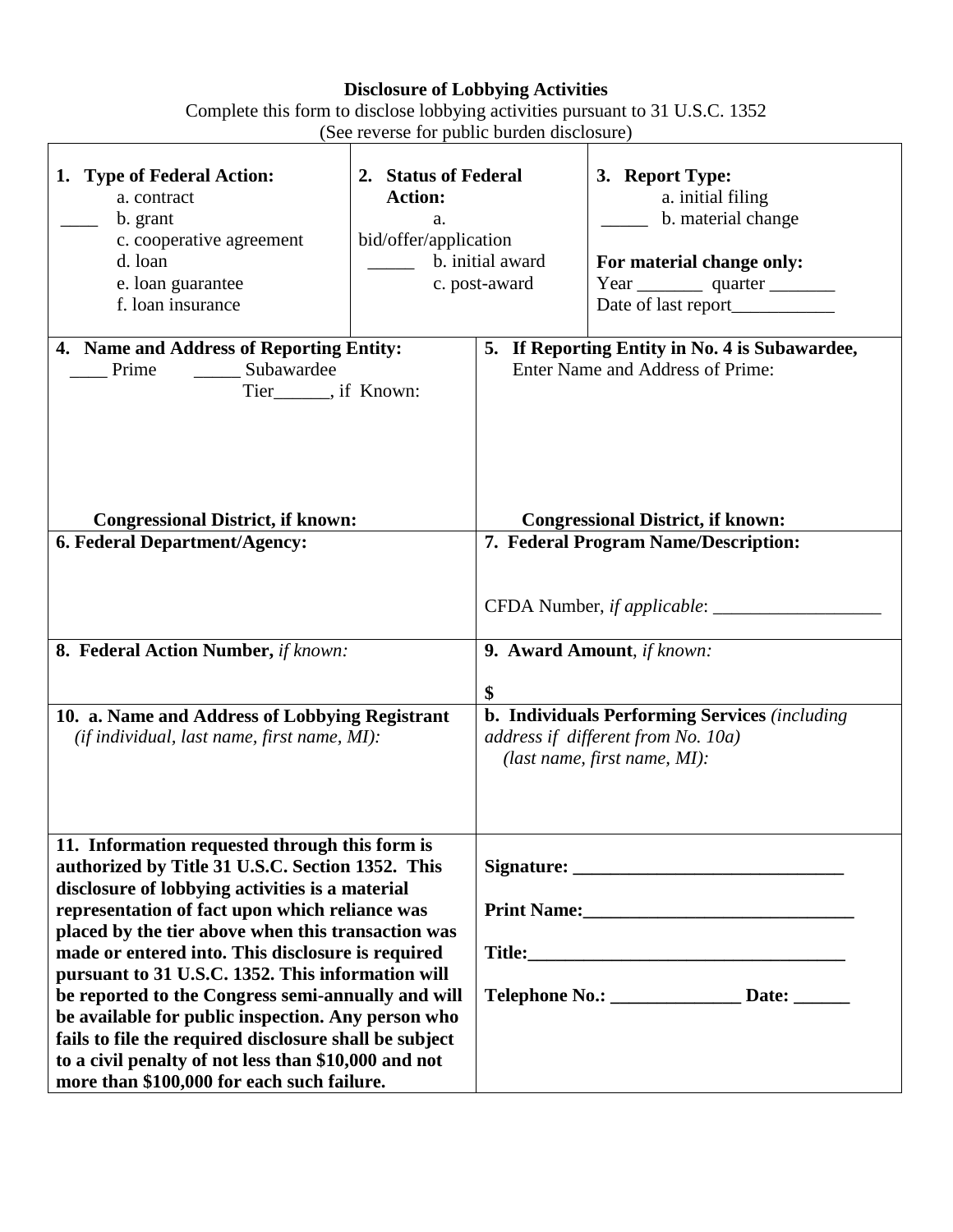#### **INSTRUCTIONS FOR COMPLETION OF SF-LLL, DISCLOSURE OF LOBBYING ACTIVITIES**

This disclosure form shall be completed by the reporting entity, whether subawardee or prime Federal recipient, at the initiation or receipt of a covered Federal action, or a material change to a previous filing, pursuant to title 31 U.S.C. section 1352. The filing of a form is required for each payment or agreement to make payment to any lobbying entity for influencing or attempting to influence an officer or employee of any agency, a Member of Congress, an officer or employee of Congress, or an employee of a Member of Congress in connection with a covered Federal action. Complete all items that apply for both the initial filing and material change report. Refer to the implementing guidance published by the Office of Management and Budget for additional information.

- 1. Identify the type of covered Federal action for which lobbying activity is and/or has been secured to influence the outcome of a covered Federal action.
- 2. Identify the status of the covered Federal action.
- 3. Identify the appropriate classification of this report. If this is a followup report caused by a material change to the information previously reported, enter the year and quarter in which the change occurred. Enter the date of the last previously submitted report by this reporting entity for this covered Federal action.
- 4. Enter the full name, address, city, State and zip code of the reporting entity. Include Congressional District, if known. Check the appropriate classification of the reporting entity that designates if it is, or expects to be, a prime or subaward recipient. Identify the tier of the subawardee, e.g., the first subawardee of the prime is the 1st tier. Subawards include but are not limited to subcontracts, subgrants and contract awards under grants.
- 5. If the organization filing the report in item 4 checks "Subawardee," then enter the full name, address, city, State and zip code of the prime Federal recipient. Include Congressional District, if known.
- 6. Enter the name of the federal agency making the award or loan commitment. Include at least one organizational level below agency name, if known. For example, Department of Transportation, United States Coast Guard.
- 7. Enter the Federal program name or description for the covered Federal action (item 1). If known, enter the full Catalog of Federal Domestic Assistance (CFDA) number for grants, cooperative agreements, loans, and loan commitments.
- 8. Enter the most appropriate Federal identifying number available for the Federal action identified in item 1 (e.g., Request for Proposal (RFP) number; Invitations to Bid (ITB) number; grant announcement number; the contract, grant, or loan award number; the application/proposal control number assigned by the Federal agency). Included prefixes, e.g., "RFP-DE-90-001."
- 9. For a covered Federal action where there has been an award or loan commitment by the Federal agency, enter the Federal amount of the award/loan commitment for the prime entity identified in item 4 or 5.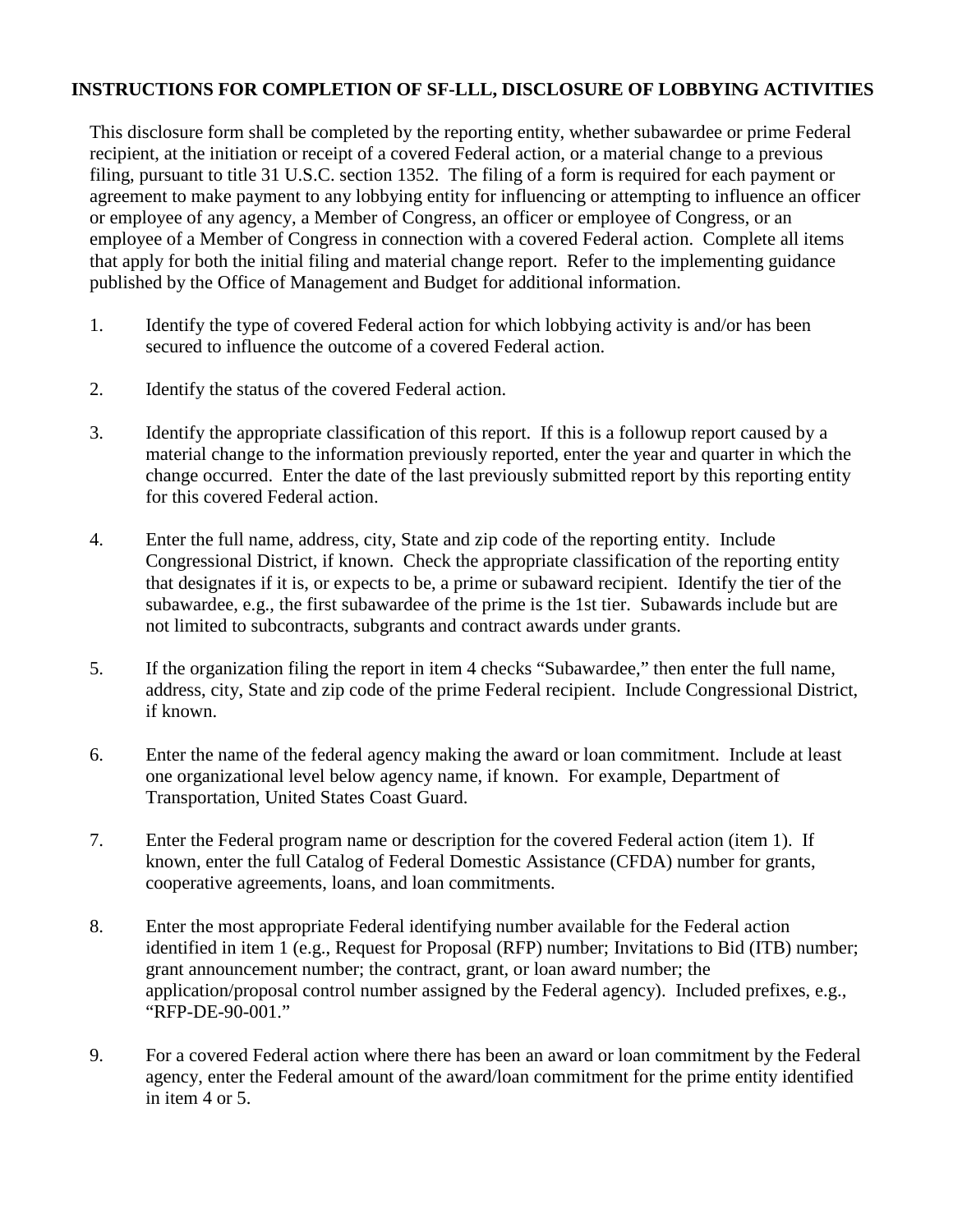10. (a) Enter the full name, address, city, State and zip code of the lobbying registrant under the Lobbying Disclosure Act of 1995 engaged by the reporting entity identified in item 4 to influence the covered Federal action.

(b) Enter the full names of the individual(s) performing services, and include full address if different from 10(a). Enter Last Name, First Name, and Middle Initial (MI).

11. The certifying official shall sign and date the form; print his/her name, title, and telephone number.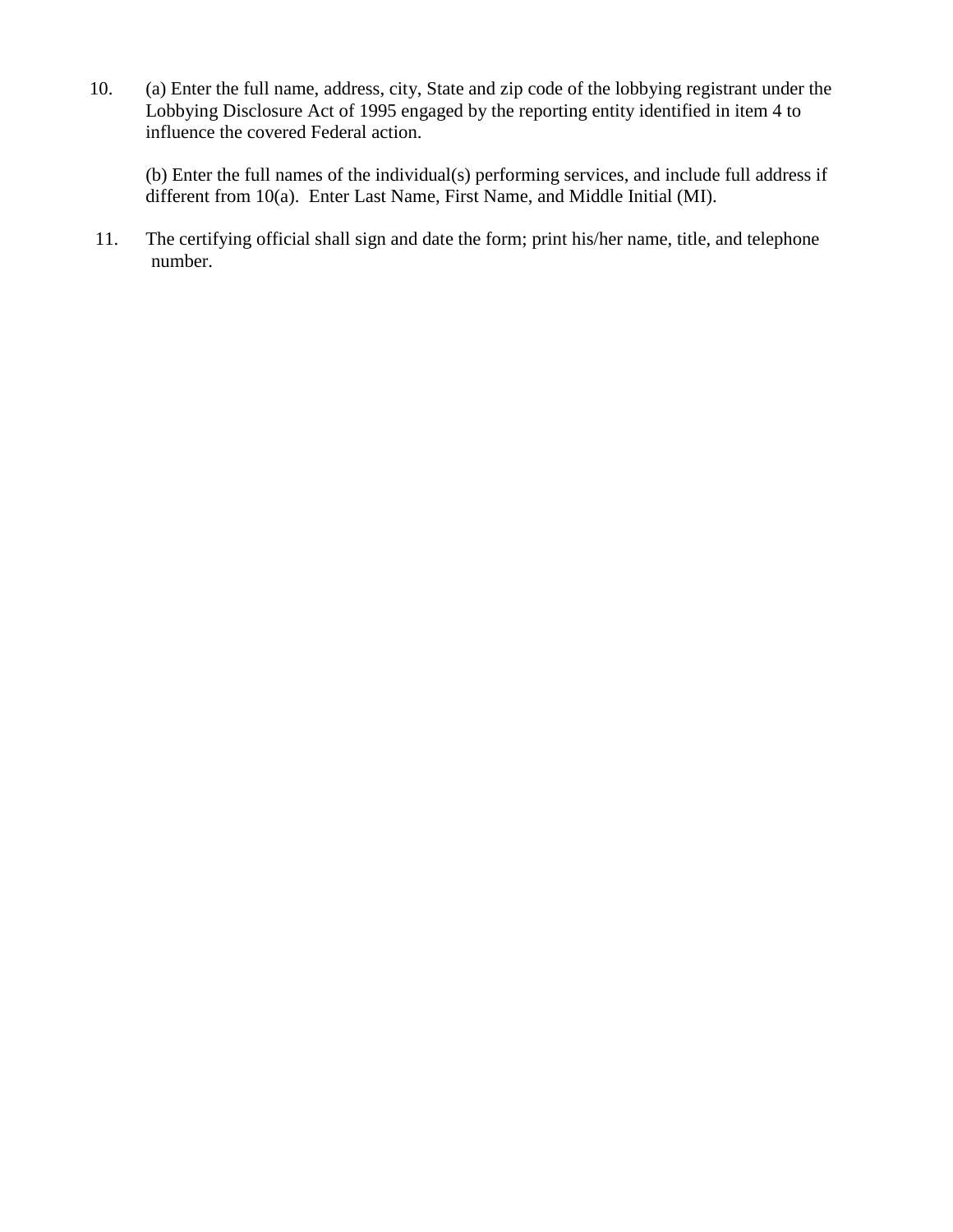### **EXHIBIT A**

### **SITE INFORMATION LIST**

### Sponsor Name: \_Babcock Neighborhood Schools

#### Sponsor Number: 01-1356

|                                                                                          |            |                 | Number                     | Average                |                  | <b>Serving Times</b> |                   |
|------------------------------------------------------------------------------------------|------------|-----------------|----------------------------|------------------------|------------------|----------------------|-------------------|
| Site Name & Address                                                                      | Enrollment | Grade<br>Levels | of Days<br>Meals<br>Served | Daily<br>Participation | Meal Type        | Begin                | End               |
| Babcock Neighborhood<br>Schools, Inc<br>43301 Cypress Parkway<br>Babcock Ranch, FL 33982 | 588        | $K-9$           | 193                        | 75%                    | <b>Breakfast</b> | 7:30am               | 8:00am            |
| Babcock Neighborhood<br>Schools, Inc<br>43301 Cypress Parkway<br>Babcock Ranch, FL 33982 | 588        | $k-9$           | 193                        | 92%                    | Lunch            | 11:00am              | 1:30pm            |
| Babcock Neighborhood<br>Schools, Inc<br>43301 Cypress Parkway<br>Babcock Ranch, FL 33982 | 588        | $K-9$           | 193                        | 100                    | Snack            | 3:00pm               | 4:0 <sub>pm</sub> |
|                                                                                          |            |                 |                            |                        |                  |                      |                   |
|                                                                                          |            |                 |                            |                        |                  |                      |                   |
|                                                                                          |            |                 |                            |                        |                  |                      |                   |
|                                                                                          |            |                 |                            |                        |                  |                      |                   |
|                                                                                          |            |                 |                            |                        |                  |                      |                   |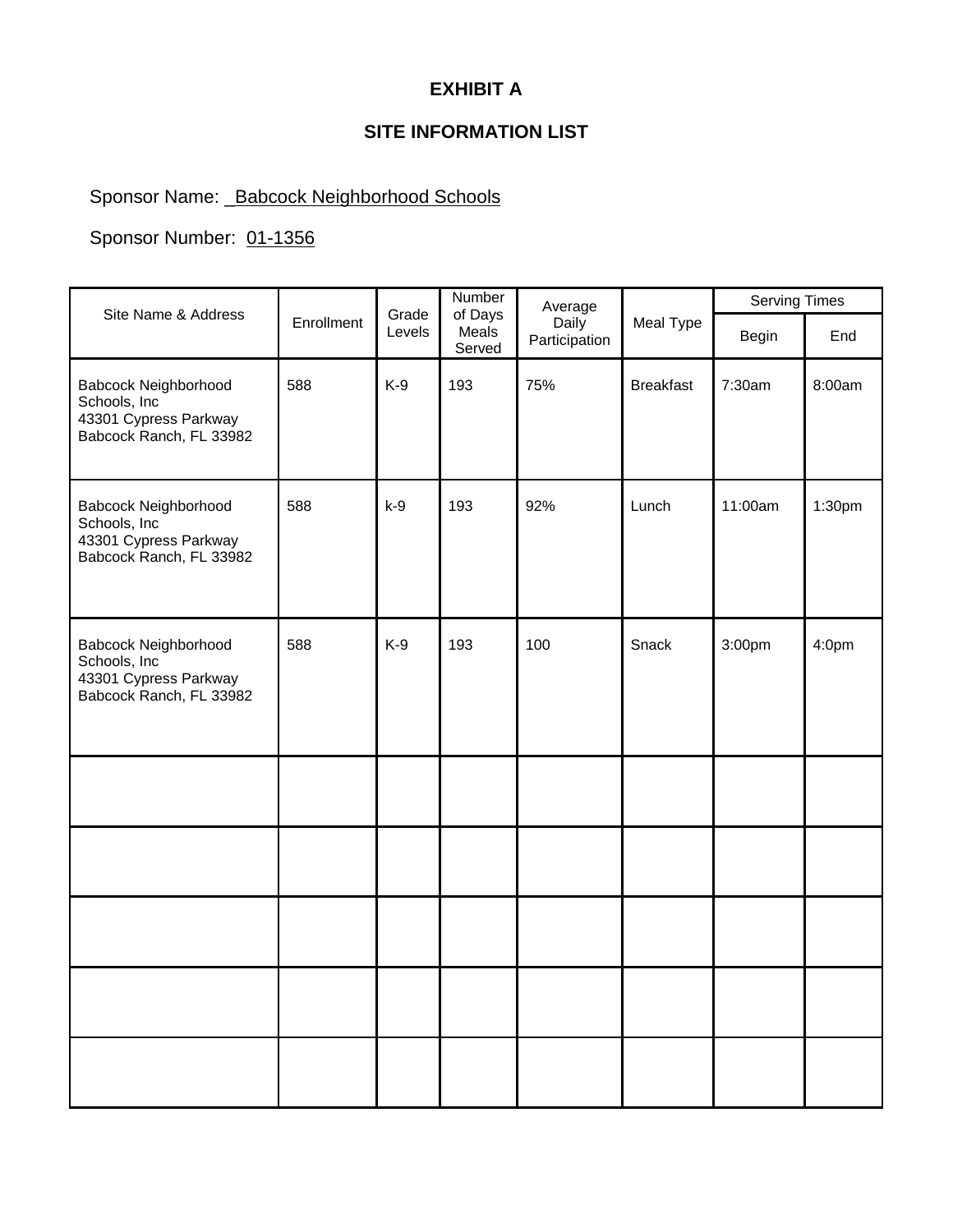#### **EXHIBIT B**

#### **SAMPLE 21-DAY CYCLE MENUS Grades K – 8th Lunch**

|          |           |                                           | $\overline{2}$ |                                              | 3         |                                                   | 4        |                                               | 5        |                                                    |                    | <b>VEG</b>                          |
|----------|-----------|-------------------------------------------|----------------|----------------------------------------------|-----------|---------------------------------------------------|----------|-----------------------------------------------|----------|----------------------------------------------------|--------------------|-------------------------------------|
| M/M      |           |                                           |                |                                              |           |                                                   |          | <b>Baked Chicken</b>                          |          | Chicken/Cheese                                     |                    | $1/2$ Dk                            |
| Α        | 2 oz.     | <b>Baked Chicken</b>                      | 2 oz.          | Cheese (Sauce)                               | 2 oz.     | Cheese/Pepperoni (Pizza)                          | 2 oz.    | Tenders (meat)                                | 2 oz.    | (Quesadilla)                                       | x                  | <b>Green</b>                        |
| G/B      | 1 oz.     | <b>Whole Grain Dinner Roll</b>            | 1 c.           | Whole Grain Pasta Macaroni                   | 2 oz.     | <b>Whole Grain Pizza Crust</b>                    | 1 oz.    | <b>Tenders Whole</b><br><b>Grain Breading</b> | 1 oz.    | <b>Whole Grain Tortilla</b>                        | x                  | $\frac{3}{4}$ Red/<br><b>Orange</b> |
|          | 1/2       | <b>Seasoned Whole Grain Brown</b>         |                |                                              |           |                                                   |          |                                               |          | <b>Whole Grain Tortilla</b>                        |                    | / <sub>b</sub> Beans/               |
|          | c.        | <b>Rice</b>                               |                |                                              |           |                                                   |          |                                               | 1 oz.    | <b>Chips</b>                                       | $\mathbf{x}$       | Peas                                |
|          | 1/2       |                                           | 1/2            |                                              | 1/2       |                                                   |          | 1/2 cup Cinnamon                              |          | 1/2 cup Pineapple                                  |                    | $\frac{1}{2}$                       |
| Fruit    | c.        | 1/2 cup Fresh Apple                       | c.             | 1/2 cup Peaches                              | c.        | 1/2 cup Fresh Orange Wedges                       | $1/2$ c. | Applesauce                                    | $1/2$ c. | <b>Chunks</b>                                      | $\mathbf{x}$       | <b>Starchy</b>                      |
|          |           |                                           |                |                                              |           |                                                   |          |                                               |          |                                                    | x                  | / <sub>2</sub> Other                |
|          |           |                                           |                | 1/2 cup Potato Rounds,                       |           | 1 cup Lettuce Salad* (credit 1/2                  |          | 1/2 cup Mashed                                |          |                                                    |                    | 1 cup                               |
| Veg      | 3/4c      | 1/2 cup Sweet Potato Casserole            | 3/4c           | <b>Baked</b>                                 | 3/4c      | cup) (Dark Green) FF Dressings                    | 3/4c     | <b>Potatoes</b>                               | 3/4c     | 1/2 cup Pinto Beans                                | $\mathbf{x}$       | Add'l                               |
|          |           | 1/4 cup Green Beans                       |                | 1/4 cup Baby Carrots<br><b>FF Ranch</b>      |           | 1/4 cup Corn                                      |          | 1/4 cup Green Peas                            |          | 1/2 cup Lettuce (credit<br>1/4 cup), 1/8 cup Salsa |                    |                                     |
|          |           |                                           |                |                                              |           |                                                   |          |                                               |          |                                                    |                    | Grains                              |
|          |           |                                           |                |                                              |           |                                                   |          |                                               |          |                                                    | x                  | (9 oz)                              |
|          | 6         |                                           | $\overline{7}$ |                                              | 8         |                                                   | 9        |                                               | 10       |                                                    |                    | <b>VEG</b>                          |
| M/M      |           |                                           |                | <b>Oven-Baked Fish</b>                       |           |                                                   |          | <b>Grilled Chicken</b>                        |          |                                                    |                    | $\frac{1}{2}$ Dk                    |
| Α        | 2 oz.     | <b>Meat (Spaghetti Sauce)</b>             | 2 oz.          | Nuggets(meat)                                | 2 oz.     | Hamburger                                         | 2 oz.    | (Caesar Wrap)                                 | 2 oz.    | <b>Cheese (Grilled Cheese)</b>                     | $\mathbf{x}$       | <b>Green</b>                        |
| G/B      | 1 c.      | Whole Grain Pasta-Spaghetti               | 1 oz.          | <b>Nugget Whole Grain</b><br><b>Breading</b> | 2 oz.     | <b>Whole Grain Bun</b>                            | 1 oz.    | <b>Whole Grain Tortilla</b>                   | 2 oz.    | <b>Whole Grain Bread</b>                           | $\pmb{\mathsf{x}}$ | $^3\prime$ Red/<br>Orange           |
|          |           |                                           |                |                                              |           |                                                   |          |                                               |          |                                                    |                    | / <sub>b</sub> Beans/               |
|          |           |                                           | 1 oz.          | <b>Whole Grain Dinner Roll</b>               |           |                                                   |          |                                               |          |                                                    | x                  | <b>Peas</b>                         |
|          |           |                                           |                | 1/2 cup Fresh Fruit Mix-                     |           |                                                   |          |                                               |          |                                                    |                    |                                     |
|          | 1/2       |                                           | 1/2            | Grapes, blueberries.                         | 1/2       |                                                   |          | 1/2 cup Cantaloupe                            |          |                                                    |                    | 1/2                                 |
| Fruit    | c.        | 1/2 cup Fresh Banana                      | c.             | strawberries                                 | c.        | 1/2 cup Fruit Cocktail                            | $1/2$ c. | Wedges                                        | $1/2$ c. | 1/2 cup Pears                                      | x                  | <b>Starchy</b>                      |
|          |           |                                           |                |                                              |           |                                                   |          |                                               |          |                                                    | $\mathbf{x}$       | $1/2$ , Other                       |
|          |           | 1 cup Lettuce Salad* (credit 1/2          |                | 1/2 cup Potato Wedges,                       |           | 1/2 cup Baked Sweet Potato                        |          | 1/2 cup Roasted New                           |          |                                                    |                    | 1 cup                               |
| Veg      | 3/4 с     | cup) (Dark Green)<br>1/4 cup Baby Carrots | 3/4c           | <b>Baked</b><br>1/4 cup Green Beans          | 3/4c      | <b>Fries</b><br>1/4 cup lettuce (credit 1/8 cup), | 3/4c     | <b>Potatoes</b><br>1/4 cup Sliced             | 3/4c     | 1/2 cup Baked Beans<br>1/4 cup Corn                | $\mathbf{x}$       | Add'l                               |
|          |           | <b>FF Ranch</b>                           |                |                                              |           | 1/8 cup tomato, pickles                           |          | <b>Cucumbers and</b>                          |          |                                                    |                    |                                     |
|          |           |                                           |                |                                              |           | (garnish)                                         |          | <b>Onions</b>                                 |          |                                                    |                    |                                     |
|          |           |                                           |                |                                              |           |                                                   |          |                                               |          |                                                    |                    | Grains                              |
|          |           |                                           |                |                                              |           |                                                   |          |                                               |          |                                                    | $\mathbf{x}$       | (9 oz)                              |
|          | 11        |                                           | 12             |                                              | 13        |                                                   | 14       |                                               | 15       |                                                    |                    | <b>VEG</b>                          |
| M/M<br>Α | 2 oz.     | Meat (Sloppy Joe)                         | 2 oz.          | Meat (Chili)                                 | 2 oz.     | <b>Grilled Chicken (Sandwich)</b>                 | 2 oz.    | <b>Hot Ham and Cheese</b><br>(Pita)           | 2 oz.    | Meat & Cheese (Tacos)                              | $\mathbf{x}$       | $^1\!/_2$ Dk.<br><b>Green</b>       |
|          |           |                                           |                |                                              |           |                                                   |          | <b>Whole Grain</b>                            |          |                                                    |                    | $\frac{3}{4}$ Red/                  |
| G/B      | 2 oz.     | <b>Whole Grain Bun</b>                    | 1 oz.          | <b>Whole Grain Snack Crackers</b>            | 2 oz.     | <b>Whole Grain Bun</b>                            | 1 oz.    | <b>Pita</b>                                   | 1 oz.    | <b>Whole Grain Tortilla</b>                        | x                  | <b>Orange</b>                       |
|          |           |                                           |                |                                              |           |                                                   |          | <b>Whole Grain Tortilla</b>                   |          |                                                    |                    | $l2$ Beans/                         |
|          |           |                                           | 1 oz.          | <b>Whole Grain Dinner Roll</b>               |           |                                                   | 1 oz.    | <b>Chips</b>                                  |          |                                                    | x                  | <b>Peas</b>                         |
| Fruit    | 1/2<br>c. | 1/2 cup Watermelon                        | 1/2<br>c.      | 1/2 cup Mixed Fruit                          | 1/2<br>c. | 1/2 cup Fresh Apple                               | $1/2$ c. | 1/2 cup Fresh<br><b>Orange Wedges</b>         | 1/2 c.   | 1/2 cup Applesauce                                 | x                  | $\frac{1}{2}$<br><b>Starchy</b>     |
|          |           |                                           |                |                                              |           |                                                   |          |                                               |          |                                                    | $\mathbf{x}$       | $\frac{1}{2}$ Other                 |
|          |           |                                           |                |                                              |           | 1/2 cup Baked Sweet Potato                        |          | 3/8 cup Beans                                 |          | 1 cup Lettuce Salad*                               |                    | 1 cup                               |
| Veg      | 3/4c      | 1/2 cup Potato Salad                      | 3/4c           | 1/8 cup Variety Beans (Chili)                | 3/4c      | <b>Casserole</b>                                  | 3/4c     | (Fiesta Dip)                                  | 3/4c     | (credit 1/2 c) (Dark Green)                        | $\mathbf{x}$       | Add'l                               |
|          |           | 1/4 cup Coleslaw                          |                | 3/8 cup Carrot Coins,<br><b>Cooked</b>       |           | 1/4 cup Broccoli, Steamed                         |          | 3/8 cup Celery Sticks                         |          | 1/2 cup shredded (credit                           |                    |                                     |
|          |           |                                           |                | 1/4 cup Green Peas                           |           |                                                   |          |                                               |          | 1/4 cup) lettuce, diced<br>tomato (garnish)        |                    | Grains                              |
|          |           |                                           |                |                                              |           |                                                   |          |                                               |          |                                                    | x                  | (9 oz)                              |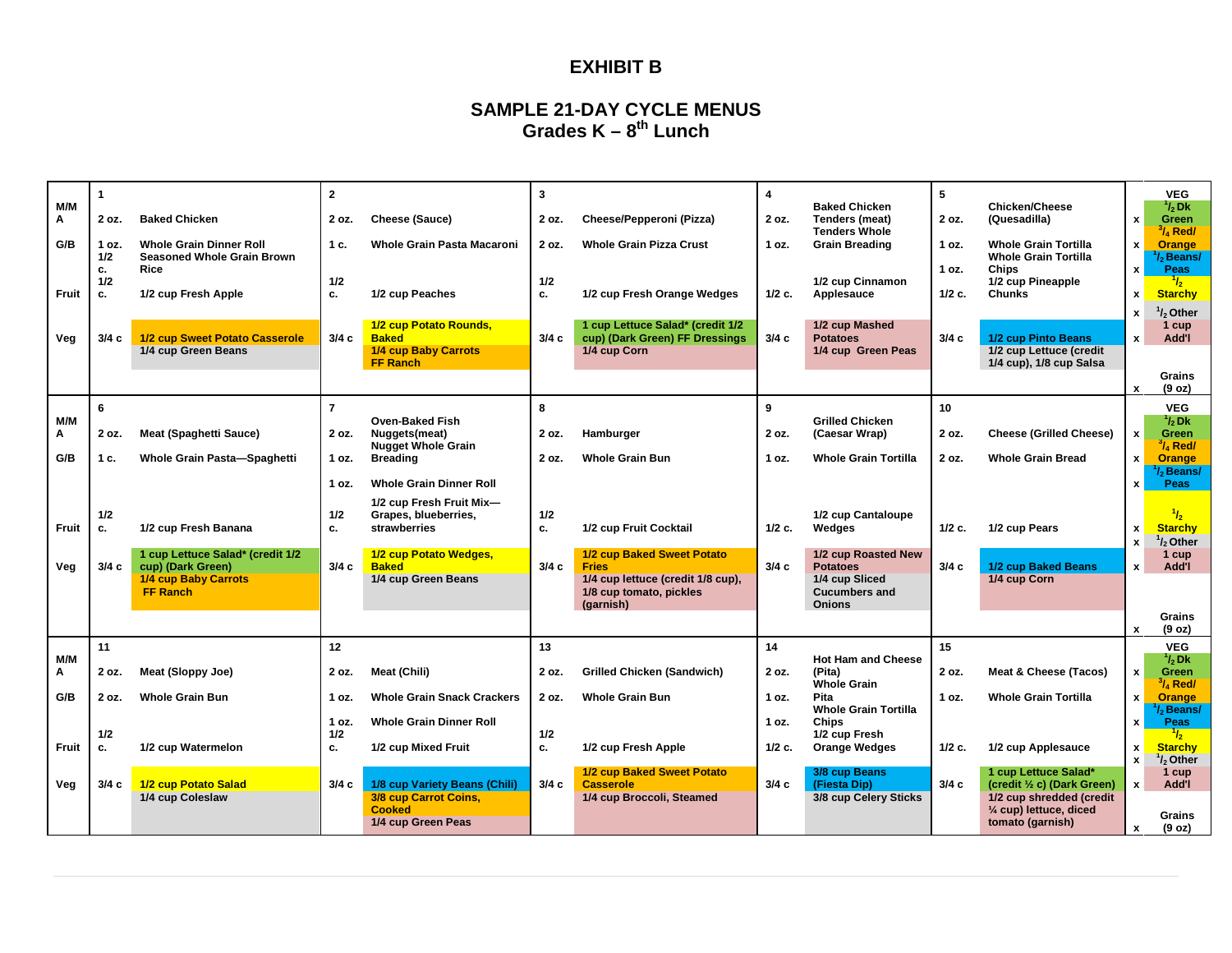| M/MA<br>G/B<br>Fruit               | 16<br>$\mathbf{2}$<br>OZ.<br>cup<br>1/2<br>c.                    | <b>Ground Turkey &amp; LF Cheese</b><br>(Ziti)<br>Whole Grain Pasta-Ziti (Baked)<br>1/2 cup Fresh Banana                                                                                                                                                                                  | 17<br>2 oz.<br>1 oz.<br>1/2<br>c. | Meat (Stir Fry)<br><b>Whole Grain Brown Rice</b><br>1/2 cup Fresh Pineapple<br><b>Chunks</b>                                                                                                                                                                                                | 18<br>2 oz.<br>2 oz.<br>1/2<br>c. | <b>Shredded Chicken (BBQ)</b><br><b>Whole Grain Bun</b><br>1/2 cup Baked Cinnamon<br><b>Apples</b>                                                                                                                                                                                                                                                                                    | 19<br>2 oz.<br>1 oz.<br>1 oz.<br>$1/2$ c. | <b>Beef (Burrito)</b><br><b>Whole Grain Tortilla</b><br><b>Whole Grain Tortilla</b><br><b>Chips</b><br>1/2 cup Fresh<br>Melon(s) | 20<br>2 oz.<br>2 oz.<br>1/2<br>с. | <b>Hot Turkey and Cheese</b><br>(Sub)<br><b>Whole Grain</b><br><b>Bun</b><br>1/4 cup Sliced Kiwi<br>1/4 cup Red Grapes | $\mathbf{x}$<br>x<br>x<br>x<br>$\mathbf{x}$ | <b>VEG</b><br>$\frac{1}{2}Dk$<br>Green<br><b>1/2 Red/</b><br>Orange<br>$^1\!/2$ Beans/ $^-$<br>Peas<br>$\frac{1}{2}$ Starchy<br>$1/2$ Other |
|------------------------------------|------------------------------------------------------------------|-------------------------------------------------------------------------------------------------------------------------------------------------------------------------------------------------------------------------------------------------------------------------------------------|-----------------------------------|---------------------------------------------------------------------------------------------------------------------------------------------------------------------------------------------------------------------------------------------------------------------------------------------|-----------------------------------|---------------------------------------------------------------------------------------------------------------------------------------------------------------------------------------------------------------------------------------------------------------------------------------------------------------------------------------------------------------------------------------|-------------------------------------------|----------------------------------------------------------------------------------------------------------------------------------|-----------------------------------|------------------------------------------------------------------------------------------------------------------------|---------------------------------------------|---------------------------------------------------------------------------------------------------------------------------------------------|
| Veg                                | 3/4<br>c                                                         | 1/2 cup Baked Potato Wedges<br>1/4 cup Corn                                                                                                                                                                                                                                               | 3/4c                              | 1/4 cup Oriental Veg (Stir<br>Fry)<br>1/2 cup Steamed Broccoli &<br>Cauliflower (equal parts)                                                                                                                                                                                               | 3/4c                              | 1 cup Lettuce Salad* (credit 1/2<br>cup) (Dark Green) FF Dressings<br>1/4 cup Tomatoes                                                                                                                                                                                                                                                                                                | 3/4c                                      | 1/8 cup Variety Beans<br>(Burrito)<br>3/8 cup Refried Beans<br>1/4 cup Salsa                                                     | 3/4c                              | 1/2 cup Baked Sweet<br><b>Potato Fries</b><br>1/4 cup Green Beans                                                      | $\pmb{\mathsf{x}}$<br>X                     | 1 cup<br>Add'l<br>Grains<br>(9 oz)                                                                                                          |
| M/MA<br>G/B<br><b>Fruit</b><br>Veg | 21<br>$\mathbf{2}$<br>OZ.<br>OZ.<br>OZ.<br>1/2<br>c.<br>3/4<br>c | Gr. Chicken & LF Cheese (Chef<br>Salad)<br><b>Whole Grain Croutons</b><br><b>Whole Grain Soft Breadstick</b><br>1/2 cup Fresh Apple<br>1 cup Lettuce Salad* (Dark<br>Green) (credit 1/2 cup)<br>1/8 cup Shredded Carrots, 1/8<br>cup Diced Tomatoes, Sliced<br><b>Cucumbers (garnish)</b> |                                   | The contractor is encouraged to incorporate low sodium products.<br>Required average daily calorie range per 5-day week = 600-650<br>*Leafy green vegetables: 1 cup counts as 1/2 cup of vegetables<br>8 oz. milk served daily per meal pattern requirements.<br>Condiments to be included. |                                   | The contractor must adhere to each 21-day cycle menu for the first 21 days of meal service.<br>Products may be brand name or equivalent as stipulated in this contract.<br>Light, low-fat, non-fat, and sugar-free products/food items to be used as necessary to meet the average daily calorie range.<br>Grains must meet the designated ounce equivalents per the menu guidelines. |                                           |                                                                                                                                  |                                   |                                                                                                                        |                                             |                                                                                                                                             |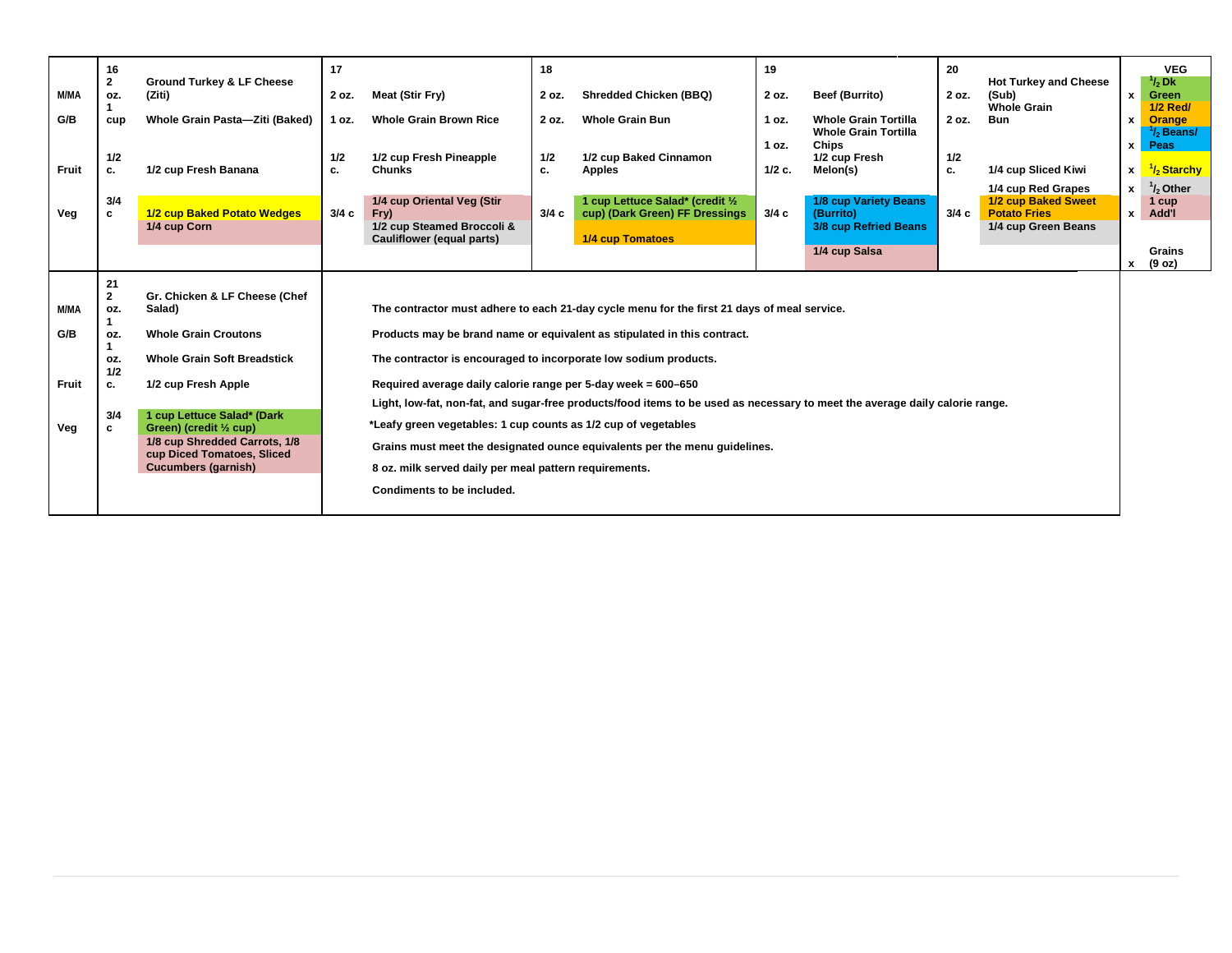## **EXHIBIT B, Continued**

#### **SAMPLE 21-DAY CYCLE MENUS Grades 9th – 12th Lunch**

|       | $\mathbf{1}$           |                                                                     | $\overline{2}$ |                                                         | 3     |                                                                 | 4       |                                                                      | 5               |                                                                           |                    | <b>VEG</b>                     |
|-------|------------------------|---------------------------------------------------------------------|----------------|---------------------------------------------------------|-------|-----------------------------------------------------------------|---------|----------------------------------------------------------------------|-----------------|---------------------------------------------------------------------------|--------------------|--------------------------------|
| M/MA  | 2 oz.                  | <b>Baked Chicken</b>                                                | 2 oz.          | Cheese (Sauce)<br>Whole Grain Pasta-                    | 2 oz. | Cheese/Pepperoni (Pizza)                                        | 2 oz.   | <b>Baked Chicken Tenders</b><br>(meat)<br><b>Tenders Whole Grain</b> | 2 oz.           | Chicken/Cheese (Quesadilla)                                               | $\pmb{\mathsf{x}}$ | $1/2$ Dk<br>Green<br>$1 - 1/4$ |
| G/B   | 1 oz.<br>$\frac{1}{2}$ | <b>Whole Grain Dinner Roll</b><br><b>Seasoned Whole Grain Brown</b> | 1 cup          | Macaroni                                                | 2 oz. | <b>Whole Grain Pizza Crust</b>                                  | 1 oz.   | <b>Breading</b>                                                      | 1 <sub>0z</sub> | <b>Whole Grain Tortilla</b>                                               | $\mathbf{x}$       | <b>Red/Orange</b><br>1/2       |
|       | cup                    | Rice                                                                |                |                                                         |       |                                                                 | $10z$ . | <b>Whole Grain Dinner Roll</b><br>1/2 cup Cinnamon                   | 1 oz.           | <b>Whole Grain Tortilla Chips</b>                                         | $\mathbf{x}$       | <b>Beans/Peas</b>              |
| Fruit | 1 cup                  | 1/2 cup Fresh Apple                                                 | 1 cup          | 1/2 cup Peaches                                         | 1 cup | 1/2 cup Fresh Orange Wedges                                     | 1 cup   | Applesauce<br>1/4 cup Raisins** (credits 1/2                         | 1 cup           | 1/2 cup Pineapple Chunks                                                  | $\boldsymbol{x}$   | 1/2 Starchy                    |
|       |                        | 1/2 cup 100% Grape Juice                                            |                | 1/2 cup Fresh Banana<br>1/2 cup Potato Rounds,          |       | 1/2 cup Grapes<br>1 cup Lettuce Salad*(credit ½ cup)            |         | cup)                                                                 |                 | 1/2 cup Orange Wedges                                                     | $\pmb{\mathsf{x}}$ | 3/4 Other<br>$1-1/2$ cup       |
| Veg   | 1 cup                  | 3/4 cup Sweet Potato Casserole<br>1/4 cup Green Beans               | 1 cup          | <b>Baked</b><br>1/2 cup Baby Carrots<br><b>FF Ranch</b> | 1 cup | (Dark Green) FF Dressings<br>1/2 cup Corn                       | 1 cup   | 1/2 cup Mashed Potatoes<br>1/4 cup Green Peas                        | 1 cup           | 1/2 cup Pinto Beans<br>1/2 cup Lettuce (credit 1/4<br>cup), 1/4 cup Salsa | $\pmb{\mathsf{x}}$ | Add'l                          |
|       |                        |                                                                     |                |                                                         |       |                                                                 |         | 1/4 cup Carrot Coins, Cooked                                         |                 |                                                                           | $\pmb{\mathsf{x}}$ | Grains<br>(10 <sub>oz</sub> )  |
|       | 6                      |                                                                     | $\overline{7}$ |                                                         | 8     |                                                                 | 9       |                                                                      | 10              |                                                                           |                    | <b>VEG</b>                     |
|       |                        |                                                                     |                | <b>Oven-Baked Fish</b>                                  |       |                                                                 |         | <b>Grilled Chicken (Caesar</b>                                       |                 |                                                                           |                    | $1/2$ Dk                       |
| M/MA  | 2 oz.                  | Meat (Spaghetti Sauce)                                              | 2 oz.          | Nuggets(meat)<br><b>Nugget Whole Grain</b>              | 2 oz. | Hamburger                                                       | 2 oz.   | Wrap)                                                                | 2 oz.           | <b>Cheese (Grilled Cheese)</b>                                            | $\pmb{\mathsf{x}}$ | Green<br>$1 - 1/4$             |
| G/B   | 1 cup                  | Whole Grain Pasta-Spaghetti                                         | 1 oz.          | <b>Breading</b>                                         | 2 oz. | <b>Whole Grain Bun</b>                                          | 2 oz.   | <b>Whole Grain Tortilla</b>                                          | 2 oz.           | <b>Whole Grain Bread</b>                                                  | $\mathbf{x}$       | <b>Red/Orange</b><br>1/2       |
|       |                        |                                                                     | 1 oz.          | <b>Whole Grain Dinner Roll</b>                          |       |                                                                 |         |                                                                      |                 |                                                                           | $\mathbf{x}$       | <b>Beans/Peas</b>              |
|       |                        |                                                                     |                | 1 cup Fresh Fruit Mix-                                  |       |                                                                 |         |                                                                      |                 |                                                                           |                    |                                |
| Fruit | 1 cup                  | 1/2 cup Fresh Banana                                                | 1 cup          | Grapes, Blueberries,<br><b>Strawberries</b>             | 1 cup | 1/2 cup 100% Apple Juice                                        | 1 cup   | 1 cup Cantaloupe Wedges                                              | 1 cup           | 1/2 cup Pears                                                             | $\pmb{\mathsf{x}}$ | 1/2 Starchy                    |
|       |                        | 1/2 cup Pears                                                       |                |                                                         |       | 1/2 cup Fruit Cocktail                                          |         |                                                                      |                 | 1/2 cup Peaches                                                           | $\pmb{\mathsf{x}}$ | 3/4 Other                      |
|       |                        | 1 cup Lettuce Salad* (credit 1/2                                    |                | 1/2 cup Potato Wedges,                                  |       |                                                                 |         | 1/2 cup Roasted New                                                  |                 |                                                                           |                    | $1-1/2$ cup                    |
| Veg   | 1 cup                  | cup) (Dark Green)<br>1/2 cup Baby Carrots                           | 1 cup          | <b>Baked</b><br>1/2 cup Green Beans                     | 1 cup | 3/4 cup Baked Sweet Potato Fries<br>1/4 cup lettuce (credit 1/8 | 1 cup   | <b>Potatoes</b>                                                      | 1 cup           | 1/2 cup Baked Beans<br>1/2 cup Corn                                       | $\pmb{\mathsf{x}}$ | Add'l                          |
|       |                        | FF Ranch                                                            |                |                                                         |       | cup), 1/8 cup tomato, pickles                                   |         | 1/2 cup Sliced Cucumbers                                             |                 |                                                                           |                    | Grains                         |
|       |                        |                                                                     |                |                                                         |       | (garnish)                                                       |         | and Onions                                                           |                 |                                                                           | $\pmb{\mathsf{x}}$ | (10 <sub>oz</sub> )            |
|       | 11                     |                                                                     | 12             |                                                         | 13    |                                                                 | 14      |                                                                      | 15              |                                                                           |                    | <b>VEG</b>                     |
| M/MA  | 2 oz.                  | Meat (Sloppy Joe)                                                   | 2 oz.          | Meat (Chili)                                            | 2 oz. | <b>Grilled Chicken (Sandwich)</b>                               | 2 oz.   | Hot Ham and Cheese (Pita)                                            | 2 oz.           | <b>Meat &amp; Cheese (Tacos)</b>                                          | $\pmb{\mathsf{x}}$ | $1/2$ Dk<br><b>Green</b>       |
|       |                        |                                                                     |                | <b>Whole Grain Snack</b>                                |       |                                                                 |         |                                                                      |                 |                                                                           |                    | $1 - 1/4$                      |
| G/B   | 2 oz.                  | <b>Whole Grain Bun</b>                                              | 1 oz.          | <b>Crackers</b>                                         | 2 oz. | <b>Whole Grain Bun</b>                                          | 1 oz.   | <b>Whole Grain Pita</b>                                              | 2 oz.           | <b>Whole Grain Tortilla</b>                                               | $\pmb{\mathsf{x}}$ | <b>Red/Orange</b><br>1/2       |
|       |                        |                                                                     | 1 oz.          | <b>Whole Grain Dinner Roll</b>                          |       |                                                                 | 1 oz.   | <b>Whole Grain Tortilla Chips</b>                                    |                 |                                                                           | $\mathbf{x}$       | <b>Beans/Peas</b>              |
| Fruit | 1 cup                  | 1 cup Watermelon                                                    | 1 cup          | 1/2 cup Mixed Fruit                                     | 1 cup | 1/2 cup Fresh Apple                                             | 1 cup   | 1/2 cup Fresh Orange<br>Wedges                                       | 1 cup           | 1/2 cup Applesauce                                                        | $\pmb{\mathsf{x}}$ | 1/2 Starchy                    |
|       |                        |                                                                     |                | 1/2 cup Fresh Banana                                    |       | 1/2 cup 100% Fruit Punch Juice                                  |         | 1/2 cup Pineapple Chunks                                             |                 | 1/2 cup Peaches                                                           | $\pmb{\mathsf{x}}$ | 3/4 Other                      |
|       |                        |                                                                     |                | 1/8 cup Variety Beans                                   |       |                                                                 |         |                                                                      |                 | 1 cup Lettuce Salad* (credit                                              |                    | $1-1/2$ cup                    |
| Veg   | 1 cup                  | 1/2 cup Potato Salad                                                | 1 cup          | (Chili)                                                 | 1 cup | 1/2 cup Sweet Potato Casserole                                  | 1 cup   | 3/8 cup Beans (Fiesta Dip)                                           | 1 cup           | 1/2 cup) (Dark Green)                                                     | $\mathbf{x}$       | Add'l                          |
|       |                        | 1/2 cup Coleslaw                                                    |                | 1/2 cup Carrot Coins,<br><b>Cooked</b>                  |       | 1/2 cup Broccoli, Steamed                                       |         | 3/8 cup Celery Sticks                                                |                 | 1/2 cup shredded lettuce<br>(credit % cup), % cup diced<br>tomato         |                    |                                |
|       |                        |                                                                     |                | 3/8 cup Green Peas                                      |       |                                                                 |         | 1/4 cup Carrot Sticks                                                |                 |                                                                           |                    | Grains                         |
|       |                        |                                                                     |                |                                                         |       |                                                                 |         | FF Ranch                                                             |                 |                                                                           | $\boldsymbol{x}$   | (10 oz)                        |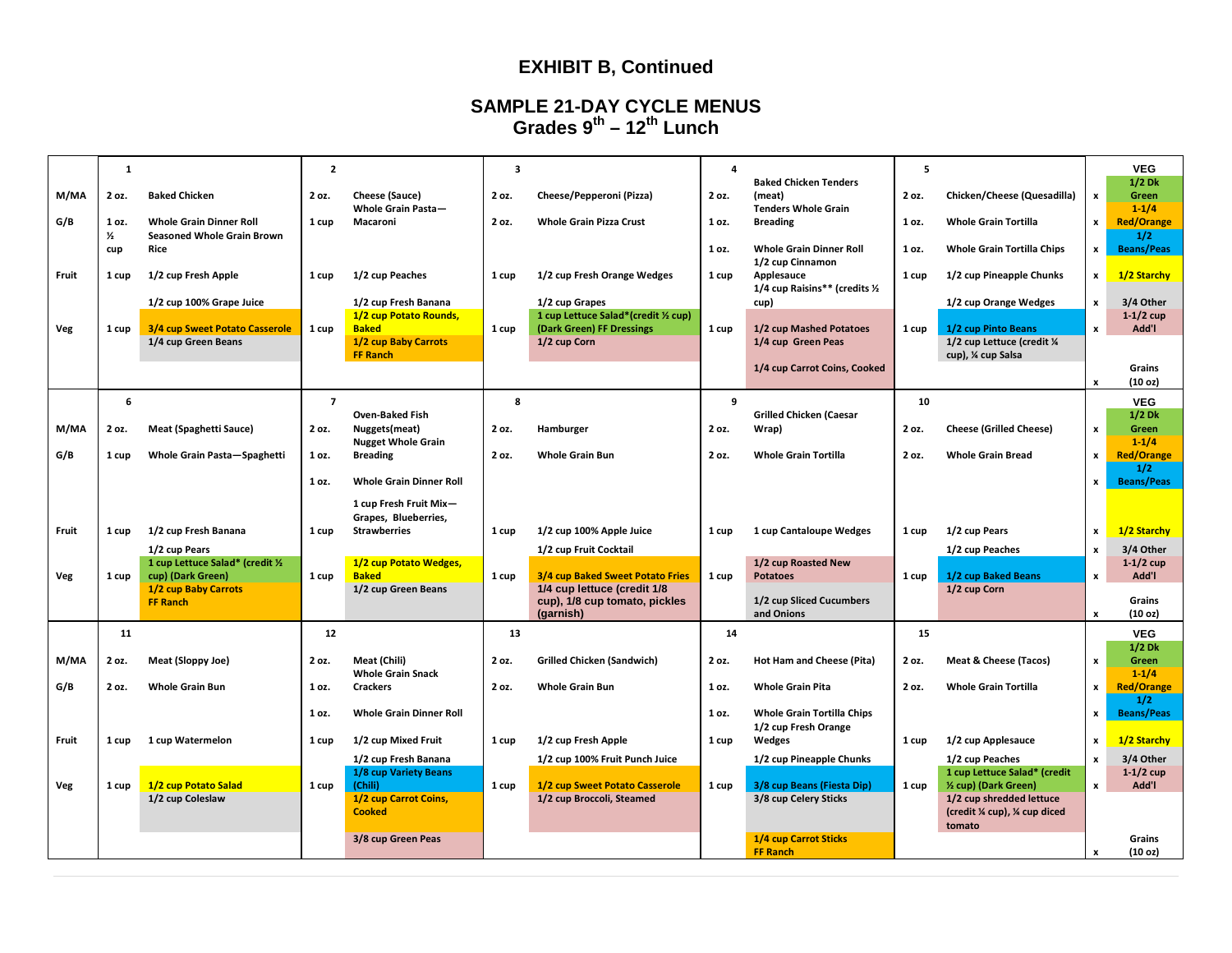|       | 16    |                                                             | 17                                                            | 18    |                                                                                                                              | 19    |                                               | 20    |                                            |              | <b>VEG</b>               |
|-------|-------|-------------------------------------------------------------|---------------------------------------------------------------|-------|------------------------------------------------------------------------------------------------------------------------------|-------|-----------------------------------------------|-------|--------------------------------------------|--------------|--------------------------|
| M/MA  | 2 oz. | <b>Ground Turkey &amp; LF Cheese</b><br>(Ziti)              | Meat (Stir Fry)<br>2 oz.                                      | 2 oz. | <b>Shredded Chicken (BBQ)</b>                                                                                                | 2 oz. | <b>Beef (Burrito)</b>                         | 2 oz. | <b>Hot Turkey and Cheese</b><br>(Sub)      | $\mathbf{x}$ | $1/2$ Dk<br>Green        |
|       |       | <b>Whole Grain Pasta-Ziti</b>                               |                                                               |       |                                                                                                                              |       |                                               |       |                                            |              | $1 - 1/4$                |
| G/B   | 1 cup | (Baked)                                                     | <b>Whole Grain Brown Rice</b><br>1 cup                        | 2 oz. | <b>Whole Grain Bun</b>                                                                                                       | 1 oz. | <b>Whole Grain Tortilla</b>                   | 2 oz. | <b>Whole Grain Bun</b>                     | x            | <b>Red/Orange</b><br>1/2 |
|       |       |                                                             |                                                               |       |                                                                                                                              | 1 oz. | <b>Whole Grain Tortilla Chips</b>             |       |                                            | $\mathbf{x}$ | <b>Beans/Peas</b>        |
|       |       |                                                             | 1/2 cup Fresh Pineapple                                       |       |                                                                                                                              |       |                                               |       |                                            |              |                          |
| Fruit | 1 cup | 1/2 cup Fresh Banana                                        | <b>Chunks</b><br>1 cup                                        | 1 cup | 1/2 cup Baked Cinnamon Apples                                                                                                | 1 cup | 1 cup Fresh Melon(s)<br>1/8 cup Variety Beans | 1 cup | 1/2 cup Sliced Kiwi                        | $\mathbf{x}$ | 1/2 Starchy              |
|       |       |                                                             |                                                               |       |                                                                                                                              |       | (Burrito)                                     |       |                                            |              |                          |
|       |       | 1/2 cup 100% Apple Juice                                    | 1/2 cup Pears                                                 |       | 1/4 cup Raisins**                                                                                                            | 1 cup |                                               |       | 1/2 cup Red Grapes                         | $\mathbf{x}$ | 3/4 Other                |
| Veg   | 1 cup | 1/2 cup Baked Potato Wedges                                 | 1/2 cup Oriental Veg (Stir<br>Fry)<br>1 cup                   | 1 cup | 1-1/2 cup Lettuce Salad* (credit %<br>cup) (Dark Green)                                                                      |       | 3/8 cup Refried Beans                         | 1 cup | 1/2 cup Baked Sweet Potato<br><b>Fries</b> | x            | $1-1/2$ cup<br>Add'l     |
|       |       | 1/4 cup Corn                                                | 1/2 cup Steamed Broccoli                                      |       | <b>1/8 cup Diced Tomatoes</b>                                                                                                |       | 1/4 cup Salsa                                 |       | 1/4 cup Green Beans                        |              |                          |
|       |       |                                                             | & Cauliflower (equal                                          |       | 1/8 cup Shredded Carrots                                                                                                     |       |                                               |       |                                            |              |                          |
|       |       | <b>1/4 cup Sliced Tomatoes</b>                              | parts)                                                        |       | <b>FF Dressing</b>                                                                                                           |       | 1/4 cup Celery Sticks                         |       | 1/4 cup Sliced Tomatoes                    |              | Grains                   |
|       |       |                                                             |                                                               |       |                                                                                                                              |       | <b>FF Ranch</b>                               |       |                                            | x            | (10 <sub>oz</sub> )      |
|       | 21    |                                                             |                                                               |       |                                                                                                                              |       |                                               |       |                                            |              |                          |
|       |       | Gr. Chicken & LF Cheese (Chef                               |                                                               |       |                                                                                                                              |       |                                               |       |                                            |              |                          |
| M/MA  | 2 oz. | Salad)                                                      |                                                               |       | The contractor must adhere to each 21-day cycle menu for the first 21 days of meal service.                                  |       |                                               |       |                                            |              |                          |
| G/B   | 1 oz. | <b>Whole Grain Croutons</b>                                 |                                                               |       | Products may be brand name or equivalent as stipulated in this contract.                                                     |       |                                               |       |                                            |              |                          |
|       | 1 oz. | <b>Whole Grain Soft Breadstick</b>                          |                                                               |       | The contractor is encouraged to incorporate low sodium products.                                                             |       |                                               |       |                                            |              |                          |
| Fruit | 1 cup | 1/2 cup Fresh Apple                                         | Required average daily calorie range per 5-day week = 750-850 |       |                                                                                                                              |       |                                               |       |                                            |              |                          |
|       |       | 1/2 cup 100% Orange Juice<br>1-1/2 cup Lettuce Salad*       |                                                               |       | Light, low-fat, non-fat, and sugar-free products/food items to be used as necessary to meet the average daily calorie range. |       |                                               |       |                                            |              |                          |
| Veg   | 1 cup | (Dark Green) (credit % cup)                                 | ** Raisins: 1/4 cup counts as 1/2 cup fruit equivalent        |       |                                                                                                                              |       |                                               |       |                                            |              |                          |
|       |       | 1/8 cup Shredded Carrots, 1/8<br>cup Diced Tomatoes, Sliced | 8 oz. milk served daily per meal pattern requirements.        |       |                                                                                                                              |       |                                               |       |                                            |              |                          |
|       |       | <b>Cucumbers (garnish)</b>                                  | Condiments to be included.                                    |       |                                                                                                                              |       |                                               |       |                                            |              |                          |
|       |       |                                                             |                                                               |       |                                                                                                                              |       |                                               |       |                                            |              |                          |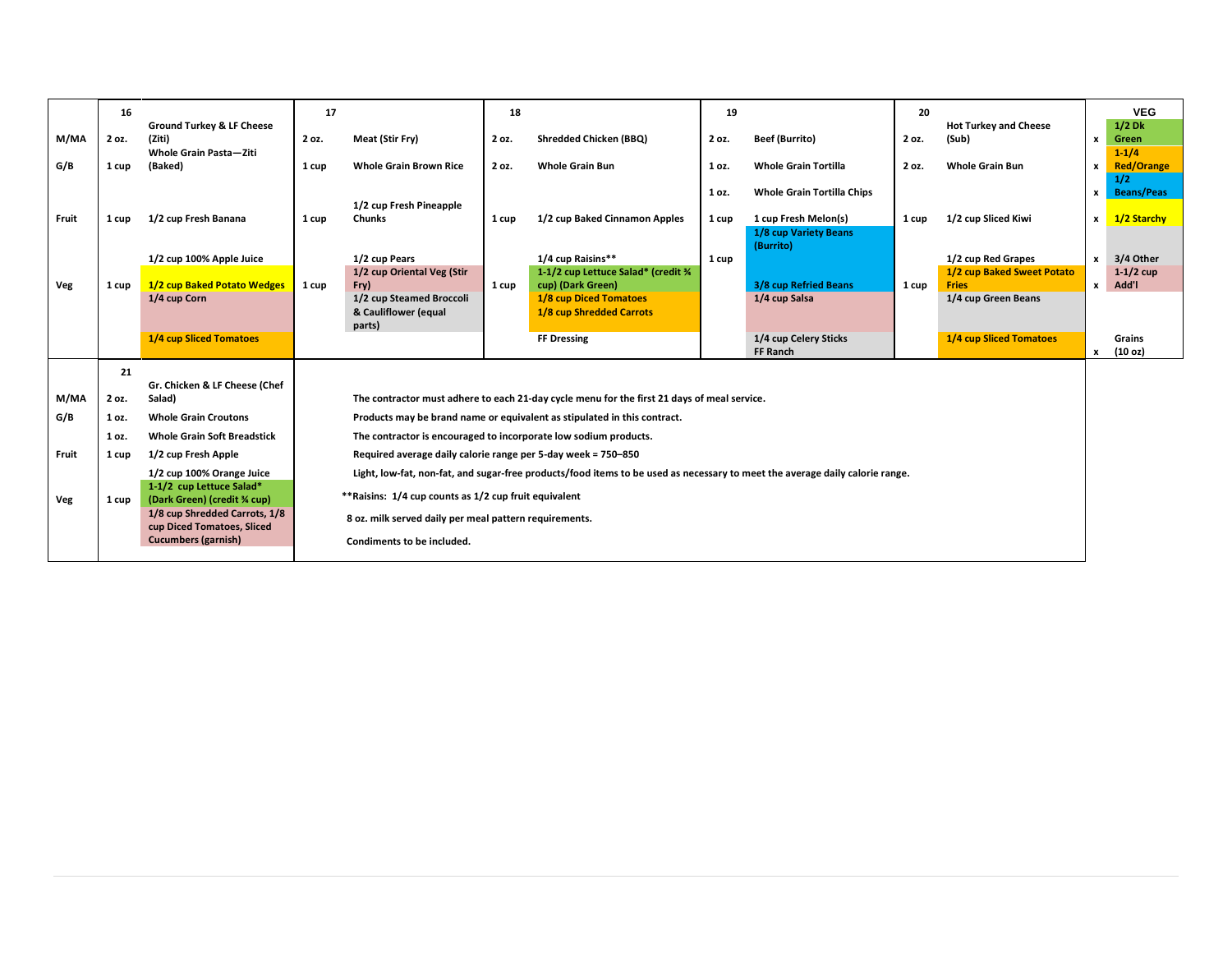## **EXHIBIT B, Continued**

#### **SAMPLE 21-DAY CYCLE MENUS Grades K – 12th Breakfast**

| 1<br>G/B              | 1 oz.    | <b>Whole Grain Pancakes</b>                                 | $\mathbf{2}$<br>1 oz. | <b>Whole Grain Toast</b>                                     | 3<br>1 oz.           | <b>Whole Grain English</b><br>Muffin        | $\overline{4}$<br>1 oz. | <b>Whole Grain Cereal</b>          | 5<br>2 oz. | <b>Whole Grain Bagel</b>                    |
|-----------------------|----------|-------------------------------------------------------------|-----------------------|--------------------------------------------------------------|----------------------|---------------------------------------------|-------------------------|------------------------------------|------------|---------------------------------------------|
| G/B or<br><b>M/MA</b> | 1 oz.    | <b>Turkey Sausage</b>                                       | 1 oz.                 | <b>Scrambled Eggs w/veggies</b>                              | $1/2$ oz<br>$1/2$ oz | Egg<br><b>Lowfat Cheese</b>                 | 1 oz.                   | Fat-Free Yogurt (1/2 cup)          |            | w/Low-Fat Cream Cheese                      |
| F/V                   | $1/2$ c. | <b>Fresh Blueberries</b>                                    | 1/2<br>c.             | Mushrooms, Red/Green<br>Peppers, and Onions                  | $1/2$ c.             | <b>Orange Wedges</b>                        | $1/2$ c.                | Fresh Banana                       | $1/2$ c.   | <b>Fresh Apple</b>                          |
|                       | $1/2$ c. | 100% Pineapple Juice                                        | 1/2                   |                                                              | $1/2$ c.             | 100% Apple Juice                            | $1/2$ c.                | 100% Grape Juice                   | $1/2$ c.   | 100% Fruit Punch Juice                      |
|                       |          | Syrup                                                       | c.                    | 100% Orange Juice                                            |                      |                                             |                         |                                    |            |                                             |
| 6                     |          |                                                             | $\overline{7}$        |                                                              | 8                    |                                             | 9                       |                                    | 10         |                                             |
| G/B                   | $1/2$ c. | Oatmeal (credit 1 oz)                                       | 1 oz.                 | <b>Whole Grain Cereal</b>                                    | 2 oz.                | <b>Whole Grain Waffles</b>                  | 1 oz.                   | <b>Whole Grain Cereal</b>          | 1 oz.      | <b>Whole Grain English Muffin</b>           |
| G/B or<br><b>M/MA</b> | 1 oz.    | Whole Grain Granola Bar<br>(credit $\frac{1}{2}$ oz)        | 1 oz.                 | <b>Whole Grain Apple Muffin</b><br>(credit $\frac{1}{2}$ oz) |                      |                                             | 1 oz.                   | <b>Whole Grain Animal Crackers</b> | 1 oz.      | <b>Peanut Butter</b>                        |
| F/V                   | $1/2$ c. | <b>Cinnamon Apples</b>                                      | 1/4<br>c.<br>1/2      | Raisins* (credit 1/2 cup)                                    | $1/2$ c.             | Pineapple                                   | $1/2$ c.                | Pears                              | $1/2$ c.   | <b>Peaches</b>                              |
|                       | $1/2$ c. | 100% Pineapple Juice                                        | с.                    | 100% Orange Juice                                            | $1/2$ c.             | 100% Apple Juice                            | $1/2$ c.                | 100% Grape Juice                   | $1/2$ c.   | 100% Fruit Punch Juice                      |
|                       |          |                                                             |                       |                                                              |                      |                                             |                         |                                    |            |                                             |
| 11                    |          |                                                             | 12                    |                                                              | 13                   |                                             | 14                      |                                    | 15         |                                             |
| G/B                   | 2 oz.    | <b>Whole Grain French Toast</b>                             | 1 oz.                 | <b>Whole Grain Cereal</b>                                    | 1 oz.                | <b>Whole Grain Biscuit</b>                  | 1 oz.                   | <b>Whole Grain Cereal</b>          | 1 oz.      | <b>Whole Grain Toast</b>                    |
| G/B or                |          |                                                             | 1 oz.                 | Fat-Free Yogurt (1/2 cup)                                    | $1/2$ oz             | Egg                                         | 1 oz.                   | <b>Hard Boiled Egg</b>             | 1 oz.      | <b>Scrambled Eggs w/veggies</b>             |
| M/MA                  |          |                                                             |                       |                                                              | $1/2$ oz             | <b>Lowfat Cheese</b>                        |                         |                                    |            |                                             |
| F/V                   | $1/2$ c. | Applesauce                                                  | 1/2<br>c.             | <b>Fresh Banana</b>                                          | $1/2$ c.             | Mixed<br>Fruit                              | $1/2$ c.                | <b>Orange Wedges</b>               | $1/2$ c.   | Mushrooms, Red/Green<br>Peppers, and Onions |
|                       | $1/2$ c. | 100% Pineapple Juice                                        | 1/2<br>c.             | 100% Orange Juice                                            | $1/2$ c.             | 100% Apple Juice                            | $1/2$ c.                | 100% Grape Juice                   |            |                                             |
|                       |          | Syrup                                                       |                       |                                                              |                      |                                             |                         |                                    | $1/2$ c.   | 100% Orange Juice                           |
| 16                    |          |                                                             | 17                    |                                                              | 18                   |                                             | 19                      |                                    | 20         |                                             |
| G/B                   | $1/2$ c. | Oatmeal (credit 1 oz)                                       | 1 oz.                 | <b>Whole Grain Cereal</b>                                    | 2.4 oz.              | <b>Whole Grain Waffles</b><br>(credit 2 oz) | 1 oz.                   | <b>Whole Grain Cereal</b>          | 2 oz.      | <b>Whole Grain English Muffin</b>           |
| G/B or                | 1 oz.    | <b>Whole Grain Granola Bar</b><br>(credit $\frac{1}{2}$ oz) | 1 oz.                 | <b>Whole Grain Blueberry</b><br>Muffin (credit 1/2 oz)       |                      |                                             | 1 oz.                   | <b>Whole Grain Graham Crackers</b> |            |                                             |
| <b>M/MA</b>           |          |                                                             | 1/2                   |                                                              |                      |                                             |                         |                                    |            |                                             |
| F/V                   | 1/4 с.   | Raisins* (credit 1/2 cup)                                   | c.<br>1/2             | <b>Fresh Apple</b>                                           | $1/2$ c.             | <b>Peaches</b>                              | $1/2$ c.                | <b>Cinnamon Apples</b>             | $1/2$ c.   | Pineapple                                   |
|                       | $1/2$ c. | 100% Pineapple Juice                                        | c.                    | 100% Orange Juice                                            | $1/2$ c.             | 100% Apple Juice<br>Syrup                   | $1/2$ c.                | 100% Grape Juice                   | $1/2$ c.   | 100% Fruit Punch Juice<br>Jelly             |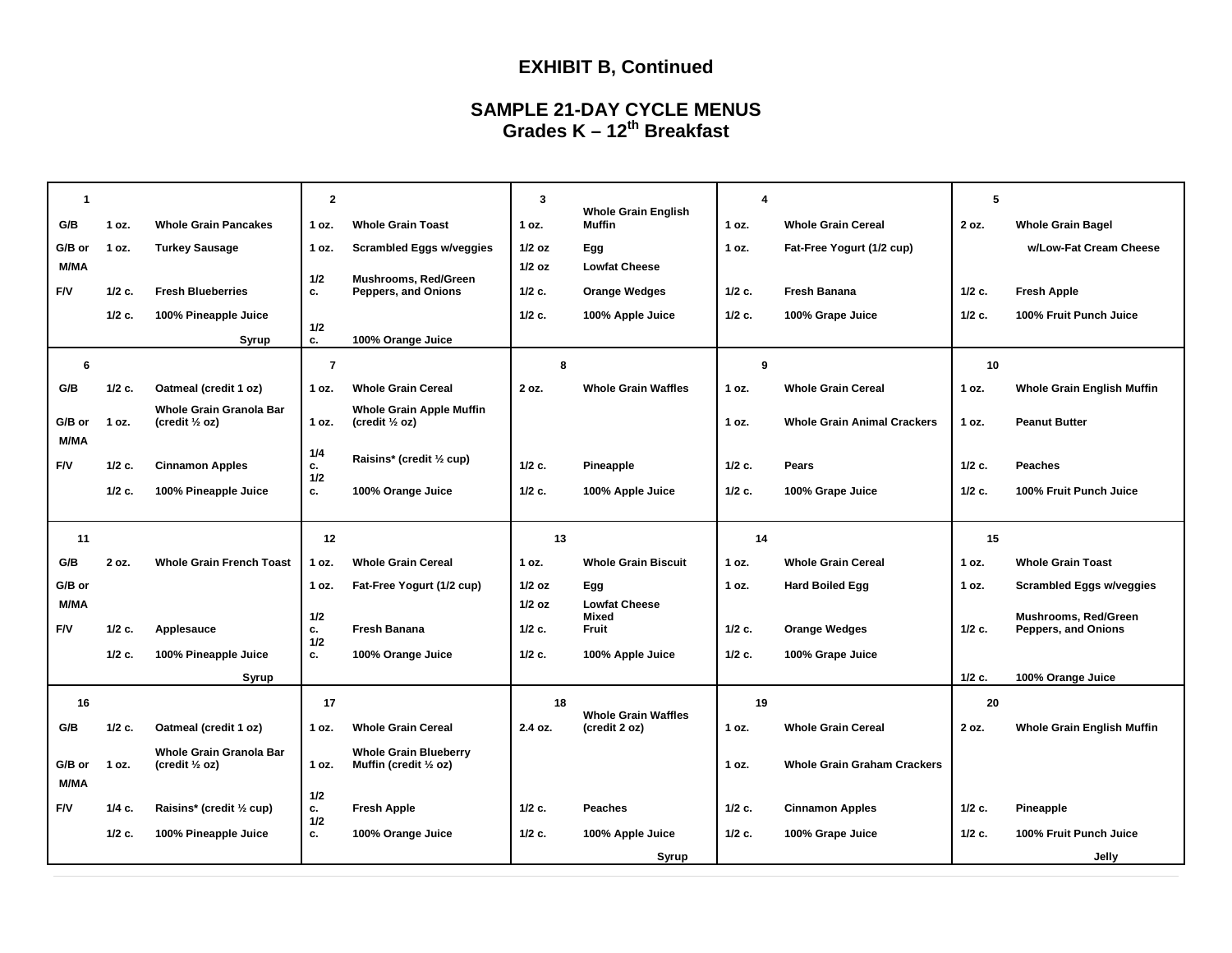| 21         |          |                                              | The contractor must adhere to each 21-day cycle menu for the first 21 days<br>of meal service. | The contractor is encouraged to incorporate low sodium products.<br>Condiments to be included.         |
|------------|----------|----------------------------------------------|------------------------------------------------------------------------------------------------|--------------------------------------------------------------------------------------------------------|
| G/B        | 1.2 oz.  | <b>Whole Grain Pancakes</b><br>(credit 1 oz) | Products may be brand name or equivalent as stipulated in this contract.                       | Grains and meat/meat alternates must meet the designated ounce equivalents per the<br>menu guidelines. |
| G/B or     | 1 oz.    | <b>Turkey Sausage</b>                        | Required average daily calorie range per 5-day week = 450-500                                  | 8 oz. milk served daily per meal pattern requirements.                                                 |
| M/MA       |          |                                              | *Raisins: 1/4 cup counts as 1/2 cup fruit equivalent.                                          |                                                                                                        |
| <b>F/V</b> | $1/2$ c. | <b>Mixed Fruit</b>                           |                                                                                                |                                                                                                        |
|            | $1/2$ c. | 100% Orange Juice                            |                                                                                                |                                                                                                        |
|            |          | Syrup                                        |                                                                                                |                                                                                                        |

The breakfast menu must meet the 2014–2015 meal pattern requirements for all components, including the whole grains and daily one-cup fruit requirements, and Sodium Target 1 (≤540 mg sodium at breakfast).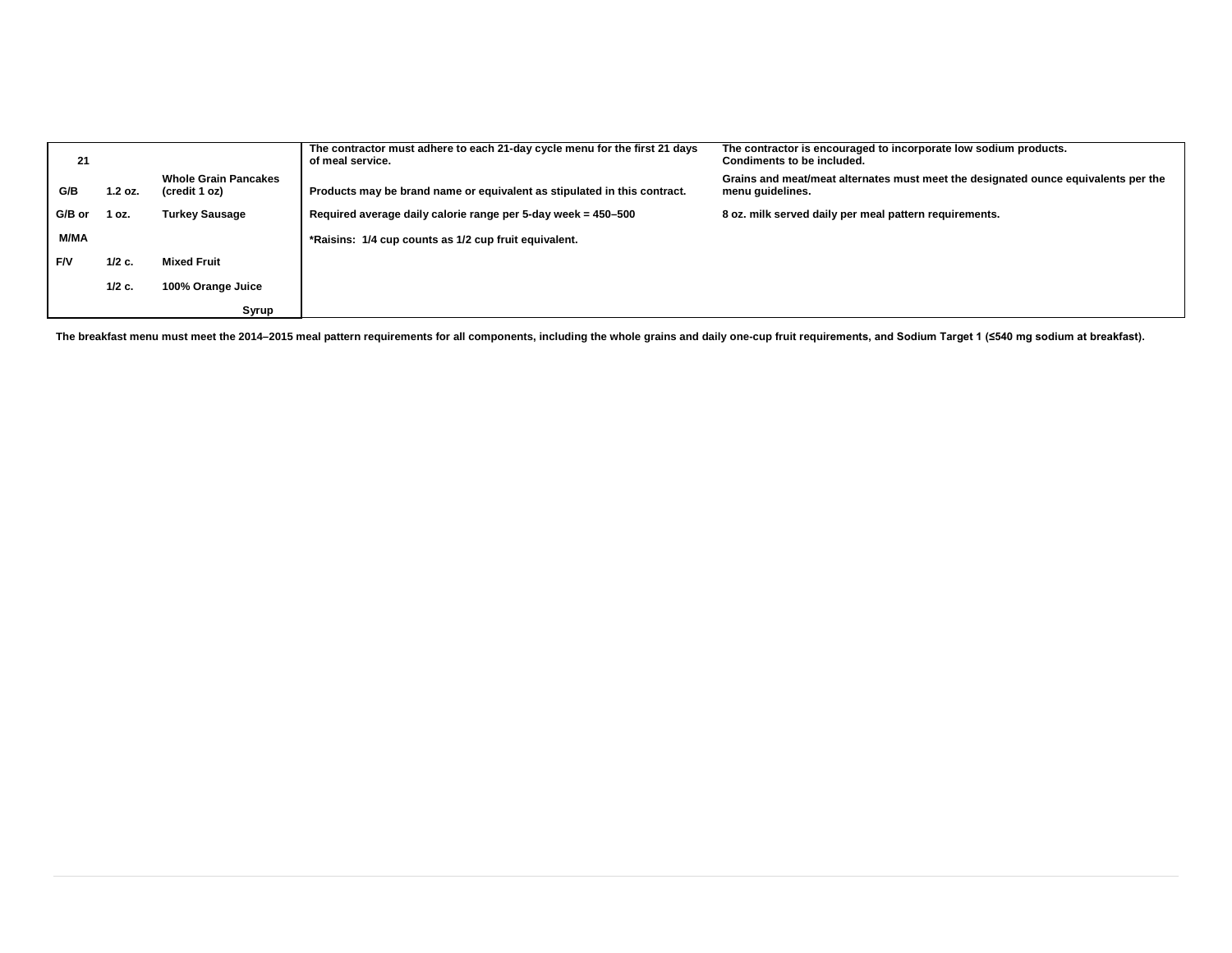#### **EXHIBIT C FOOD BASED NUTRITION STANDARDS FOR MENU PLANNING**

#### **NATIONAL SCHOOL LUNCH PROGRAM & SCHOOL BREAKFAST PROGRAM**

|                                               | <b>Breakfast Meal Pattern</b>                          |                | <b>Lunch Meal Pattern</b> |                                  |                                  |                 |
|-----------------------------------------------|--------------------------------------------------------|----------------|---------------------------|----------------------------------|----------------------------------|-----------------|
|                                               | Grades K-<br>5                                         | Grades 6-<br>8 | Grades 9-<br>12           | Grades K-<br>5                   | Grades 6-8                       | Grades 9-<br>12 |
| <b>Meal Pattern</b>                           | Amount of Food <sup>a</sup> Per Week (Minimum Per Day) |                |                           |                                  |                                  |                 |
| Fruits $(cups)^{b,c}$                         | 5(1)                                                   | 5(1)           | 5(1)                      | $2\frac{1}{2}$ $(\frac{1}{2})$   | $2\frac{1}{2}$ $(\frac{1}{2})$   | 5(1)            |
| Vegetables<br>$(cups)^{b,c}$                  | $\Omega$                                               | $\Omega$       | 0                         | $3\frac{3}{4}$ ( $\frac{3}{4}$ ) | $3\frac{3}{4}$ ( $\frac{3}{4}$ ) | 5(1)            |
| Dark green <sup>d</sup>                       | $\overline{0}$                                         | $\Omega$       | 0                         | $\frac{1}{2}$                    | $\frac{1}{2}$                    | $\frac{1}{2}$   |
| Red/Orange <sup>d</sup>                       | $\overline{0}$                                         | $\Omega$       | 0                         | $\frac{3}{4}$                    | $\frac{3}{4}$                    | $1\frac{1}{4}$  |
| Beans/Peas<br>(Legumes) $d$                   | $\Omega$                                               | $\Omega$       | $\Omega$                  | $\frac{1}{2}$                    | $\frac{1}{2}$                    | $\frac{1}{2}$   |
| Starchy <sup>d</sup>                          | $\Omega$                                               | $\Omega$       | 0                         | $\frac{1}{2}$                    | $\frac{1}{2}$                    | $\frac{1}{2}$   |
| Other <sup>d, e</sup>                         | $\Omega$                                               | $\Omega$       | 0                         | $\frac{1}{2}$                    | $\frac{1}{2}$                    | $\frac{3}{4}$   |
| Additional Veg to<br>Reach Total <sup>t</sup> | $\Omega$                                               | $\Omega$       | $\Omega$                  | 1                                | 1                                | $1\frac{1}{2}$  |
| Grains (oz. eq.)                              | 7(1)                                                   | 8(1)           | 9(1)                      | 8(1)                             | 8(1)                             | 10(2)           |
| Meats/Meat<br>Alternates<br>(oz. eq.)         | 0 <sup>9</sup>                                         | 0 <sup>9</sup> | 0 <sup>9</sup>            | $8-10(1)$                        | $9-10(1)$                        | $10-12(2)$      |
| Fluid milk (cups)                             | 5(1)                                                   | 5(1)           | 5(1)                      | 5(1)                             | 5(1)                             | 5(1)            |

#### **Other Specifications: Daily Amount Based on the Average for a 5-Day Week**

| Min-max calories<br>$(kcal)^{h,i,o}$                | 350-500                                                                                           | 400-550    | 450-600    | 550-650    | 600-700      | 750-850 |
|-----------------------------------------------------|---------------------------------------------------------------------------------------------------|------------|------------|------------|--------------|---------|
| Saturated fat<br>(% of total calories) <sup>i</sup> | $~<$ 10                                                                                           | < 10       | < 10       | < 10       | < 10         | < 10    |
| Sodium $(mg)^{1,1}$<br>Target 1,<br>2014-2015       | < 540                                                                                             | < 600      | < 640      | < 1,230    | $\leq 1,360$ | 1,420   |
| Target 2,<br>2017-2018                              | < 485                                                                                             | < 535      | $\leq 570$ | $\leq$ 935 | $\leq 1,035$ | 1,080   |
| Target 3,<br>2022-2023                              | < 430                                                                                             | $\leq$ 470 | $\leq 500$ | $\leq 640$ | $\leq 710$   | < 740   |
| Trans fat <sup>i</sup>                              | Nutrition label or manufacturer specifications must indicate zero grams of trans fat per serving. |            |            |            |              |         |

a Food items included in each food group and subgroup and amount equivalents. Minimum creditable serving is ⅓ cup.<br>Pope quarter aup of dried fruit equate as 1⁄ cup of truit: 1 cup of logh groops equate as 1⁄ cup of vegata

<sup>b</sup>One quarter-cup of dried fruit counts as 1/2 cup of fruit; 1 cup of leafy greens counts as 1/2 cup of vegetables. No more than half of the fruit or vegetable offerings may be in the form of juice. All juice must be 100% full-strength.

For breakfast, vegetables may be substituted for fruits, but the first two cups per week of any such substitution must be from the dark green, red/orange, beans and peas (legumes) or "Other vegetables" subgroups as defined in §210.10(c)(2)(iii).

Larger amounts of these vegetables may be served.

Larger amounts of these vegetables as defined in §210.10(c)(2)(iii)(E). For the purposes of the NSLP, "Other vegetables" requirement may be met with any additional amounts from the dark green, red/orange, and beans/peas (legumes)vegetable subgroups as defined in § 210.10(c)(2)(iii). <sup>f</sup> Any vegetable subgroup may be offered to meet the total weekly vegetable requirement.

<sup>9</sup>There is no separate meat/meat alternate component in the SBP. Schools may substitute 1 oz. eq. of meat/meat alternate for 1 oz. eq. of grains after the minimum daily grains requirement is met.

h The average daily amount of calories for a 5-day school week must be within the range (at least the minimum and no more than the maximum values).<br>I Discretionary sources of calories (solid fats and added sugars) may be a trans fat, and sodium. Foods of minimal nutritional value and fluid milk with fat content greater than 1 percent milk fat are not allowed.

j Final sodium specifications are to be reached by SY 2022-2023 or July 1, 2022. Intermediate sodium specifications are established for SY 2014-2015 and 2017-2018. See required intermediate specifications in § 210.10(f)(3) for lunches and § 220.8(f)(3) for breakfast.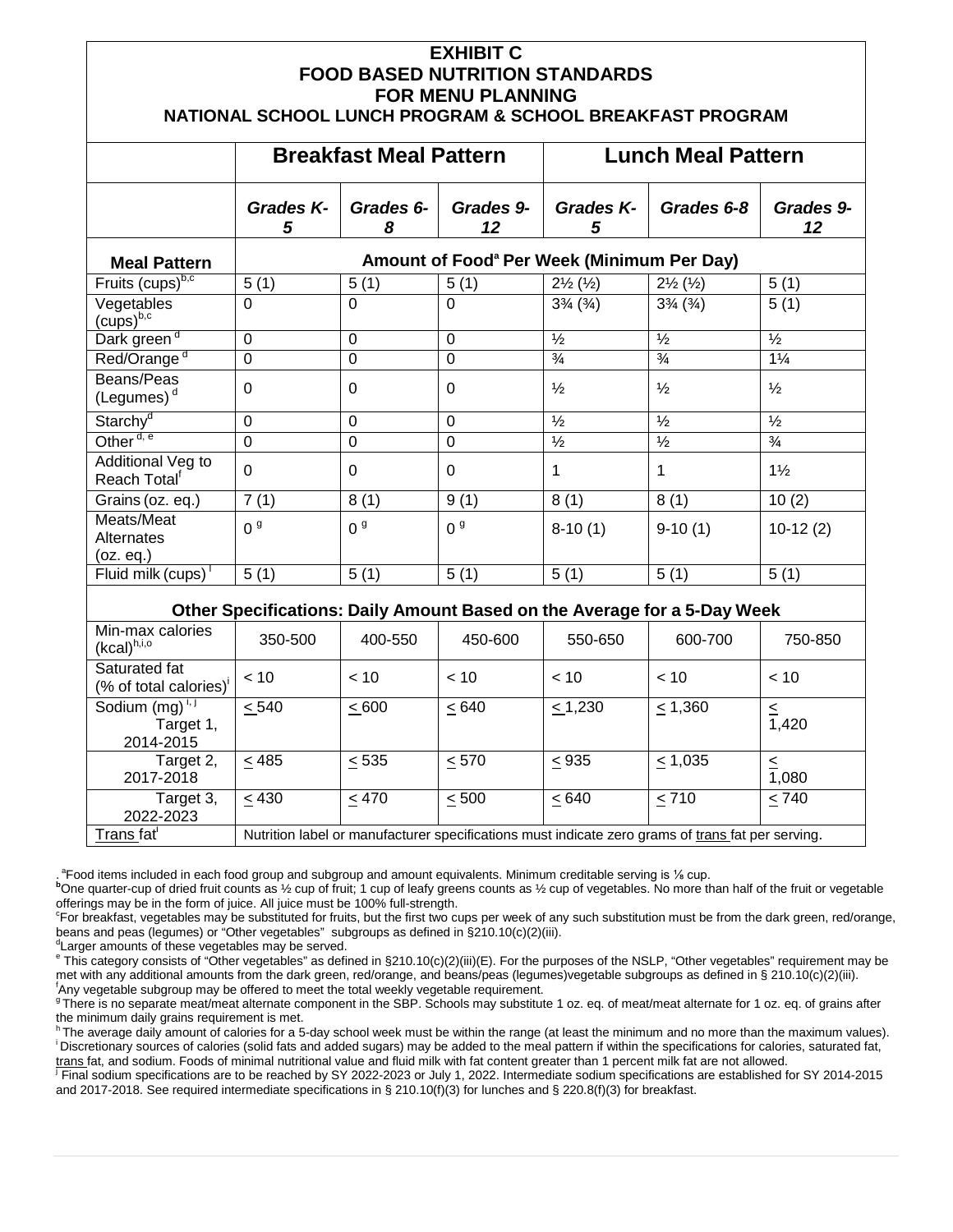#### **NON-COLLUSION AFFIDAVIT**

| COUNTY OF |                                                |
|-----------|------------------------------------------------|
|           |                                                |
|           | being first duly sworn, deposes and says that: |
|           |                                                |

(Owner, Partner, Officer, Representative or Agent)

BIDDER is fully informed respecting the preparation and contents of the attached Bid and of all pertinent circumstances respecting such Bid;

Such Bid is genuine and is not a collusive or sham Bid;

Neither the said BIDDER nor any of its officers, partners, owners, agents, representative, employees or parties in interest, including this affidavit, have in any way colluded, conspired, connived or agreed, directly or indirectly, with any other BIDDER, firm or person to submit a collusive or sham Bid in connection with the Contract for which the attached Bid has been submitted; or to refrain from bidding in connection with such Contract; or have in any manner, directly or indirectly, sought by agreement or collusion, or communications, or conference with any BIDDER, firm, or person to fix the price or prices in the attached Bid or any other BIDDER, or to fix any overhead, profit, or cost element of the Bid Price or the Bid Price of any other BIDDER, or to secure through any collusion conspiracy, connivance, or unlawful agreement any advantage against (Recipient), or any person interested in the proposed Contract;

The price of items quoted in the attached Bid are fair and proper and are not tainted by collusion, conspiracy, connivance, or unlawful agreement on the part of the BIDDER or any other of its agents, representatives, owners, employees or parties in interest, including this affidavit. By \_\_\_\_\_\_\_\_\_\_\_\_\_\_\_\_\_\_\_\_\_\_\_\_\_\_\_\_\_\_\_

Subscribed and sworn to before me this  $\qquad \qquad$  day of  $\qquad \qquad$ , 20

Notary Public (Signature)

\_\_\_\_\_\_\_\_\_\_\_\_\_\_\_\_\_\_\_\_\_\_\_\_\_\_\_\_\_\_

My Commission Expires:

\_\_\_\_\_\_\_\_\_\_\_\_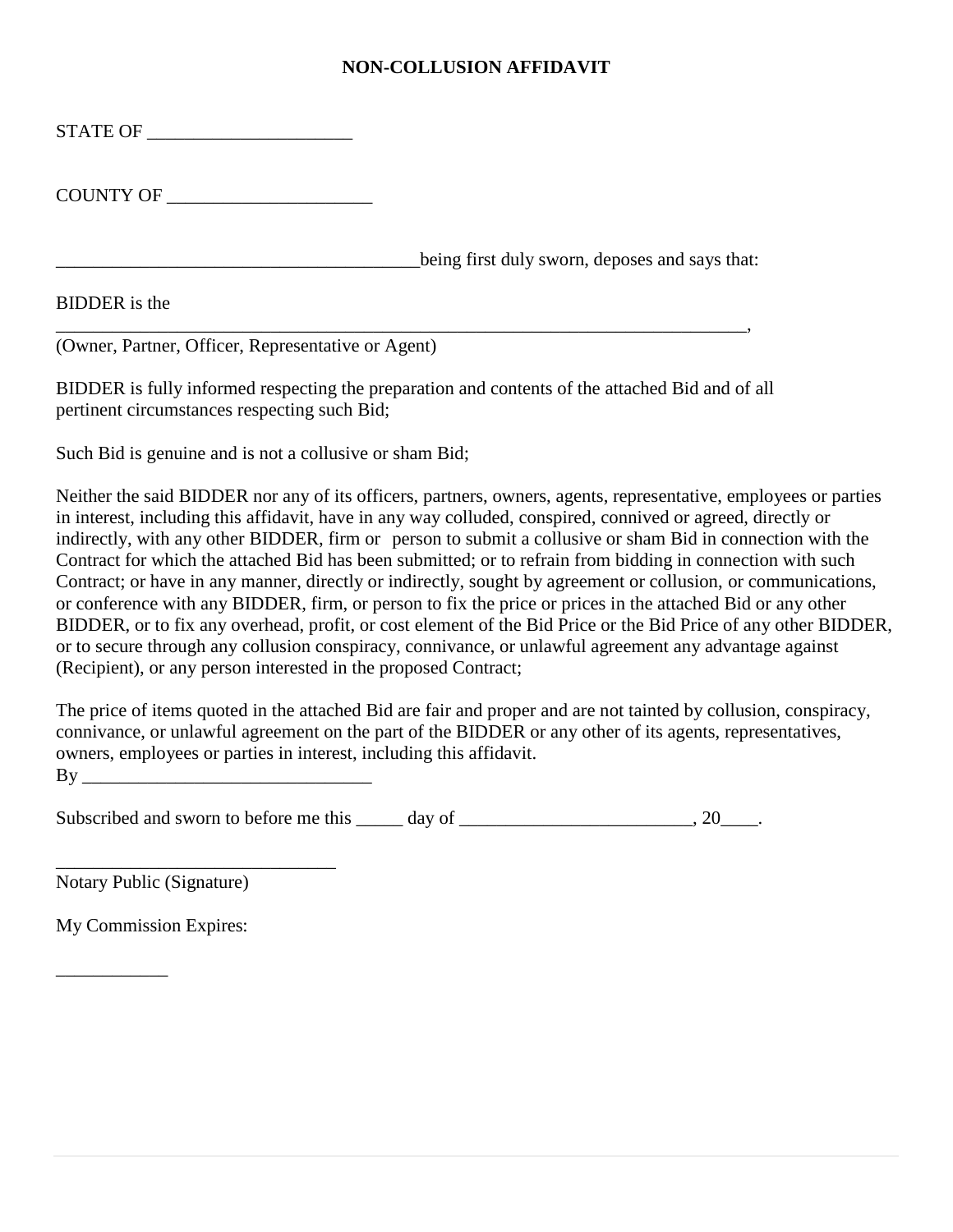

**Exhibit D**

## **Regular School Calendar | 2020-2021**

| Independence Day<br>4<br><b>JULY '20</b><br>Th<br>SD<br>w<br>F<br><b>TD</b><br>М<br>$\mathsf{T}$<br>$\mathbf{3}$<br>$\overline{2}$<br>$\mathbf{1}$<br>$\, 8$<br>9<br>10<br>6<br>$\overline{7}$<br>13<br>15<br>16<br>17<br>14<br>20<br>21<br>22<br>23<br>24<br>30<br>29<br>31<br>27<br>28                                                                                                                                                                                      | New Year's Day (Pd Holi #3)<br>JANUARY '21<br>Hurricane M.U. #1 (Teachers)<br>W<br><b>Th</b><br>F<br><b>TD</b><br>M<br>$\mathsf{T}$<br><b>SD</b><br>5<br>5<br><b>Teacher Work Day</b><br>98<br>$\mathbf{1}$<br>Hurricane M.U. #1 (Students)<br>$\, 8$<br>$\overline{7}$<br>91<br>102<br>6 <sup>1</sup><br>$\overline{4}$<br>5<br>$\overline{6}$<br>Students Return from Break<br>13<br>14<br>15<br>96<br>107<br>12<br>11<br>MLK Day-Employees Off<br>18<br>21<br>22<br>100<br>111<br>19<br>20<br>18<br>27<br>28<br>29<br>105<br>26<br>116<br>25 |
|-------------------------------------------------------------------------------------------------------------------------------------------------------------------------------------------------------------------------------------------------------------------------------------------------------------------------------------------------------------------------------------------------------------------------------------------------------------------------------|-------------------------------------------------------------------------------------------------------------------------------------------------------------------------------------------------------------------------------------------------------------------------------------------------------------------------------------------------------------------------------------------------------------------------------------------------------------------------------------------------------------------------------------------------|
| 4<br>First Day for Teachers<br><b>AUGUST '20</b><br>$\overline{\overline{4}}$<br>Teacher PD Day - School<br>$\mathbf{T}$<br>W<br>Th<br>F<br><b>SD</b><br><b>TD</b><br>М<br>10<br>First Day for Students<br>$\overline{7}$<br>5<br>6<br>$\mathbf{O}$<br>3<br>$\overline{4}$<br>$\overline{4}$<br>18 Teacher PD Day - District<br>9<br>12<br>5<br>13<br>14<br>10<br>11<br>19<br>20<br>21<br>9<br>17<br>14<br>18<br>$27\,$<br>25<br>26<br>28<br>14<br>19<br>24<br>31<br>15<br>20 | 8-12 Survey Window<br><b>FEBRUARY '21</b><br>15<br>Presidents' Day- Employees Off<br>$\mathsf F$<br>$\mathbf{T}$<br>W<br>Th<br><b>SD</b><br><b>TD</b><br>м<br>Hurricane M.U. #2<br>16<br>$\overline{5}$<br>$\overline{2}$<br>$\overline{3}$<br>110<br>121<br>$\overline{4}$<br>$\mathbf 1$<br>$\mathsf{q}$<br>$10$<br>12<br>11<br>8<br>115<br>126<br>17<br>18<br>19<br>15<br>16<br>118<br>129<br>24<br>23<br>25<br>26<br>22<br>123<br>134                                                                                                       |
| 7<br>Labor Day-Employees Off<br><b>SEPTEMBER '20</b><br>W<br>Th<br>$\mathsf{T}$<br>F<br><b>SD</b><br>TD<br>м<br>$\mathbf{1}$<br>$\overline{2}$<br>3<br>$\overline{4}$<br>19<br>24<br>8<br>9<br>10<br>23<br>28<br>11<br>15<br>16<br>17<br>28<br>18<br>33<br>14<br>22<br>23<br>24<br>25<br>33<br>21<br>38<br>29<br>30<br>28<br>36<br>41                                                                                                                                         | 12 End of Quarter 3<br><b>MARCH '21</b><br>15-19 Spring Break<br>Th<br>F<br>$\mathbf{I}$<br>W<br><b>SD</b><br>TD<br>м<br>22 Teacher Work Day<br>$\mathbf 5$<br>$\overline{2}$<br>128<br>3<br>$\overline{4}$<br>139<br>1<br>$10$<br>12<br>8<br>9<br>11<br>133<br>144<br>19<br>16<br>17<br>18<br>133<br>144<br>15<br>25<br>23<br>24<br>26<br>137<br>149<br>22<br>31<br>29<br>30<br>140<br>152                                                                                                                                                     |
| 5-9 Survey Window<br>OCTOBER <sup>1</sup> 20<br>End of Quarter 1<br>9<br>Th<br>W<br>F<br>$\mathsf{T}$<br>SD<br><b>TD</b><br>м<br>12 Teacher Work Day<br>$\overline{2}$<br>38<br>$\mathbf{1}$<br>43<br>8<br>9<br>43<br>$\overline{7}$<br>48<br>5<br>6<br>15<br>13<br>14<br>16<br>47<br>53<br>12<br>20<br>21<br>22<br>23<br>19<br>52<br>58<br>27<br>26<br>28<br>29<br>30<br>57<br>63                                                                                            | No School- Paid Holiday (#4)<br>2<br>APRIL '21<br>$\mathsf F$<br>W<br>Th<br><b>SD</b><br><b>TD</b><br>м<br>$\mathsf{T}$<br>$\overline{2}$<br>$\mathbf{1}$<br>141<br>154<br>8<br>9<br>5<br>$\overline{7}$<br>146<br>159<br>6<br>15<br>13<br>14<br>12<br>16<br>151<br>164<br>21<br>19<br>20<br>22<br>23<br>156<br>169<br>28<br>29<br>27<br>30<br>26<br>161<br>174                                                                                                                                                                                 |
| Teacher PD Day - School<br>3<br><b>NOVEMBER '20</b><br><b>Thanksgiving Break</b><br>25<br>Th<br>$\mathsf{F}$<br>$\mathsf{T}$<br>W<br>SD<br><b>TD</b><br>М<br>Thanksgiving (Pd Holi #1)<br>26<br>3<br>$\sqrt{5}$<br>$\boldsymbol{6}$<br>61<br>68<br>$\overline{c}$<br>$\overline{4}$<br>27<br><b>Thanksgiving Break</b><br>10<br>12<br>13<br>66<br>73<br>9<br>11<br>17<br>$18\,$<br>19<br>20<br>78<br>16<br>71<br>73<br>23<br>24<br>25<br>26<br>27<br>81<br>30<br>74<br>82     | End of Q4- Students Last Day<br>27<br><b>MAY '21</b><br>28 Teacher Work Day<br>W<br><b>Th</b><br>$\mathsf F$<br>SD<br><b>TD</b><br>M<br>$\mathsf{T}$<br>28 Hurricane M. U. #3(Students)<br>$\boldsymbol{7}$<br>5<br>166<br>$\sqrt{3}$<br>6<br>179<br>$\overline{4}$<br>31 Memorial Day- Employees Off<br>12<br>13<br>14<br>171<br>10<br>11<br>184<br>18<br>19<br>21<br>17<br>20<br>176<br>189<br>27<br>25<br>26<br>28<br>24<br>180<br>194<br>31                                                                                                 |
| End of Quarter 2<br>18<br><b>DECEMBER '20</b><br>21<br><b>Start of Winter Break</b><br>W<br>Th<br>SD<br><b>TD</b><br>$\mathsf{T}$<br>F<br>м<br>25<br>Christmas (Pd Holi #2)<br>$\overline{2}$<br>3<br>$\overline{4}$<br>78<br>$\mathbf{1}$<br>86<br>8<br>$\overline{9}$<br>10<br>83<br>11<br>91<br>$\overline{7}$<br>17<br>$15\,$<br>$16\,$<br>18<br>88<br>96<br>14<br>25<br>22<br>23<br>24<br>97<br>21<br>30<br>29<br>31<br>28                                               | Hurricane M.U. #3(Teachers)<br><b>JUNE '21</b><br>$\mathsf T$<br>W<br><b>Th</b><br>$\mathsf F$<br><b>SD</b><br><b>TD</b><br>м<br>$\overline{a}$<br>3<br>$\overline{4}$<br>$\overline{1}$<br>9<br>10<br>$7\overline{ }$<br>8<br>11<br>16<br>17<br>18<br>14<br>15<br>23<br>24<br>25<br>21<br>22<br>$30\,$<br>29<br>28                                                                                                                                                                                                                             |
| <b>Grading Period Dates</b><br>Everyone Off/ Unpaid                                                                                                                                                                                                                                                                                                                                                                                                                           | Regular School Calendar                                                                                                                                                                                                                                                                                                                                                                                                                                                                                                                         |
| Students Off Teachers Work<br>Everyone Off/ Paid Holiday                                                                                                                                                                                                                                                                                                                                                                                                                      | School Board Approved Dec 10, 2019                                                                                                                                                                                                                                                                                                                                                                                                                                                                                                              |